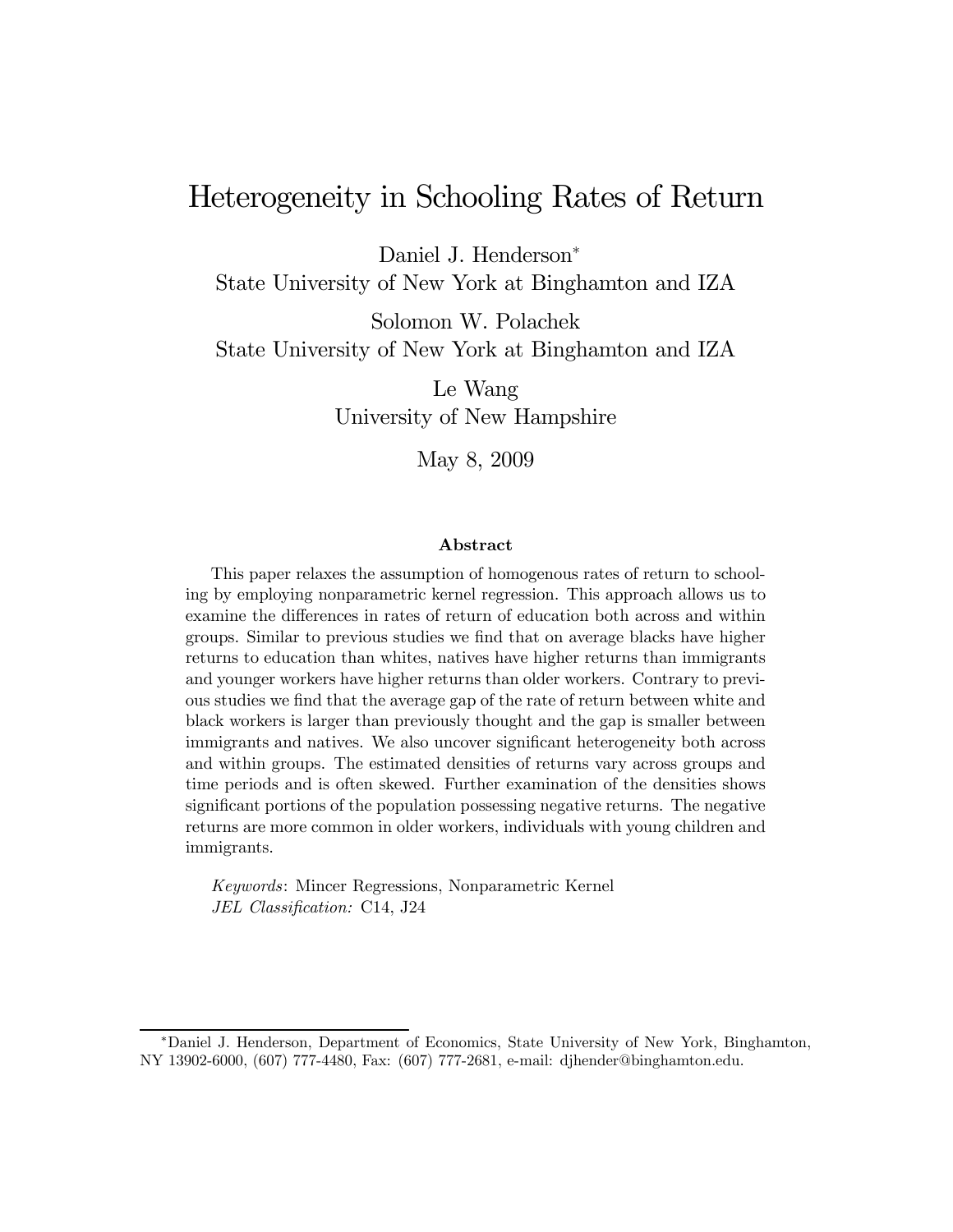## 1 Introduction

In regression analysis it is often argued that individuals with different backgrounds not only differ in their intercepts, but also in their reactions to changes in explanatory variables. The simplest way to model this type of parameter heterogeneity is to include both an additive and interaction dummy variable into the regression. This allows for both differences in intercepts across groups and different slope parameters.

The rate of return of schooling literature is not ignorant of this development, however, most of the literature assumes that all individuals within a particular group have the same return to a one-unit increase in education.<sup>1</sup> There are good reasons to believe that rate of return to schooling varies within a particular sub-group. It is also natural to believe that this variation may differ across groups and over time. Uncovering this variability may contain useful information for policy makers. Panel data estimators exist which will relax these assumptions, but they require repeated observations across individuals. This information is not always readily available. Random coefficients models allow for parameter heterogeneity and estimation in a cross-section, but are subject to the same functional form restrictions as typical panel data estimators (Harmon, Hogan and Walker 2003). Specifically, if the specified parametric functional form is incorrect, estimation generally leads to inconsistent estimates. Further, these methods often require an assumption regarding the distribution of the variability. On the other hand, nonparametric regression methods allow for separate rate of return estimates with respect to each realization of the regressors. They also eschew functional form assumptions and are consistent under a more broad range of data generating processes (Heckman, Lochner and Todd 2008). In this paper we use both parametric and nonparametric methods to investigate heterogeneity across groups. We further use the nonparametric methods to investigate heterogeneity within groups.

Our parametric results are generally consistent with the literature. We find that the rate of return has been rising over time, albeit non-monotonically. The rate of return to older individuals is less than that of younger workers. The return black workers receive is greater than their white counterparts. We also find that the rate of return is higher for natives than immigrants. Following cohorts over time we find

<sup>&</sup>lt;sup>1</sup>Although it can be argued that schooling and education are distinct, we speak of them as being synonymous in this paper.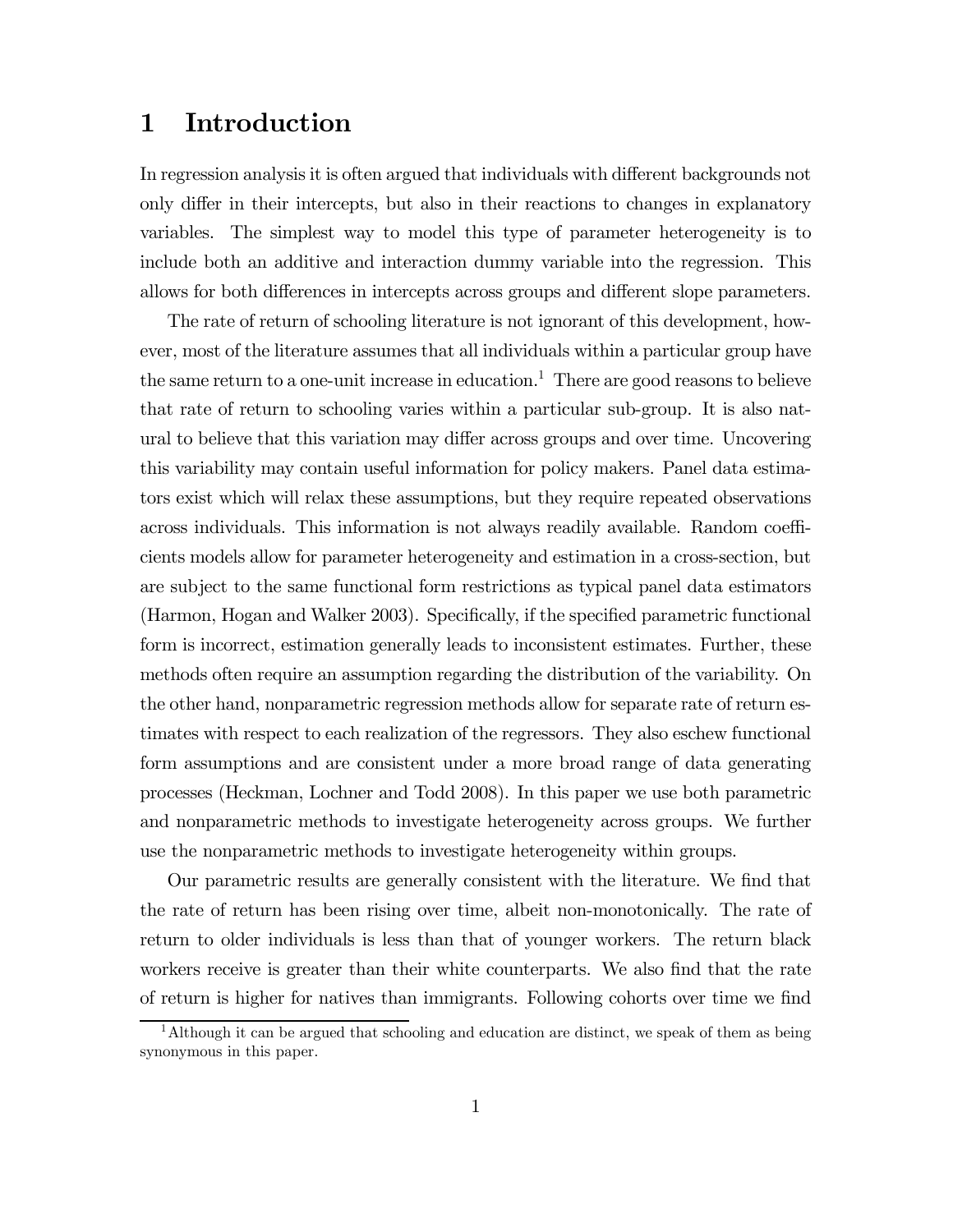that the rate of return falls with age, but rises within a particular age-group over time. We also find that the drop in the rate of return over time is faster for blacks than for whites. A similar result is found for native versus immigrant workers.

The results from the nonparametric regressions on average are often in line with the parametric findings. We find that the rate of return of education (on average) is larger for younger as opposed to older individuals. We also find that blacks have a higher rate of return than whites and that natives have higher rates of return of schooling than immigrants. Although the direction of inequalities at the median generally remain the same between the two methods, the magnitude of the differences often do not. For instance, when comparing the parametric and nonparametric results, we notice that for blacks, the parametric estimates are generally smaller than their nonparametric counterparts, indicating that the parametric estimates are downward biased. Although the magnitude of the median partial effect is also higher in the nonparametric model for whites, this difference is lesser and hence the gap between the two groups is larger when employing nonparametric regression.

Perhaps more important than differences at the median is the uncovering of substantial heterogeneity in the rates of return of schooling within groups. As stated previously, many papers allow for heterogeneity across groups, but few allow for heterogeneity within specific groups. We show substantial variation in the rate of return within groups. However, this variation is not consistent across groups or across time. For example, we show that the variation in the rate of return estimates is generally much larger for natives than for immigrants. Also, we find a (non-monotonic) decrease in the variation of the rate of return for black workers over time.

We find one striking unexpected result when examining heterogeneity in the rates of return. This is the presence of negative rates of return. We find significant percentages of negative returns for specific groups. For example, for workers aged 40 and over, we always have double digit percentages of negative rates of return. Further examination shows that these percentages increase with age. We also find that whites are generally more likely to have negative returns than blacks, and until 1990, immigrants were more likely to have negative returns than natives. A further breakdown of the results by other characteristics show which characteristics (e.g., having a child under the age of five) makes it more likely to have negative rates of return.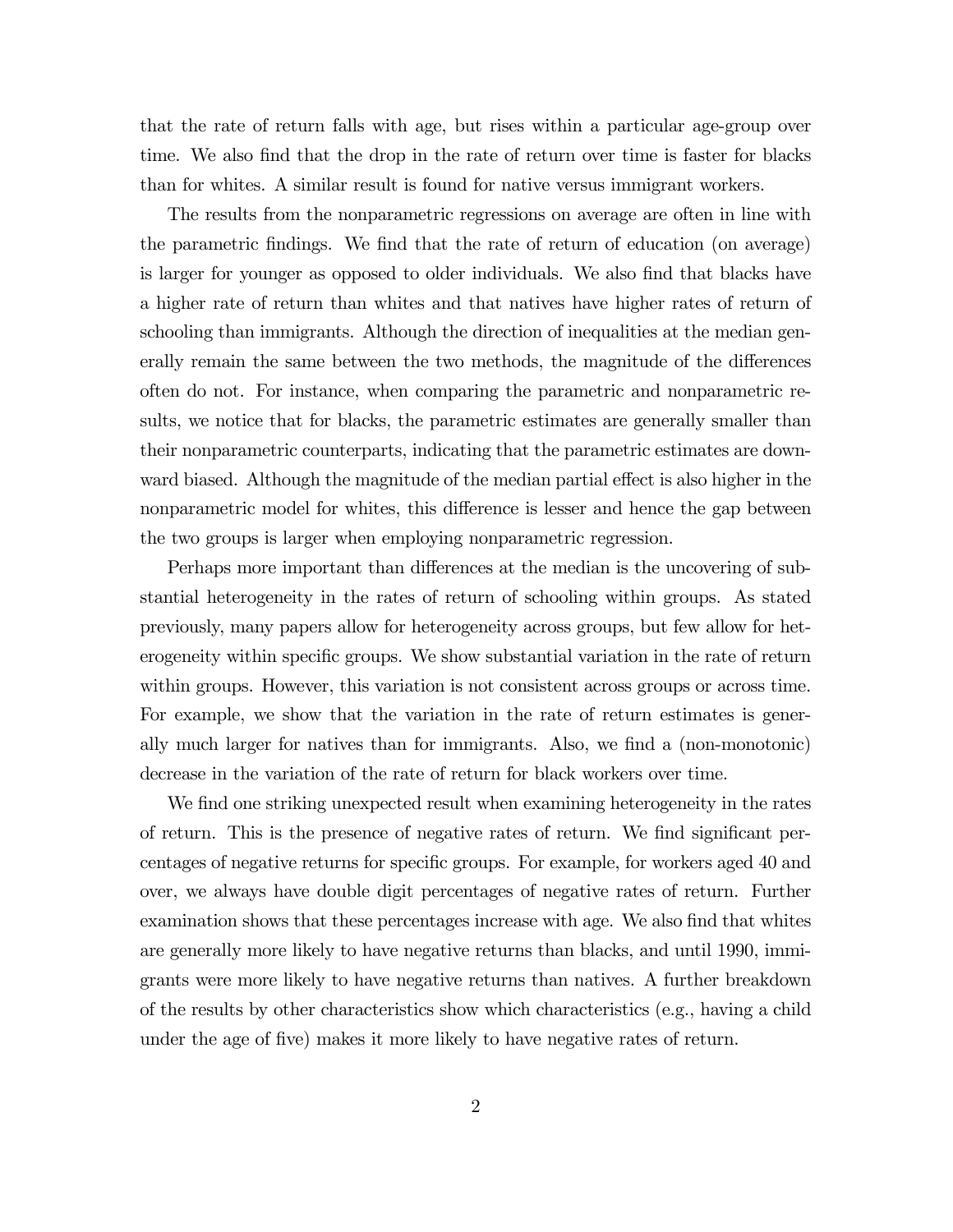The remainder of the paper is organized as follows: Section 2 describes both the parametric and nonparametric estimation methods. The third section discusses the data whereas the fourth section gives the results for the parametric models. Section 5 gives the results for the nonparametric estimates and the sixth section discusses future research directions. Finally, the seventh section concludes.

## 2 Empirical methodology

In regression we are typically concerned with predicting the left-hand-side variable given specific values of one or more right-hand-side variables. Mathematically we note that for a particular observation, this is the conditional expectation  $E(y_i|x_i = x)$ . The general regression model with an additive mean zero random error is written as

$$
y_i = E(y_i|x_i) + u_i.
$$

We often forget this step and assume that  $E(y_i|x_i)$  is linear in x, i.e.  $E(y_i|x_i) =$  $\alpha + \beta x_i$ . If this model is true and the other Gauss-Markov assumptions hold, then the estimators of  $\alpha$  and  $\beta$  are the best linear unbiased estimators and we can proceed with inference and policy suggestions. However, if the true model is nonlinear and we ignore this, estimation may not only lead to inconsistent estimates, but it can also mask important heterogeneity in the marginal effects. For example, suppose the true model is quadratic in  $x$ , but we fit a linear model. In a linear model the estimated partial effect  $\partial y/\partial x = \beta$  is constant for all x. Thus, not only will the linear model's result be inconsistent, but it will ignore that the true partial effect varies with  $x$ . Even worse, the marginal effect could take both positive and negative values. If we were to implement policy by using results from the linear model, but the technology was quadratic, this could lead to unintended consequences for a particular group, for example, a detrimental instead of positive impact of a treatment for a sub-group of the population.

Given that we generally do not know the true data generating process, we have a few options: (1) Simply hope that the true model is linear. Given that this is only one possibility out of an infinite number of possibilities, this may be a bit naive. (2) Fit higher order polynomials as well as use interaction terms. This is a promising approach, but given the number of possibilities, it is difficult to model all of these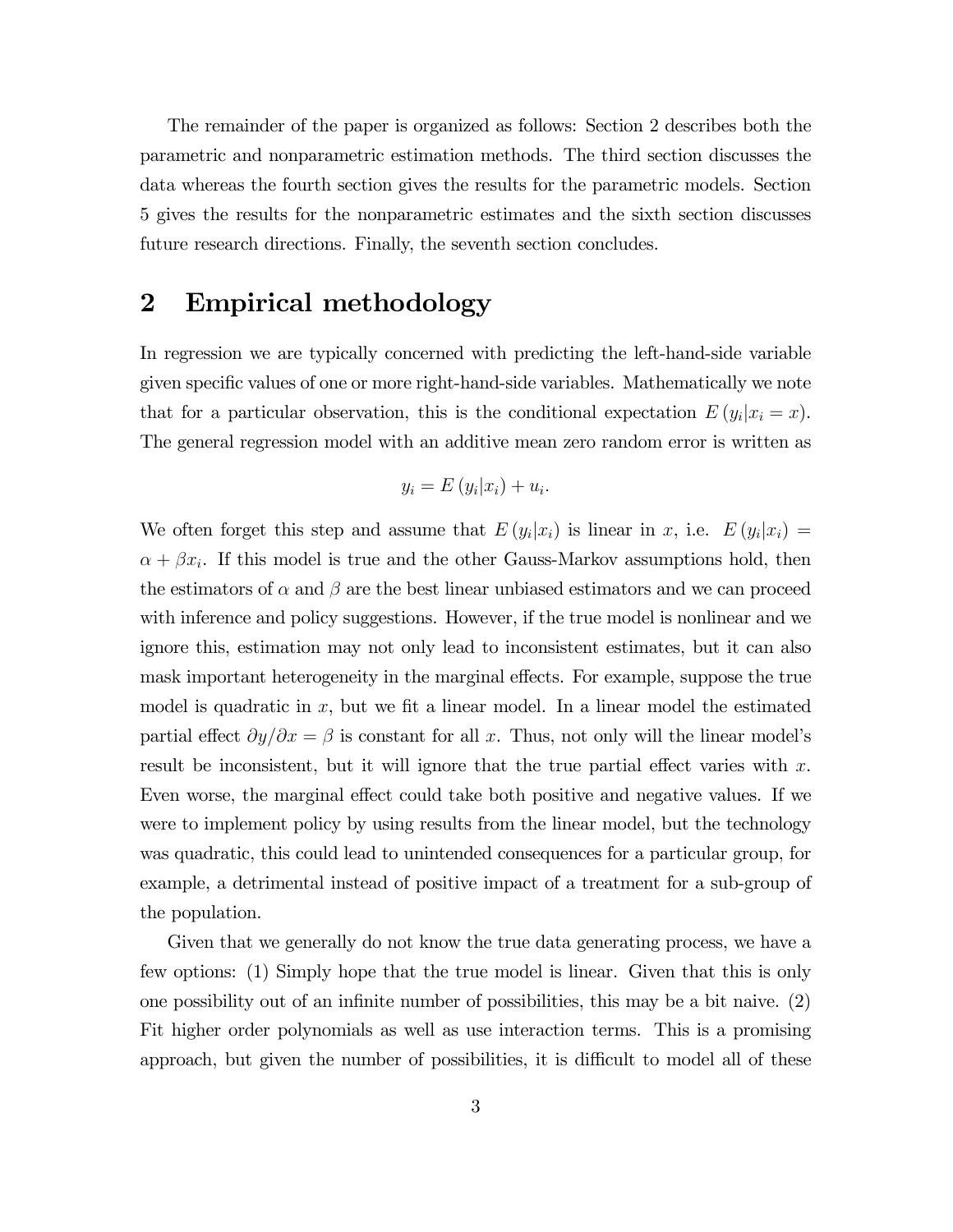without quickly running out of degrees of freedom. (3) Let the data tell the form of the technology. This is the approach we take.

### 2.1 Ordinary least squares

Although OLS is well understood by economists, we feel the need to briefly describe the estimator in this particular framework. The typical Mincer (1974) regression model is given by

$$
\ln y_i = \alpha + \beta s_i + \gamma t_i + \delta t_i^2 + u_i, \qquad i = 1, ..., n
$$
 (1)

where y is annual earnings, s is the number of years of education and t represents the years of experience.  $\alpha$ ,  $\beta$ ,  $\gamma$  and  $\delta$  are parameters to be estimated and u is the standard additive error term. Note that even though our left-hand-side variable is measured in logs and experience enters in quadratic form, this model is linear in its parameters and thus may be estimated by OLS.

Of particular interest in this paper is the coefficient attached to the schooling variable,  $\beta$ . It represents the partial change in ln y when s is changed by one unit. It is roughly interpreted as the percentage change in earnings when schooling is increased by one year. This value is fixed for all levels of schooling which means that it is assumed that a one year increase in schooling brings about the same percentage change in earnings regardless of the number of years of schooling. Further, the model assumes that schooling is linearly separable from the other regressor(s) in the model. In other words, this coefficient is assumed constant across groups/individuals. Further, this model is subject to the same criticism as other parametric models. Specifically, misspecification of the conditional mean will generally lead to inconsistent parameter estimates and potentially inappropriate policy prescriptions. Although we are aware that more sophisticated versions of (1) are available in the literature (Heckman and Polachek 1974; Heckman, Lochner and Todd 2008), this form is still the standard when analyzing the rate of return of education.

## 2.2 Generalized kernel estimation

The basic idea behind nonparametric regression is to estimate the conditional mean arbitrarily close given a sufficient amount of data. Here we consider a variant of the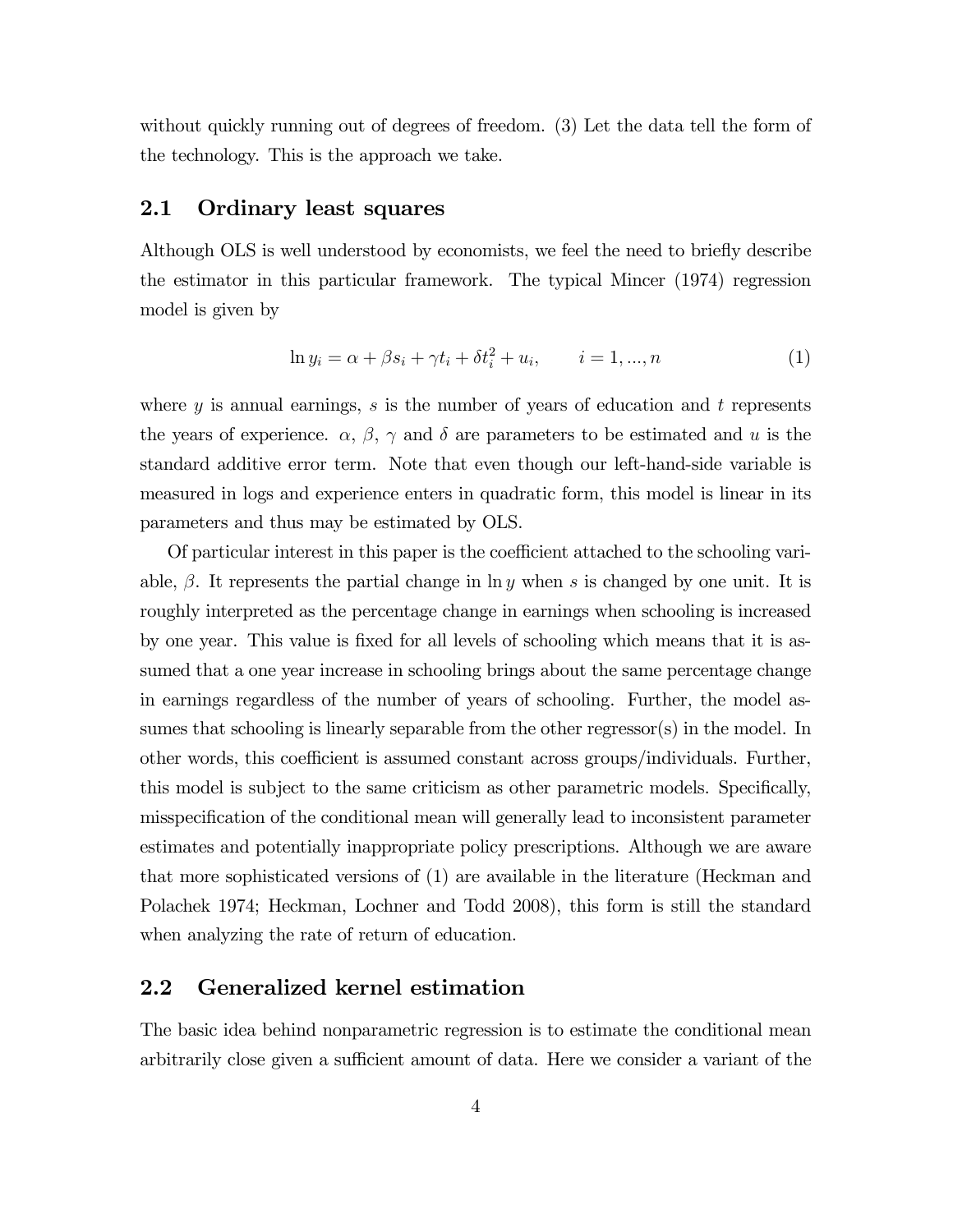local-linear least-squares (LLLS) estimator (Fan and Gijbels 1992; Pagan and Ullah 1999). In short, LLLS performs weighted least-squares regressions around a point  $x$  with weights determined by a kernel function and bandwidth vector. Specifically, more weight is given to observations in the neighborhood of  $x$ . This is performed over the range of  $x$  and then the unknown function is estimated by connecting the point estimates. Some of the benefits of LLLS are that it requires no functional form assumptions on the underlying functional form and allows for heterogeneity in the partial effects. Further, if indeed the true functional form is linear, the LLLS estimator nests the OLS estimator when the bandwidth is allowed to be very large.

Specifically, we use Generalized Kernel Estimation (Li and Racine 2004; Racine and Li 2004) to estimate the conditional mean and gradient. To begin, first consider the nonparametric regression model

$$
y_i = m(x_i) + \varepsilon_i, \qquad i = 1, \dots, n
$$
\n<sup>(2)</sup>

where  $y_i$  is the dependent variable measured for observation i.  $m(\cdot)$  is the unknown smooth function with argument  $x_i = [x_i^c, x_i^u, x_i^o]$ ,  $x_i^c$  is a vector of continuous regressors,  $x_i^u$  is a vector of regressors that assume unordered discrete values,  $x_i^o$  is a vector of regressors that assume ordered discrete values,  $\varepsilon$  is an additive error, and n is the number of observations. In our application,  $y$  is log annual earnings and  $x^c$  contains  $q = 2$  elements: years of education and experience.  $x^u$  contains a single element for whether or not the individual was top-coded and there are no elements in  $x^o$ .

Taking a first-order Taylor expansion of  $(2)$  with respect to x yields

$$
y_i \approx m(x) + (x_i^c - x^c)\beta(x) + \varepsilon_i \tag{3}
$$

where  $\beta(x)$  is defined as the partial derivative of  $m(x)$  with respect to  $x^c$ . The LLLS estimator of  $\delta(x) \equiv (m(x), \beta(x))'$  is given by

$$
\widehat{\delta}(x) = \left(X'K\left(x\right)X\right)^{-1}X'K\left(x\right)y,\tag{4}
$$

where X is a  $n \times (q+1)$  matrix with *i*th row being  $(1, (x_i^c - x^c))$  and  $K(x)$  is a diagonal n matrix of kernel weighting functions for mixed continuous and categorical data with bandwidth parameter vector h (Li and Racine 2007). Closer inspection of the estimator in  $(4)$  shows that the estimate is specific to x. In other words, we obtain a fitted value and derivative estimate (for each regressor) for each  $x$ . This allows us to observe heterogeneity in the partial effect of schooling.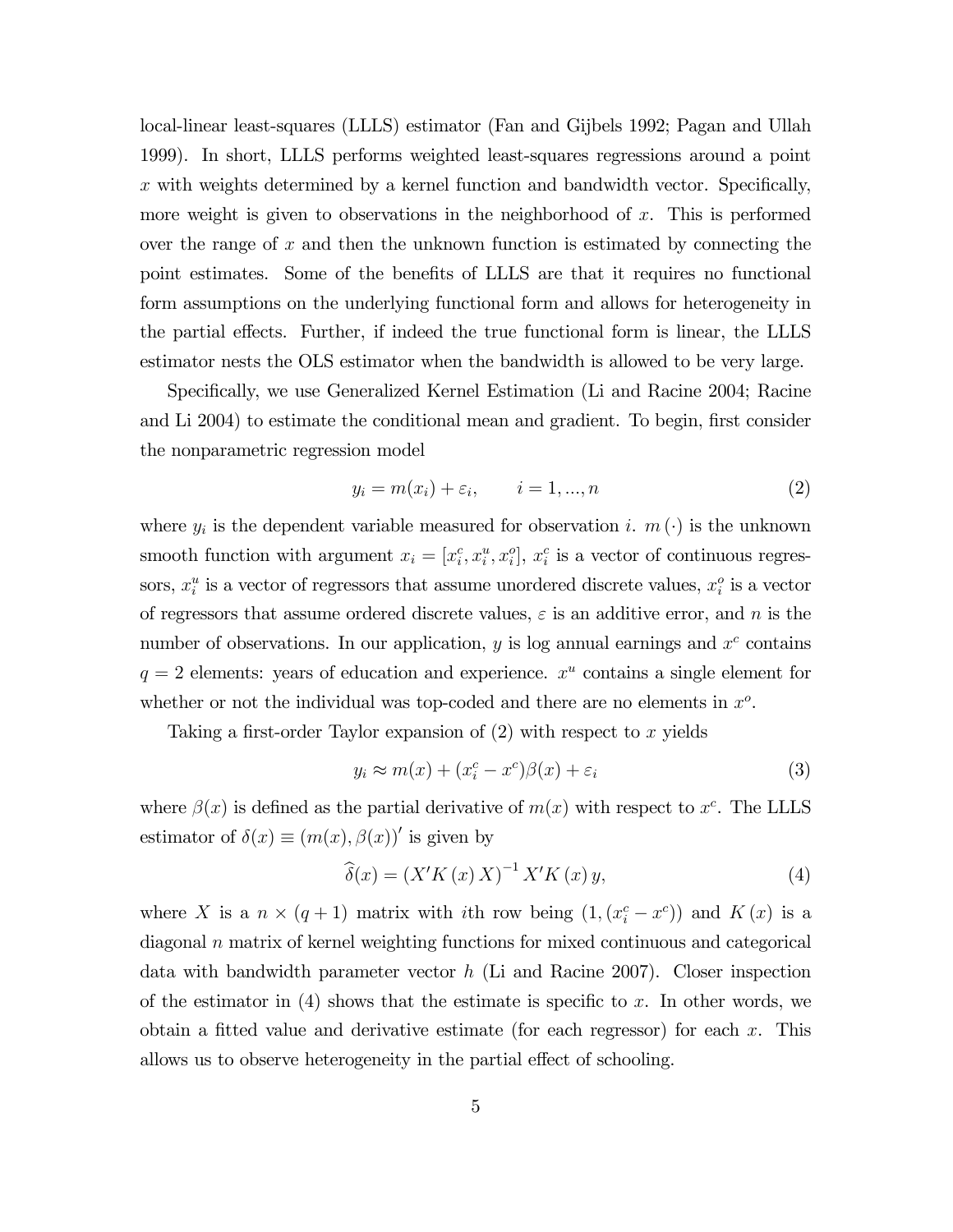#### 2.2.1 Bandwidth selection

Estimation of the bandwidths  $(h)$  is typically the most salient factor when performing nonparametric regression. For example, choosing a very small bandwidth means that there may not be enough points for smoothing and thus we may get an undersmoothed estimate (low bias, high variance). On the other hand, choosing a very large bandwidth, we may include too many points and thus get an oversmoothed estimate (high bias, low variance). This trade-off is a well-known dilemma in applied nonparametric econometrics and thus we usually resort to automatic determination procedures to estimate the bandwidths. Although there exist many selection methods, one increasingly popular method is Hurvich, Simonff and Tsai's (1998) corrected expected Kullback Leibler  $(AIC_c)$  criterion. This method chooses smoothing parameters using an improved (in terms of bias) Akaike Information Criterion. Specifically, the bandwidths are chosen to minimize

$$
AIC_c(h) = \log(\hat{\sigma}^2) + \frac{1 + tr(H)/n}{1 - [tr(H) + 2]/n},
$$
\n(5)

where

$$
\widehat{\sigma}^2 = \frac{1}{n} \sum_{i=1}^n (y_i - \widehat{m}(x_i))^2
$$

$$
= \left(\frac{1}{n}\right) y'(I - H)'(I - H)y,
$$
(6)

where I is an identity matrix of dimension n and  $\hat{m}(x_i) = Hy_i$ . H is a linear smoother matrix composed of kernel weights and depends on  $x$  but not on  $y$ . The first term in (5) rewards fit while the second term is the penalty function.

### 2.2.2 Estimation of the density of the partial effects

One benefit of nonparametric kernel methods is that they give a plethora of results. Observation specific estimates can be obtained for each regressor in a local-linear regression. But the problem with  $n \times q$  estimates is that one has  $n \times q$  estimates. It is often difficult and/or impractical to present this many values in a paper. Therefore researchers often devise ways to present the results. Some authors simply look at the mean or median of the estimates for a particular regressor. However, this ignores possible heterogeneity in the estimates. Others attempt to look at the quartiles and/or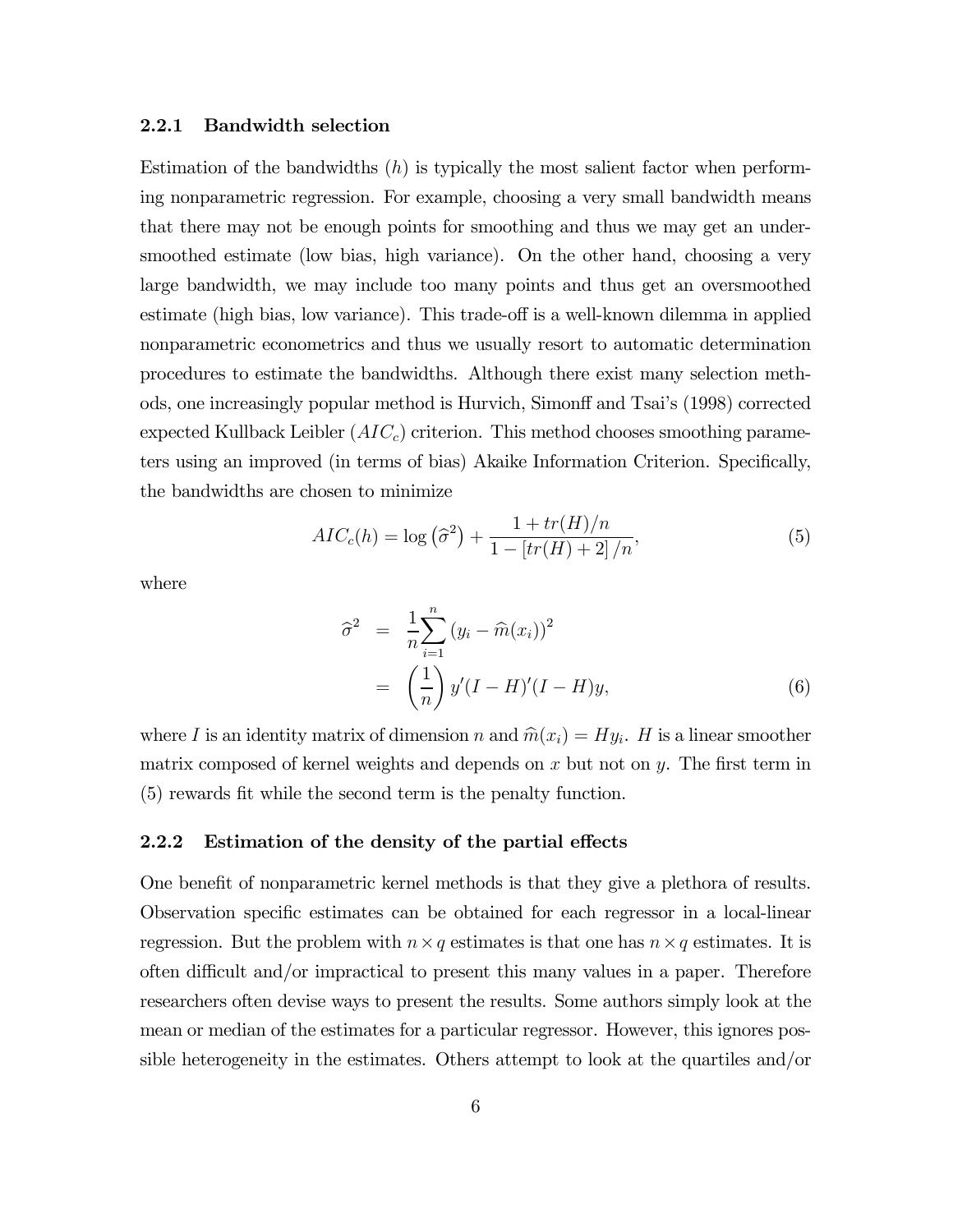percentiles, but these also may hide some interesting findings. One increasingly popular method to present the results is to plot kernel densities of the estimates. This allows us to examine the entire set of estimates for a particular regressor in one simple-to-view figure.

Plotting kernel densities of predicted values and/or derivatives is analogous to that for a simple vector of data. Let  $\beta_i = \beta(x_i)$ , then the kernel density estimate for the estimated derivative is defined as

$$
\widehat{f}\left(\widehat{\beta}\right) = (nh)^{-1} \sum_{i=1}^{n} K\left(\frac{\widehat{\beta}_i - \widehat{\beta}}{h}\right),\tag{7}
$$

where h is a scalar bandwidth and  $K(\cdot)$  is the kernel function. Stated loosely, a kernel density estimate can be thought of as a smoothed histogram. The kernel function determines the shape of the bumps and the bandwidth controls the degree of smoothness.<sup>2</sup>

## 3 Data

The data are obtained from the Integrated Public Use Microdata Series (IPUMS) 1940 - 2000 and the American Community Survey (ACS) 2005. IPUMS data 1940 - 2000 are based on U.S. Decennial Censuses.<sup>3</sup> For 1940 - 1970, the  $1\%$  samples (1in-100 national random sample of the population) are available; for 1980 - 2000, the 5% samples (1-in-20 national random sample of the population) are available. Since Census data are conducted every ten years, we also pool together ACS 2005 (1-in-100 national random sample of the population) for our analysis to reflect recent trends.<sup>4</sup> Our sample is restricted to male workers aged 16 and above. We focus on individuals from "regular households" and "additional households under the 2000 definition". Individuals living in group quarters are excluded from the sample. Moreover, we keep only the observations with unaltered or logically edited values. The observations that are manually edited using hotdeck, colddeck, or the unspecified allocation method are excluded from our analysis.

<sup>2</sup>Throughout the paper, when presenting kernel density estimates, we employ a Gaussian kernel and use the Silverman (1986) rule-of-thumb bandwidth.

<sup>&</sup>lt;sup>3</sup>All questions were asked for the previous calendar year. For instance, reported earnings in the 1980 census are earnings in 1979.

<sup>&</sup>lt;sup>4</sup>All the data files can be downloaded on http://usa.ipums.org/.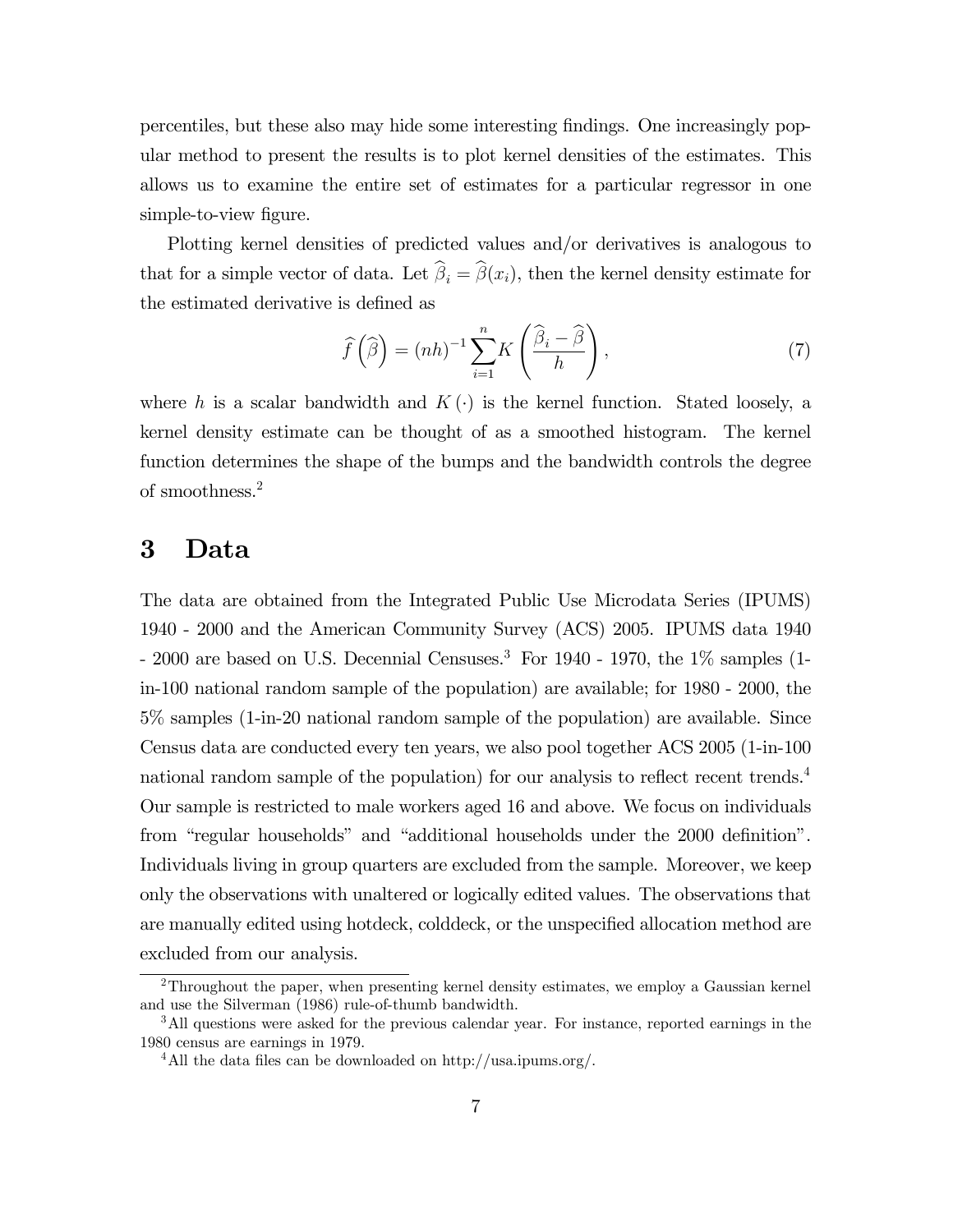To perform the analysis, three variables are of primary interest: individual earnings, years of schooling and working experience. The definition of individual total income (the sum of all sources of earnings) is different across years, as more detailed income categories are asked in later years. The only income category that is comparably defined across all years in our analysis is wage and salary income. Ideally, to separate income effects from labor supply effects, hourly wage is needed. Information on weeks and hours worked is, however, not consistently available. The variable "weeks worked in the previous year" is continuous in all years except in 1960 and 1970 where it is documented in intervals. The variable "hours usually worked per week in the previous year" is not available before 1980. Therefore, we construct the measure of individual income based on individual's annual wage and salary income.<sup>5</sup> To ensure comparability across years, we also adjust the wage for inflation using the adjustment factors provided by IPUMS.<sup>6</sup> Individuals with negative income are excluded. Moreover, the wage variable is top-coded with different topcodes across years. Therefore, we create a dummy variable, equal to one if income exceeds the topcodes and zero otherwise, that is included in the analysis whenever appropriate.<sup>7</sup>

Another issue is that schooling is not measured in a consistent fashion over time. Prior to 1990, the census asked individuals about how many grades of school or years of college they had. Starting from 1990, however, the census and ACS asked individuals about the highest grade or diploma completed. Moreover, grades completed below 9th grade are reported in three-year intervals. For data from 1990-2005, we replace these intervals with midpoints. The coding scheme utilized to convert intervals and degrees obtained to years of schooling is in the data appendix. Following the literature, our definition of potential working experience equals current age minus years of schooling minus 6. Negative values are recoded as zero.

Finally, a number of other variables will be used to further investigate potential heterogeneity in the return of education both across and within groups. These variables include a dummy variable indicating whether or not one is an immigrant, a dummy variable indicating self-employment status, region dummy variables (Mid-

<sup>&</sup>lt;sup>5</sup>Any values exceeding 999999 are recoded as missing values.

<sup>&</sup>lt;sup>6</sup>See IPUMS website for consumer price index adjustment factor for each year http://usa.ipums.org/usa-action/variableDescription.do?mnemonic=INCTOT.

<sup>7</sup>See IPUMS wesbiste for topcodes for each year http://usa.ipums.org/usaaction/codes.do?mnemonic=INCWAGE.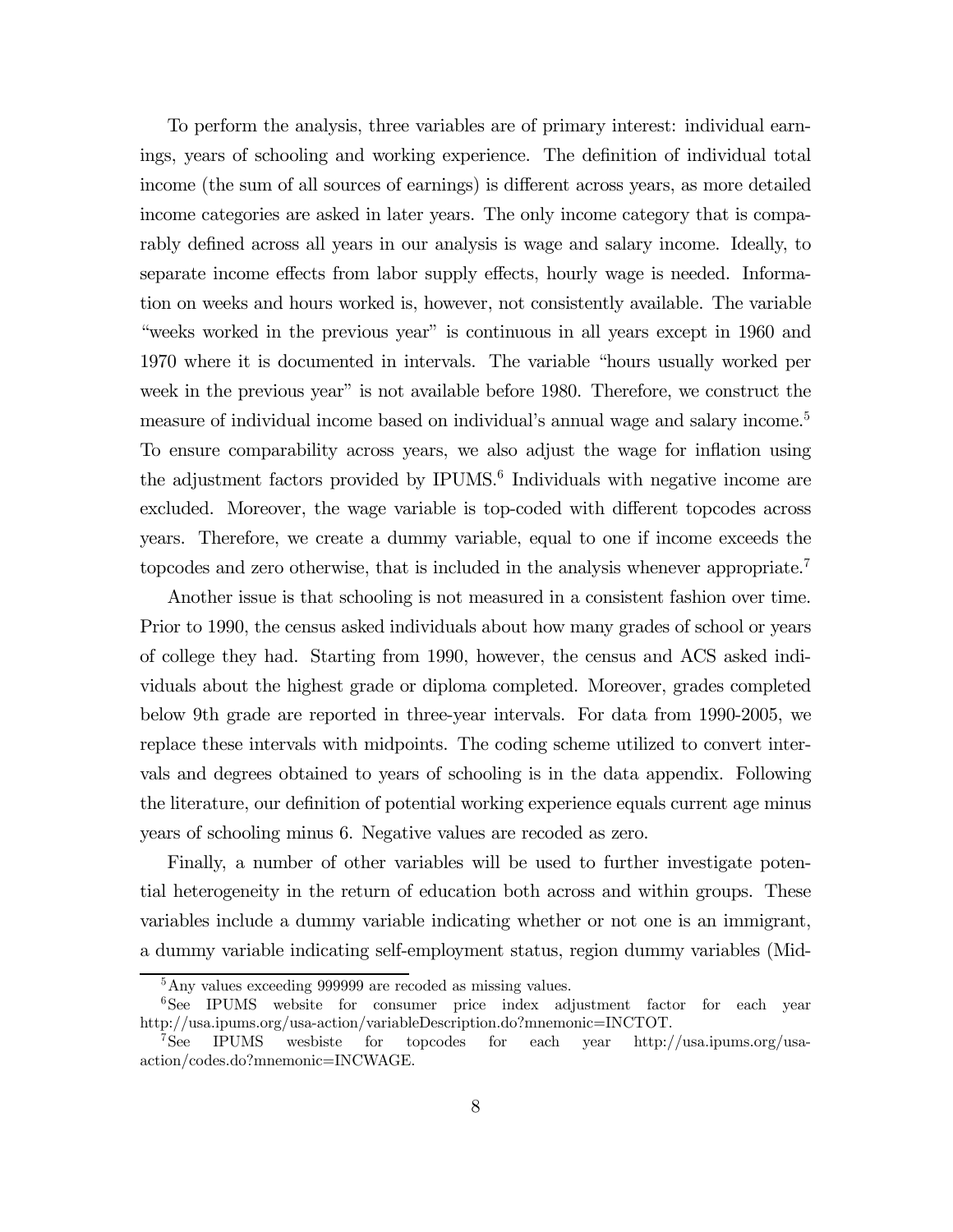west, South, West, and East), a dummy variable indicating whether or not there are any children younger than five in the household, a dummy variable indicating if an individual is currently married, and dummy variables indicating whether an individual is white or if an individual is black.

## 4 Parametric estimates

Tables 1 and 2 present our parametric results of rates of return of education utilizing OLS estimation. Table 1 gives the results over time both for the pooled sample and for specific groups. For all regression estimates, robust standard errors are reported in parenthesis. Table 2 gives the breakdown by cohort results for the same groups in the previous table. This section is useful not only for comparison to the nonparametric results below, but also relative to that found in the literature.

### 4.1 Pooled results

We first present the pooled results separately for 1940 to 2005 in the first column of Table 1. Regression estimates imply that there exists a undoubtedly positive return of education in labor market, ranging from 9% to 13%. The results reflect the longrun trend in rates of return of education. Comparing the estimates from 1950 with those from 2005, the results indicate there is an increase in the return of education of 3% in the past fifty years. The increase was, however, not monotonic over time; the return to an additional year of schooling increased from 9% in 1950 to 10.4% in 1970, then fell to 9.5% in 1980. Afterwards, rate of return started to increase in 1990, stagnated in 2000, and continued to increase in 2005. These trends are more or less consistent with the literature (Goldin and Katz 1999; Card and Lemieux 2000).

To those unfamiliar with the literature, the result that stands out is that the rate of return fell in 1980. This can be partly explained by at least two phenomenon. First, there was a sharp increase in the supply of educated workers during that time period (Angrist and Chen 2007). Second, the recessions in the 1970's and early 1980's likely decreased the demand for labor. However, there is no reason to believe that a recession will affect younger and older workers equally. Hence, we deem it necessary to look for potential heterogeneity in the rate of return of education.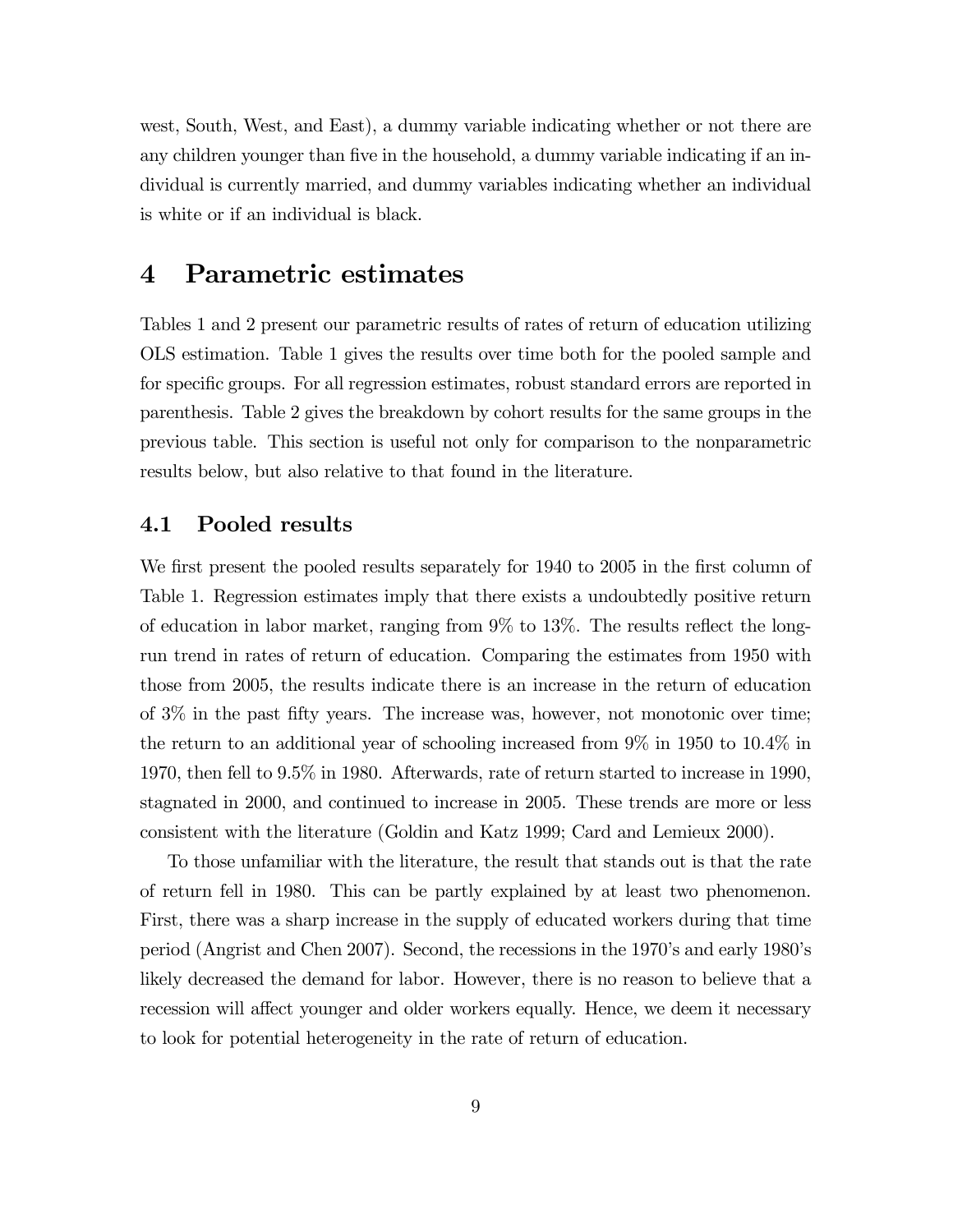## 4.2 Sample splits

It is native to believe that all groups of individuals receive the same rate of return of education. Here we take the data used for the pooled sample and split it based on groups of interest. Specifically, we consider four age groups, two different groups based on race as well as splits by marital status and whether or not the individual was born in the United States. Specifically, we take the sample and split it according to one of the aforementioned categories. We then run OLS on each group for each year and report the results in the corresponding element of Table 1.

### 4.2.1 Age groups

The second through fifth rows of Table 1 present the results separately for four age groups (20-29, 30-39, 40-49, and 50-59). For all the groups, we again find a large, positive return of education, that is both economically and statistically significant. The estimates vary from about 6% to about 19%. The results also confirm that there has been a long-run increasing trend in the return of education, although such a trend is not monotonic. The return of education is higher for younger workers than older workers, and there is a monotonic decline in the return of education as age increases. For example, in 1940, the return was as large as 18.7% for workers aged 20-29 and fell to 14.3% for workers aged 30-39, to 10.7% for workers aged 40-49, and finally to 8.1% for workers aged 50-59. Similar patterns are also found for other years. Another feature is that the gap in the return of education between younger and older workers has been widening over time since 1950. For example, the difference in the return of education between workers aged 20-29 and workers aged 50-59 increased from about 4% in 1950 to roughly 11% in 2005.

One point of interest is the discussed drop in rates of return in 1980. We argued that the drop can partially be explained by both an influx of educated labor and the relatively weak economy. Note here that this effect was strongest for the youngest group (20-29). This group of workers were also most affected by the draft (Angrist and Chen 2007).This result is expected as they have the least experience to fall back upon. At the same time there was relatively little change in the next two groups (30- 39 and 40-49), but a significant drop for older workers (50-59). This result is likely related with retirement trends (Soldo, Mitchell, Tfaily, and McCabe 2006; Clark and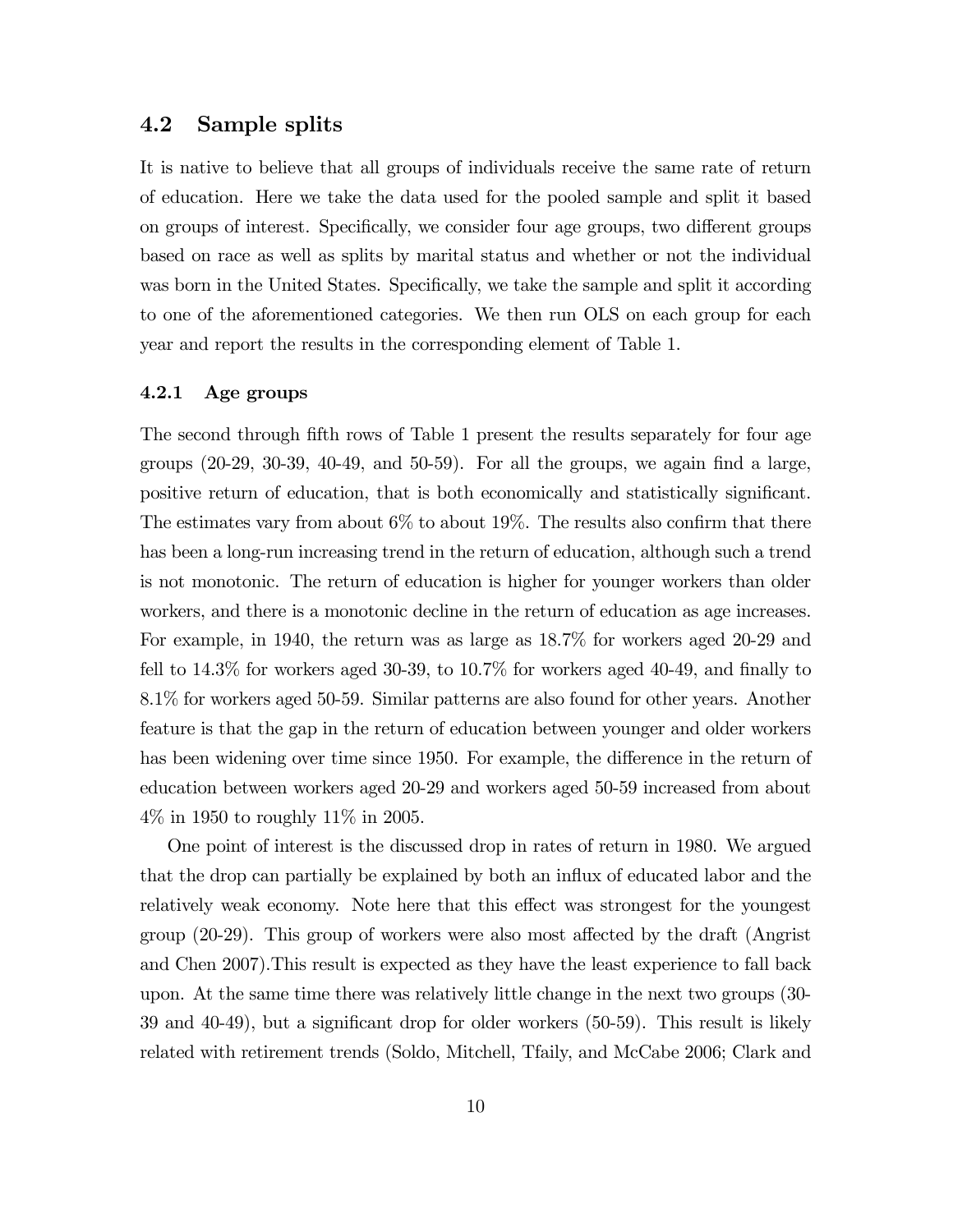Mitchell 2005).

### 4.2.2 Race

The results separately for white and black workers are presented in the next two columns of Table 1. While we continue to find a positive return of education for both groups, years of schooling are rewarded differently for white and black workers. Except in 1940, black workers consistently enjoy larger benefits from education than do their white counterparts (Welch 1973; Card and Krueger 1992). Another point is noteworthy. We continue to find a long-run, although not monotonic, increasing trend of the return of education for white workers. The pattern for black workers is, however, not consistent with the pooled results above. In particular, not only do we find a long-run increasing trend in the return of education; such a trend is also monotonic, increasing from about 8.9% in 1950, to about 11% in 1980, and to 16% in 2005. Moreover, this increase for black workers is also larger than that for white ones. Despite the increasing trend for black workers, there existed a gap in the return of education between black and white workers. The gap tended to converge before 1970, but started to diverge after 1970. For example, the difference in return of education between black and white workers was 1% in 1950, and decreased to 0.1% in 1990, but raised to about 4% in 2005.

### 4.2.3 Marital status

Estimates of the return of education by marital status are presented in the eighth and ninth columns of Table 1. The results for married individuals are broadly consistent with the non-monotonic, increasing trend above. However, the results for individuals who are not currently married are slightly different. Compared to the results in 1950, the results for later years indicate that there is an increase of at least 4% for individuals who are currently not married. For example, the pattern is consistent with the pooled results before 2000; the return of education first increased, fell slightly in 1980 and finally increased in 1990. The return of education, however, started to decline slightly in 2000 and stagnated in 2005. Non-married workers have a higher return of education than married workers. The gap is persistent over time, with the difference ranging from 2% to 8.6%.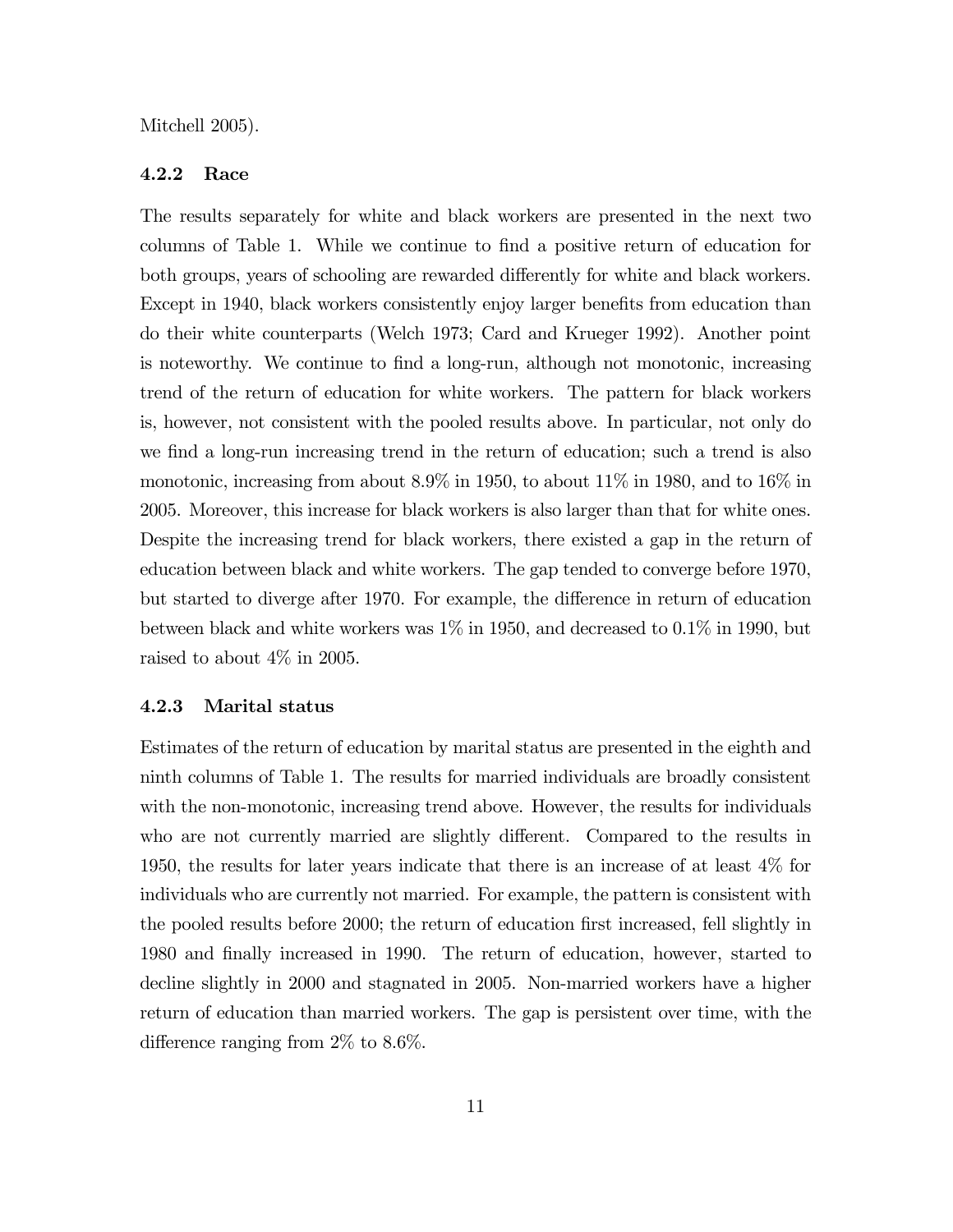### 4.2.4 Immigration status

The results by immigration status are presented in final two columns of Table 1. The results indicate that the return of education is considerably lower for immigrants than for natives (Chiswick 1978; Chiswick and Miller 2004; Rivera-Batiz 2007). For example, in 1950, while the return of education for natives is as large as 10%, it is only 3% for immigrants. However, while there is an increasing trend for both immigrants and natives, the growth in the return of education for immigrants is much faster than that for natives before 1990, closing the gap to some extent over time. In particular, the difference was about 7% in 1950, but fell to 2.4% in 1980. After 1990, the growth slowed down for immigrants but rose for natives, leading to a larger gap of 5.3% in 2005.

### 4.3 Cohort results

Comparison between age groups in a particular year may not necessarily reflect the life cycle pattern for returns to education. While we do not have panel data that allow us to follow the same individuals over time, a better understanding of the life cycle pattern can be obtained by tracing the return of education for the same cohort over time (Card and Lemieux 2000). The results for cohorts by group are presented in Table 2.

### 4.3.1 Race

The results by race are presented in the first two panels. First, we notice that the cross-sectional estimates (i.e. the results for different age groups in the same year) confirm that younger workers have higher returns to education than older ones, consonant with the results above. Also, comparing the results for black workers with those for white workers, we again find that education is more rewarding for black workers than for white workers.

Second, looking at the return of education for the same cohort over time (diagonal numbers), we find that the return of education for the same cohort is, in general, higher in their 20's than in their later lives. Such a result holds for both black and white men. The exceptions are mostly for those in 1980 when a decline in the return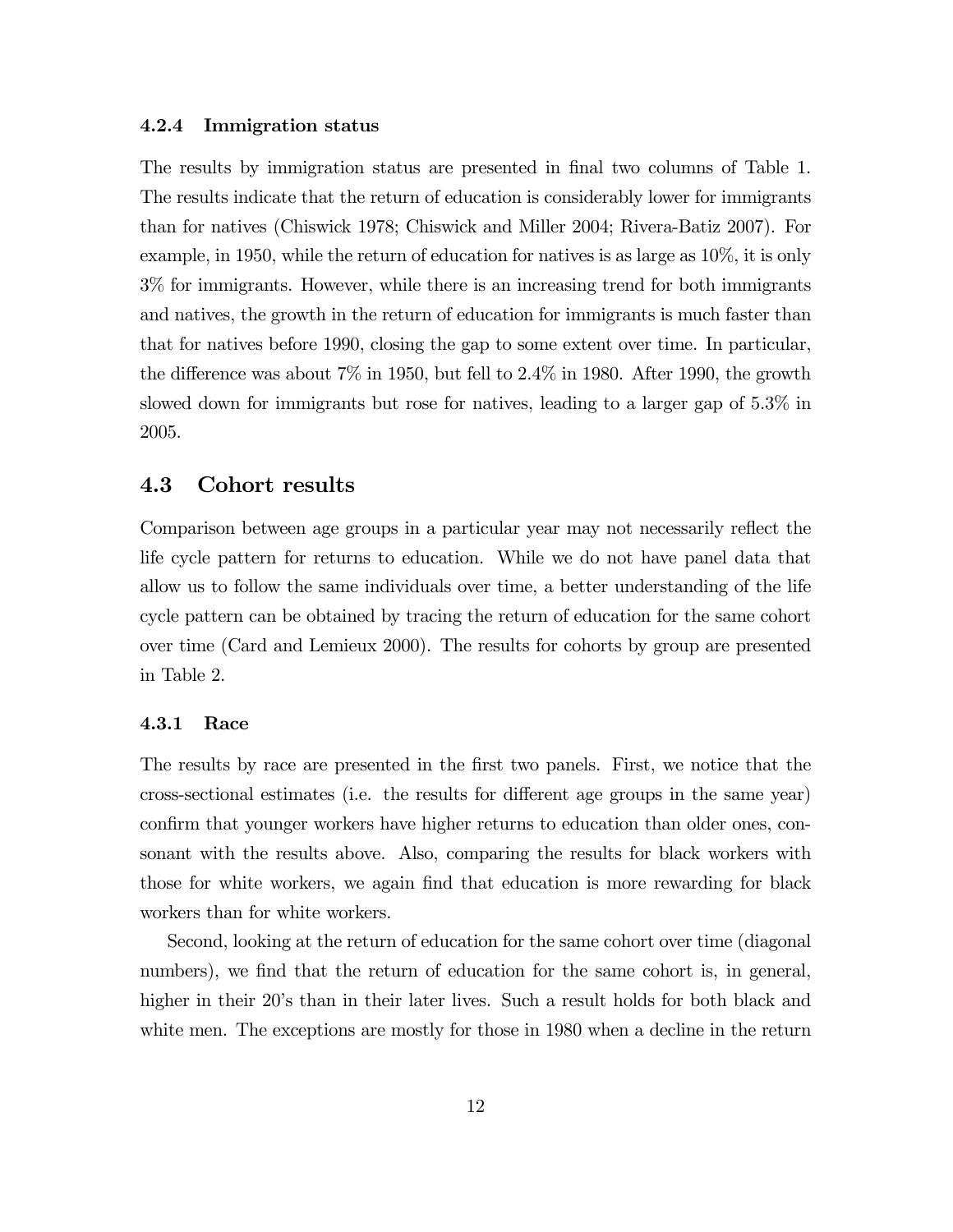of education occurred. Such exceptions are masked by comparing the age groups in the same year, and thus highlight the importance of looking at the cohort effects.

The decline in the return of education over the life cycle is usually larger for blacks than for whites. While the difference between black workers in their 20's and the same cohort in their 50's is around 6%, the difference between white workers in their 20's and the same cohort in their 50's is roughly 4%.

#### 4.3.2 Marital status

The results by marital status are presented in the third and fourth panels of Table 2. First, looking at each column, cross-sectional estimates again show that the return of education declines as one gets older. Comparing the results for married workers with those who are not currently married, the return of education is in general larger for non-married workers than for married workers.

Second, consistent with the cross-sectional estimates, cohort-based estimates indicate a decline in the return of education over the life cycle. However, there are exceptions, especially for those in 1980 when the decline in the return of education occurred. The discrepancies between cross-sectional and cohort estimates again indicate that cross-sectional estimates fail to provide a complete picture of the return of education over the life cycle. Moreover, starting with a lower return of education, individuals aged 20-29 in 1980 experienced less of a decline in terms of changes over the life cycle. Comparing married individuals aged 20-29 in 1980 with the same cohort in 2005, the difference is only 0.6%.

We note here that we should be careful with the results found in this split. Even noting that these are random draws for a particular year, here we are not necessarily comparing the same type of individuals. Recall that our definition of married is whether or not the individual is married at the time of the census. For example, individuals who are in their 20's and married in 1990 are not necessarily those who are in their 30's and married in 2000. It is likely that some may be divorced, separated or widowed.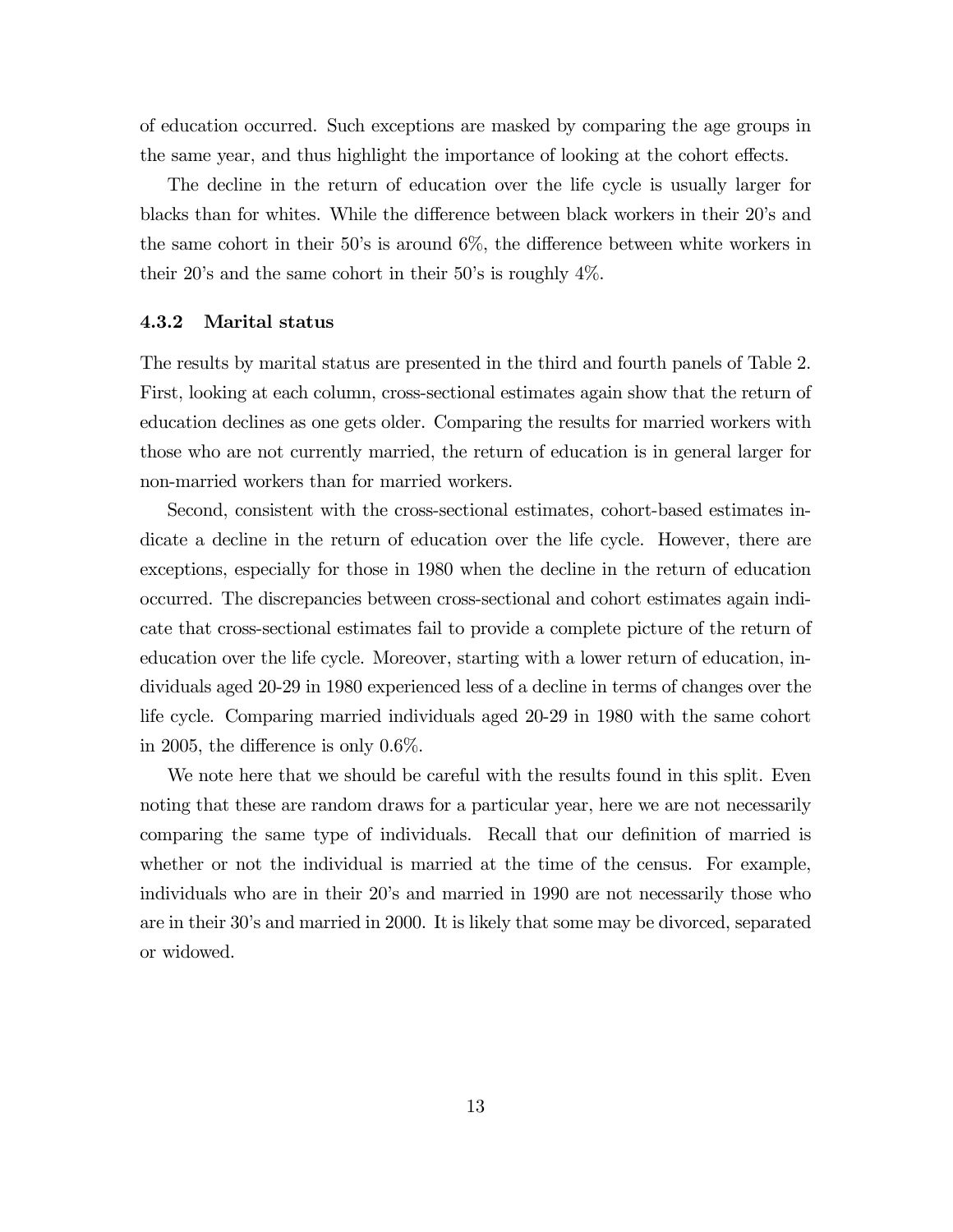### 4.3.3 Immigration status

The results by immigration status are presented in final two panels of Table 2. First, both the cross-sectional and cohort-based estimates indicate a decrease in the return of education over the life cycle. However, the cross-sectional approach seems to overestimate (underestimate) the magnitudes of the decline for immigrants (natives). In 1940, for instance, the difference between immigrants aged 20-29 and those aged 30-39 is 10%; in contrast, the difference between immigrants aged 20-29 in 1940 and the same group aged 30-39 in 1950 is 7.8%. Second, consistent with the results above, the estimates imply that the return of education is in general lower for immigrants than for natives. Third, the results indicate that the decline in the return of education is smaller for immigrants than for natives. For instance, for immigrants aged 20-29 in 1960, the return of education fell from 8.5% to 7.2%, a decrease of 1.3%; for natives aged 20-29 in 1960, the return of education, on the other hand, dropped from 13.1% to 6.7%, a decrease of  $6.4\%$ .

## 5 Nonparametric estimates

Tables 3-6 present our nonparametric estimates of the rates of return of education. Table 3 gives the median of the nonparametric returns for the pooled sample as well as for specific groups. These are the most comparable to the parametric results in Table 1. However, given that our nonparametric estimates are specific to a given value of  $x$ , we present the variance of the returns as well in the third table. Figures 1-5 complement this table by displaying the density plots of the estimates for both the pooled sample and specific groups over time.

Similar to Table 2, the fourth table gives the cohort results for specific groups at the median values. Noting that the densities in Figures 1-5 cover the negative region, Table 5 gives the percentages of individuals which possess negative rates of return of education in each particular figure. The final table looks at the characteristics of individuals who possess negative returns and compares those to individuals who possess positive returns to attempt to figure out which characteristics of individuals are more likely to be associated with a negative return of education.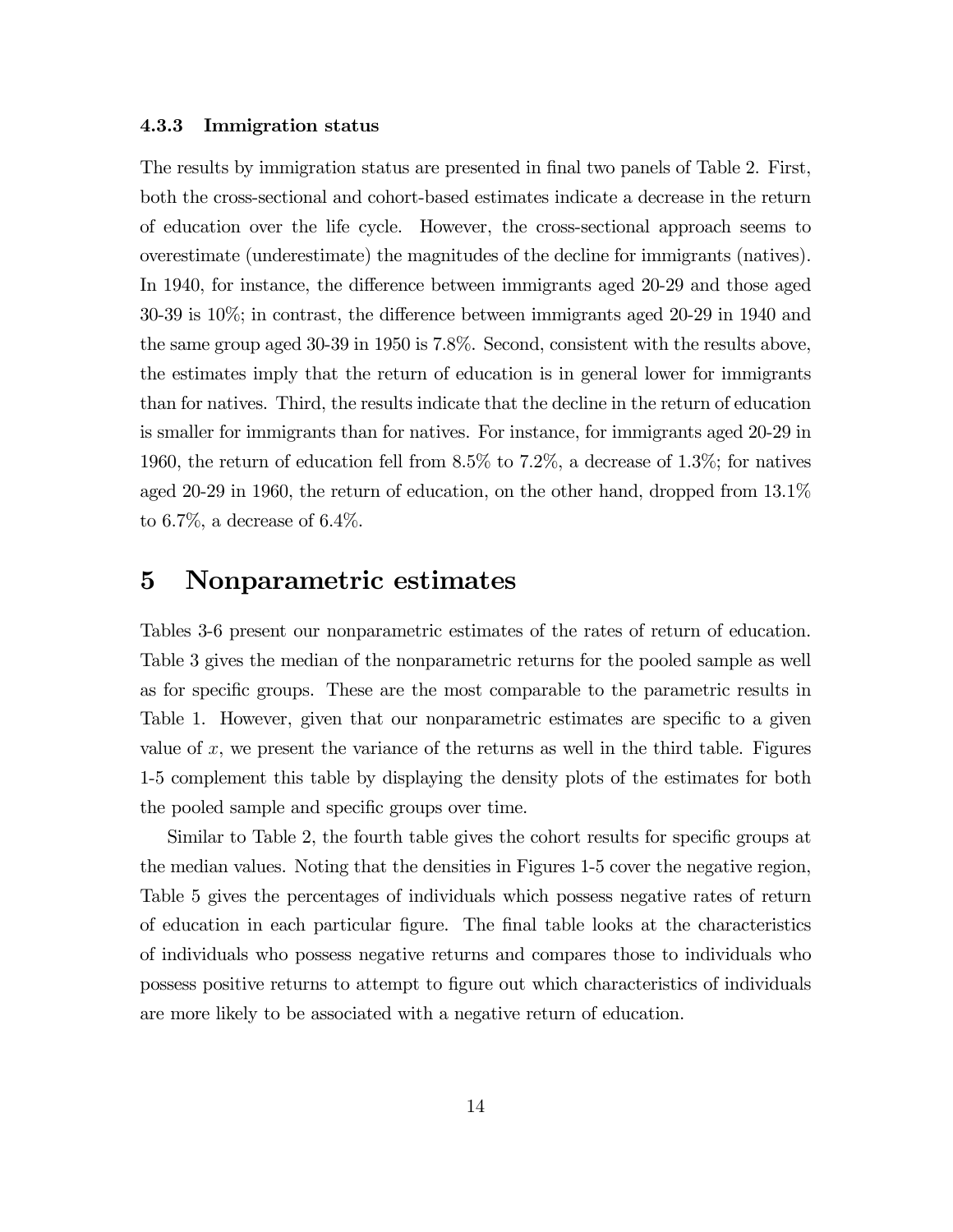### 5.1 Pooled results

The first column of Table 3 displays the nonparametric estimates of the return of education across years. Each of the median estimates is large and positive. Unlike their parametric counterparts, nonparametric results do not show a clear increasing trend; the estimates fluctuate around 9%. On the other hand, the dispersion of the return of education is relatively constant over at roughly 0.02, although it is smaller in 1940 and 2005.

Figure 1 plots the densities of the nonparametric estimates. None of these densities appear to be normal and there appears to be a significant amount of skewness. Specifically, there are many individuals whose rates of return lie to the right of the mode(s). Another interesting observation is that there are a number of estimates which lie in below zero. These density plots imply that there exists a significant percentage of individuals having negative rates of return. The percentage of male workers who receive negative returns was only 3% in 1940, but rose dramatically to 9% in 1950 and to 16% in 1970. This number slightly decreased to 7% in 1970, but increased to 10% in 1980 and remained unchanged through 2000. 2005 saw a decrease of roughly 6%.

## 5.2 Sample splits

Although we are able to get a separate rate of return of education for each  $x$  and thus observe heterogeneity across the pooled sample, we are unaware of how the rate of return of education varies across and within specific groups. Again, we consider several age groups, two different groups based on race as well as splits by marital status and whether or not an individual was born in the United States. Specifically, we take the sample and split it according to one of the aforementioned categories. We then run separate nonparametric regressions for each group for each year and report the median estimate in the first panel of Table 2 and the variance of the estimates across the group in the second panel. A more comprehensive description of the results can be found in Figures 2-5 where we give the density plots for each group in each time period.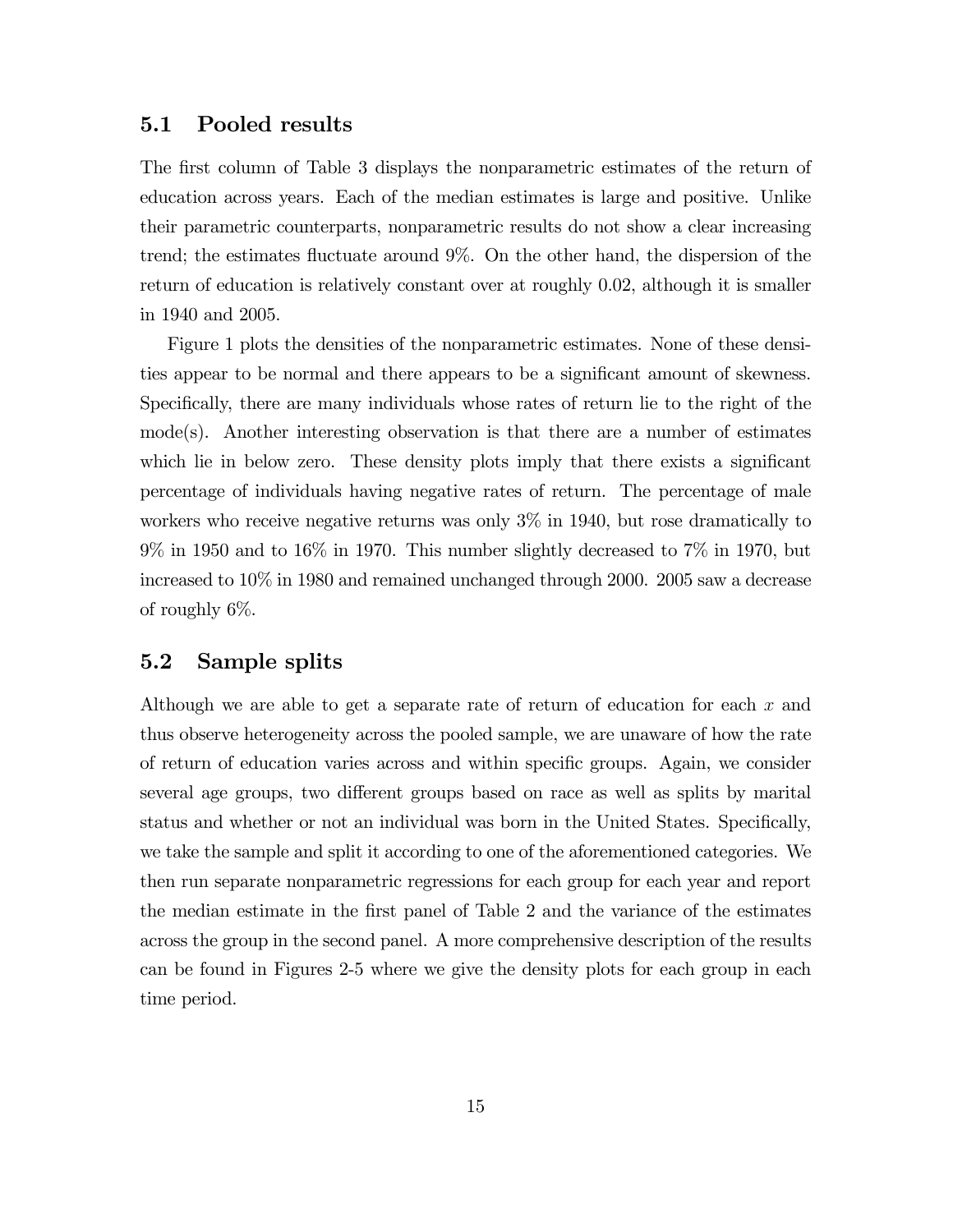### 5.2.1 Age groups

In Table 3, columns 2-5 give the median rates of return of education by age group. In general, we find that younger workers have higher rates of return than older workers, although in 1970, 1990, and 2000, we do find that individuals aged 30-39 have the highest rate of return. The variance of the return of education is consistently smaller across years for individuals aged 30-39 than that for other age groups.

Figure 2 displays the density plot of these estimates. The densities show that there is a larger fraction of older workers who have negative return of education. In particular, except in 1940 when the rates of return were extremely high, the percentage of individuals with negative returns for individuals aged 40 and above were consistently around 20% across time and even reached 34% in 1980 when there was a sharp decrease in rates of return. While there were less individuals aged 30 and below receiving negative returns, the percentage was still high, ranging from 4% to 19%. In contrast, there is only a small fraction of individuals aged 30-40 that had negative returns; during the period 1980 - 2000, the percentage was either near zero or around one-percent. We also see in the figure that the variance is smaller for workers between the ages of 30 and 40. This is likely partially due to the fact that these workers are more homogenous in their ages as opposed to the other two groups.

#### 5.2.2 Race

The next two columns of the table give the results by race. First, we again find that black men have higher rates of return than do white men. Moreover, comparing parametric and nonparametric results, we notice that for blacks, parametric estimates are generally smaller than their nonparametric counterparts, indicating that the parametric estimates are downward biased. Second, in most years, the variance of the return of education is smaller for blacks than for whites.

The density plots of these estimates are displayed in Figure 3. The results indicate that except in 1940, a smaller fraction of black men have negative rates of return as compared to white men. In 1960 and 1970, the fraction of individuals having negative returns increased for both white and black men, but the increase was larger for white men. We also see that the density is generally shifted to the right for black men and hence corresponds to the higher rate of return at the median value. At the same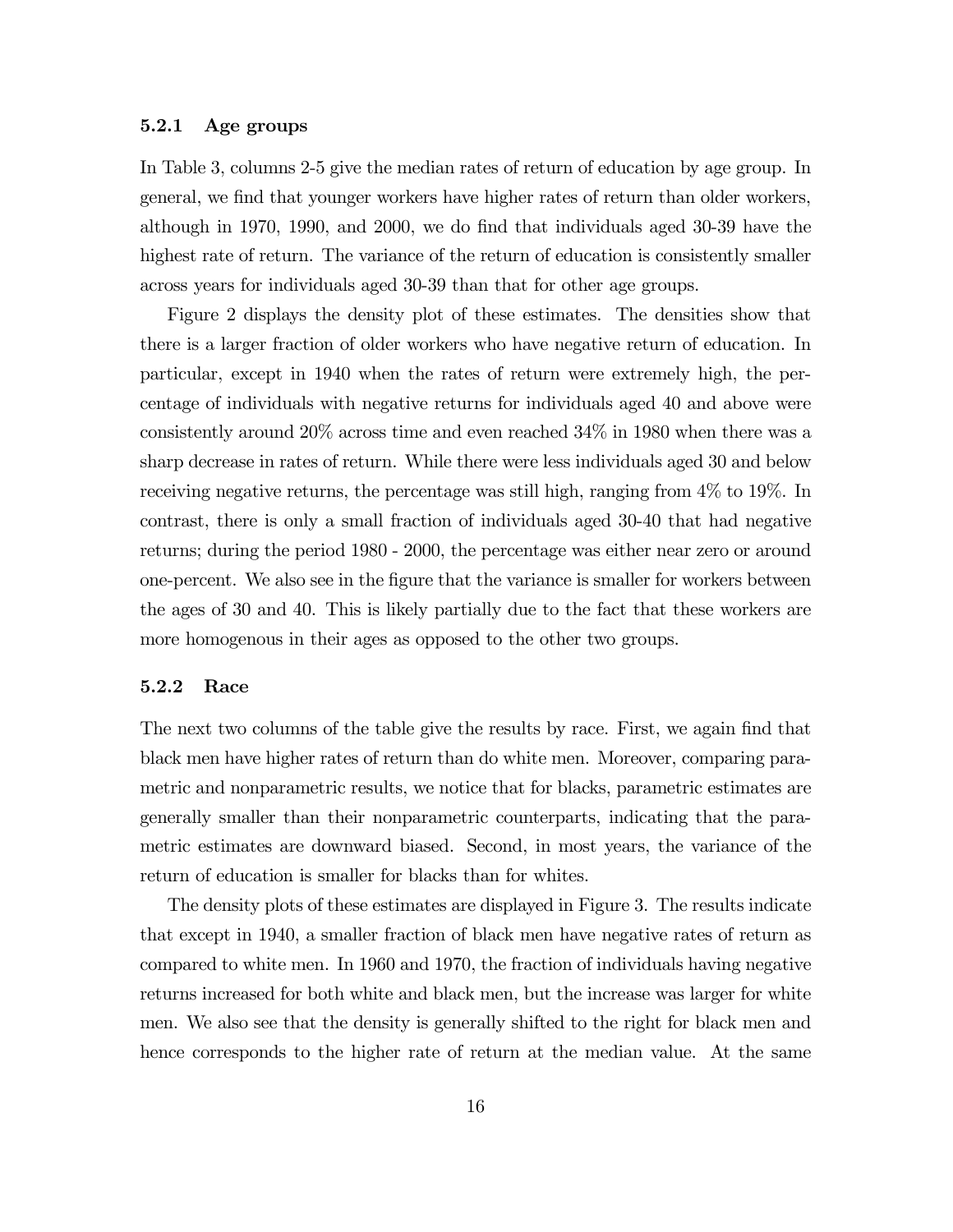time, other than in 1980 and 2005, there appears to be little difference in terms of the variance of the rates of return between the two groups.

### 5.2.3 Marital status

Columns 8 and 9 of Table 3 present the results by marital status. First, comparing the parametric and nonparametric results, we notice that for married males, parametric estimates are generally larger than their nonparametric counterparts. In contrast, for non-married males, parametric estimates are considerably smaller than their nonparametric counterparts. Such discrepancies indicate that the returns to education are underestimated (overestimated) for non-married (married) individuals. The large differences in the magnitudes of the estimates also imply that the gap in the returns to education between married and non-married males are also underestimated over time using the parametric method. Second, while the variance of the returns to education remains relatively constant over time for married males, there exists substantial variation in the variance for non-married males.

In terms of the density plots (Figure 4), there are several findings of note. First, in contrast to the results by age groups and those by race, the results by marital status indicate that the percentages of individuals with negative return of education are actually similar between married and non-married groups, although there appears to be some differences in 1990 and 2005. Second, the density plots of nonparametric estimates for married males appear to be unimodal across years, while those for the non-married show moderate evidence of bimodality during the period 1960-1980. A possible explanation for this bimodality can come from our definition of not married. This includes workers who have never been married, those who have been divorced and those who are widowers. Each of these groups perhaps should be treated separately in subsequent analysis.

#### 5.2.4 Immigration status

The final two columns of Table 3 present the results by immigration status. First, the nonparametric results indicate that the median return of education is lower for immigrants than for natives in most years, consistent with the parametric results. However, we notice that for immigrants, parametric estimates are smaller than their nonpara-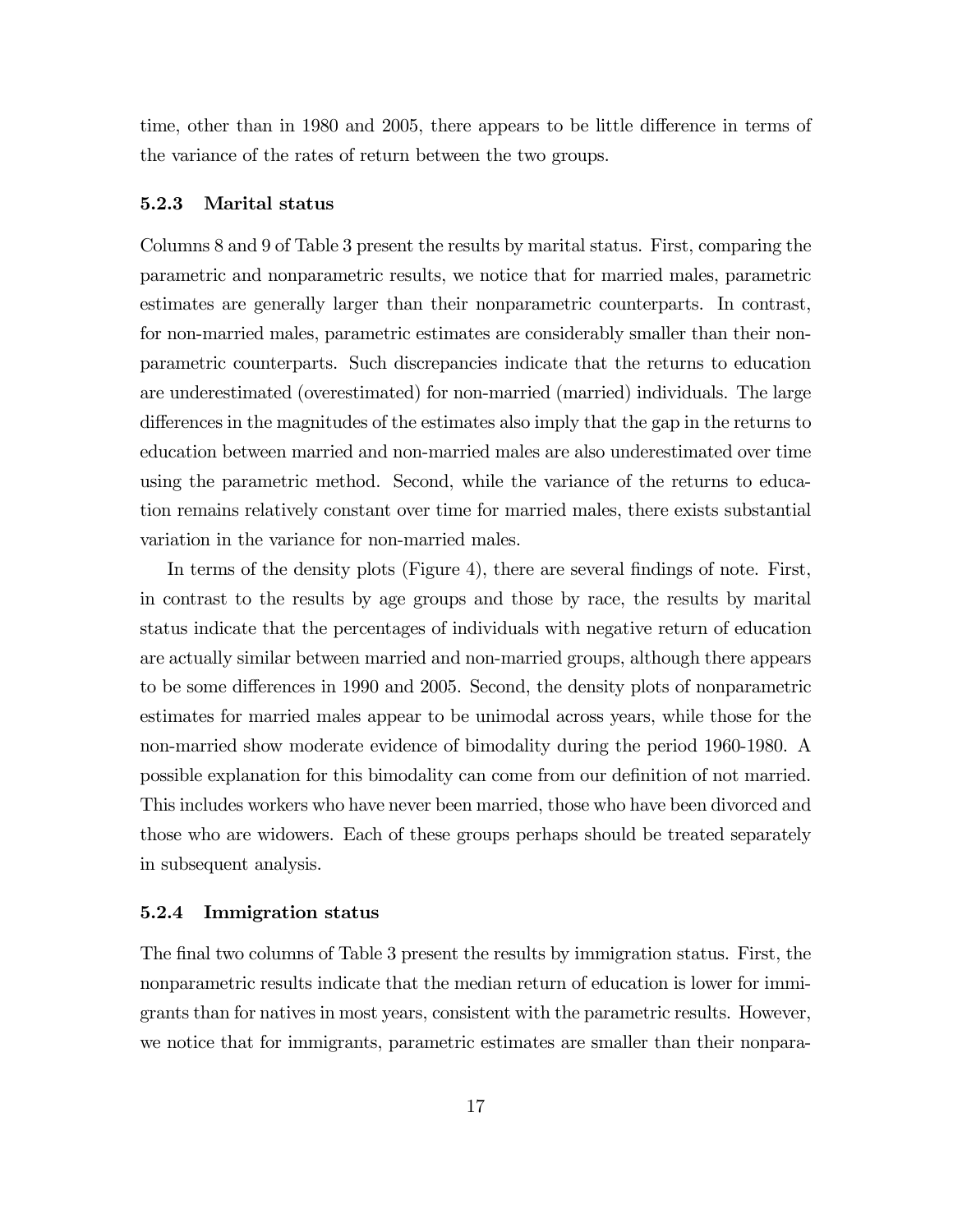metric counterparts. Such a discrepancy indicates that the return of education is consistently underestimated for immigrants in the parametric model. Nonparametric results also show a different picture of the trend over time. Except in 1940, the return of education is relatively stagnant for whites, whereas there is a steady increase for immigrants from 1950 to 1980; eventually the return of education for immigrants exceeded that for natives by 0.8%. However, such a trend did not persist. After 1980, the gap between immigrants and natives appeared again; the gaps were about 4% in 1990 and 2005. Also, not only were the estimates for immigrants smaller than those for natives, the variance of the returns to education are also smaller than those for natives.

In terms of the density plots (Figure 5), two points stand out. First, there has been a declining trend of the percentage of individuals with negative rates of return, for both natives and immigrants, although we see a slight increase in 1970 for natives and in 1980 for immigrants. Second, while the percentages of negative returns for immigrants were larger than those for natives during the period 1940-1980, such a difference was reversed after 1980. However, we note that at the same time, the median rate of return was higher for natives. Taking a look at the second panel of Table 3 shows that the variance of the returns to immigrants dropped dramatically after 1980 and thus likely explains this result. However, the question remains as to why this variance fell.

## 5.3 Cohort results

As we argued in the previous section, comparison between age groups in a particular year may not necessarily reflect the life cycle pattern for the returns to education. Here we follow the same cohort over time to get a better understanding of the life cycle pattern. The results for cohorts by group are presented in Table 4.

### 5.3.1 Race

The results by race are presented in the first two panels of Table 4. The nonparametric results for cohorts are consistent with their parametric counterparts: individuals have larger rates of return when they are younger, although there appears to be some exceptions in 1980. The results hold for both white and black men. However, the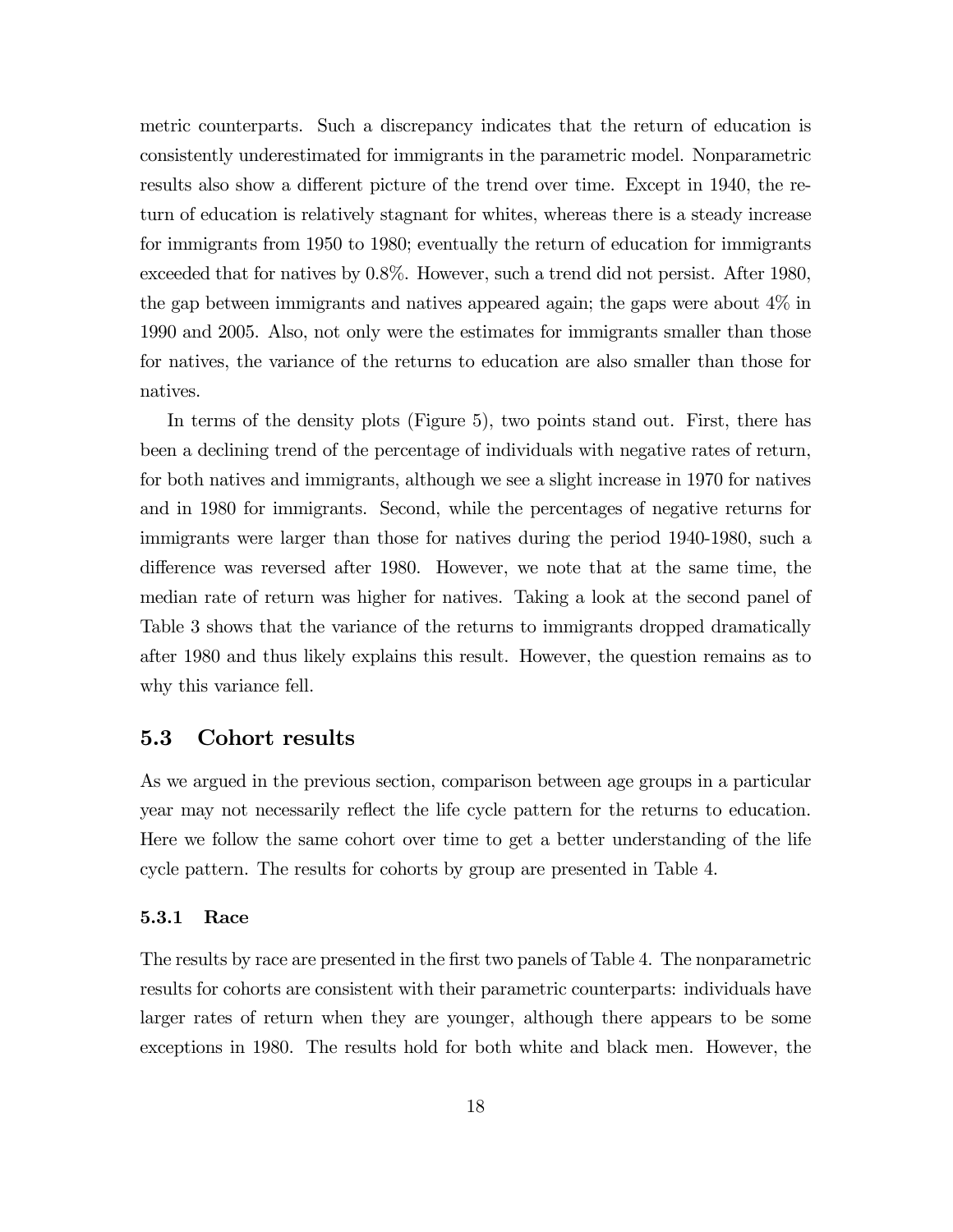nonparametric results for the cross-sectional analysis are less clear; there are several exceptions where the largest return is observed for older groups. For instance, in 1940, black men aged 40-49 had a return of 19.2% whereas individuals aged 20-29 had 19% and those aged 30-39 had 17%. One possible explanation for this strange result is the relatively small sample size for that particular time period.

#### 5.3.2 Marital status

The results by marital status are presented in the third and fourth panels of Table 4. We again find a declining return of education over the life cycle. Although the magnitude of the values differ, these trends are more or less in line with those in the parametric regressions. The one major departure from the parametric results are that married individuals who are aged 50-59 have a higher rate of return than their non-married counterparts. In the parametric models, the higher rate of return for the non-married is consistently higher. Even more dramatic is that there are two cases (1970 and 2000) where the median rate of return of education is actually negative. We will discuss the presence of negative returns more carefully in the next section.

### 5.3.3 Immigration status

The results by immigration status are presented in the final two panels of Table 4. We again find a declining return of education over the life cycle. Again, the results indicate that the decline in the return of education is smaller for immigrants than for natives. However, we find even more cases where the median rate of return is negative for individuals who are aged 50-59. We show three cases for immigrants (1960, 1970 and 1990) and one case for natives (1970).

### 5.4 Negative returns

Perhaps the most novel results of this paper are with respect to the discovery of negative rates of return of education. To the best of our knowledge, we believe that no one has discovered negative rates of return of education. That being said, an occasional rate of return of education with nonparametric methods should not be alarming or out of the ordinary given the small sample biases of nonparametric estimators. However, if we find a large proportion of the estimates to be negative,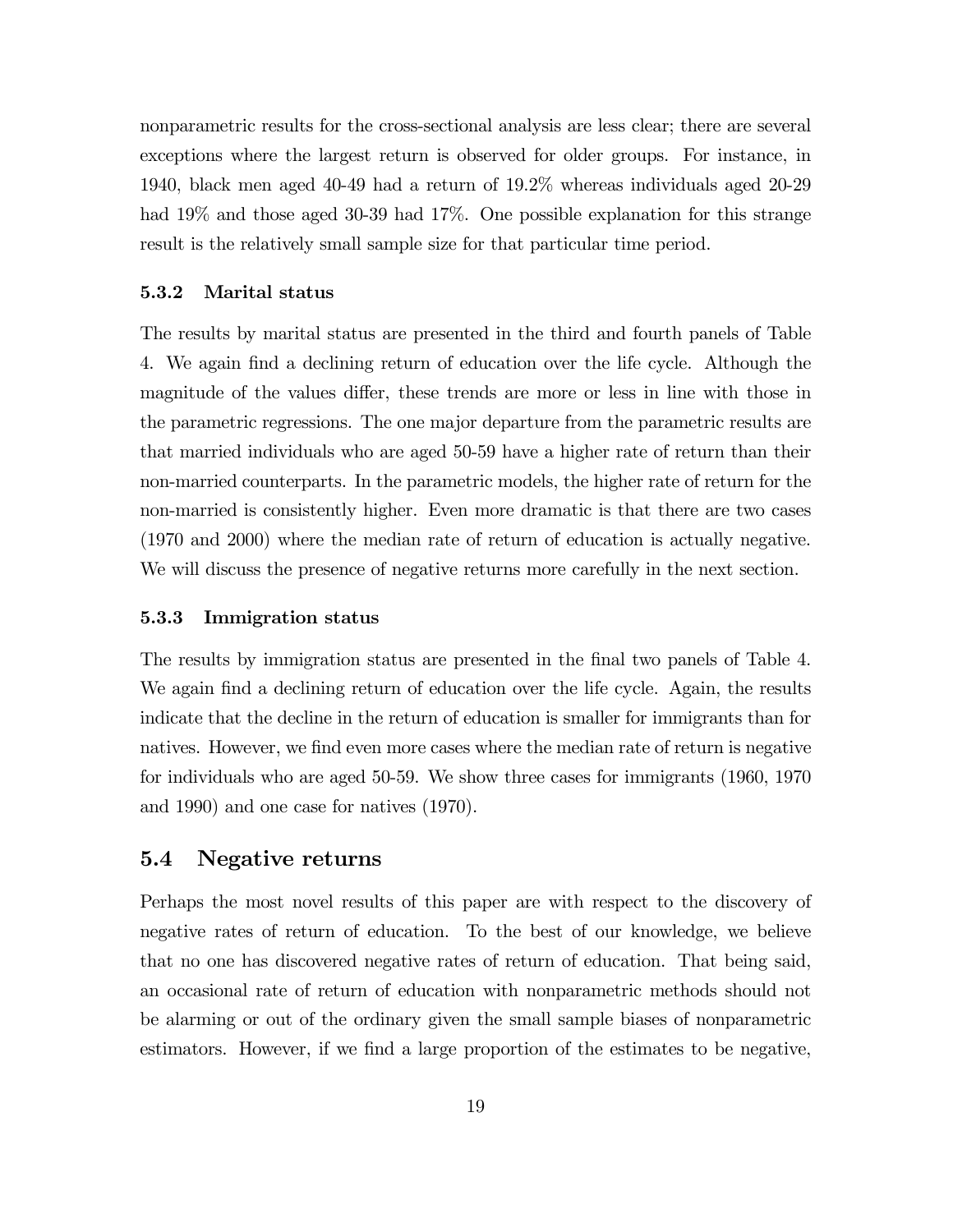this would suggest that these negative rates do exist. In this sub-section we try to figure out how many individuals have negative rates of return of education and then we attempt to uncover who they are and what characteristics they have in common.

#### 5.4.1 What percentage are negative?

Table 5 shows the percentage of observations which have negative rates of return for a particular group in a particular year. These approximately represent the area to the left of zero in Figures 1-5. It is obvious from first glance at the table that the percentages vary greatly across the time periods and groups. For instance, for individuals aged 30-39, the percentage is roughly five percent or lower. This perhaps can be ignored. That being said, many of these returns are near zero and this is an interesting finding in itself. At the same time, individuals in excess of age 40 comprise large amounts of negative rates of return. Further examination into this group shows that the percentages are highest for the oldest members of this group.

Other percentages are noteworthy. Except in 1940, the percentage of negative rates of return are higher for whites than blacks. Except in 2000, the percentage of negative rates of return are higher for married individuals than those who are not married. Finally, until 1990, a higher percentage of negative rates of return were possessed by immigrants. At that point, the trend switched to natives being more likely to be negative. This is worth further investigation as trends in immigration from the country of origin may have an impact on the rate of return to schooling. We discuss this in more detail later.

### 5.4.2 Who do the negatives belong to?

The lengthy Table 7 tries to uncover whether particular groups have more negative or positive rates of return of education with respect to other attributes. Specifically, each value in the table represents the difference in the percentage of individuals who have negative return from those who have positive returns for a specific attribute. For example, the first element in the table says that in 1940, for people aged 20-29, the difference between the percent married who have a negative rate and the percent married who have a positive return is 11.7%. In other words, for those people aged 20-29, you are more likely to have a negative rate of return of education if you are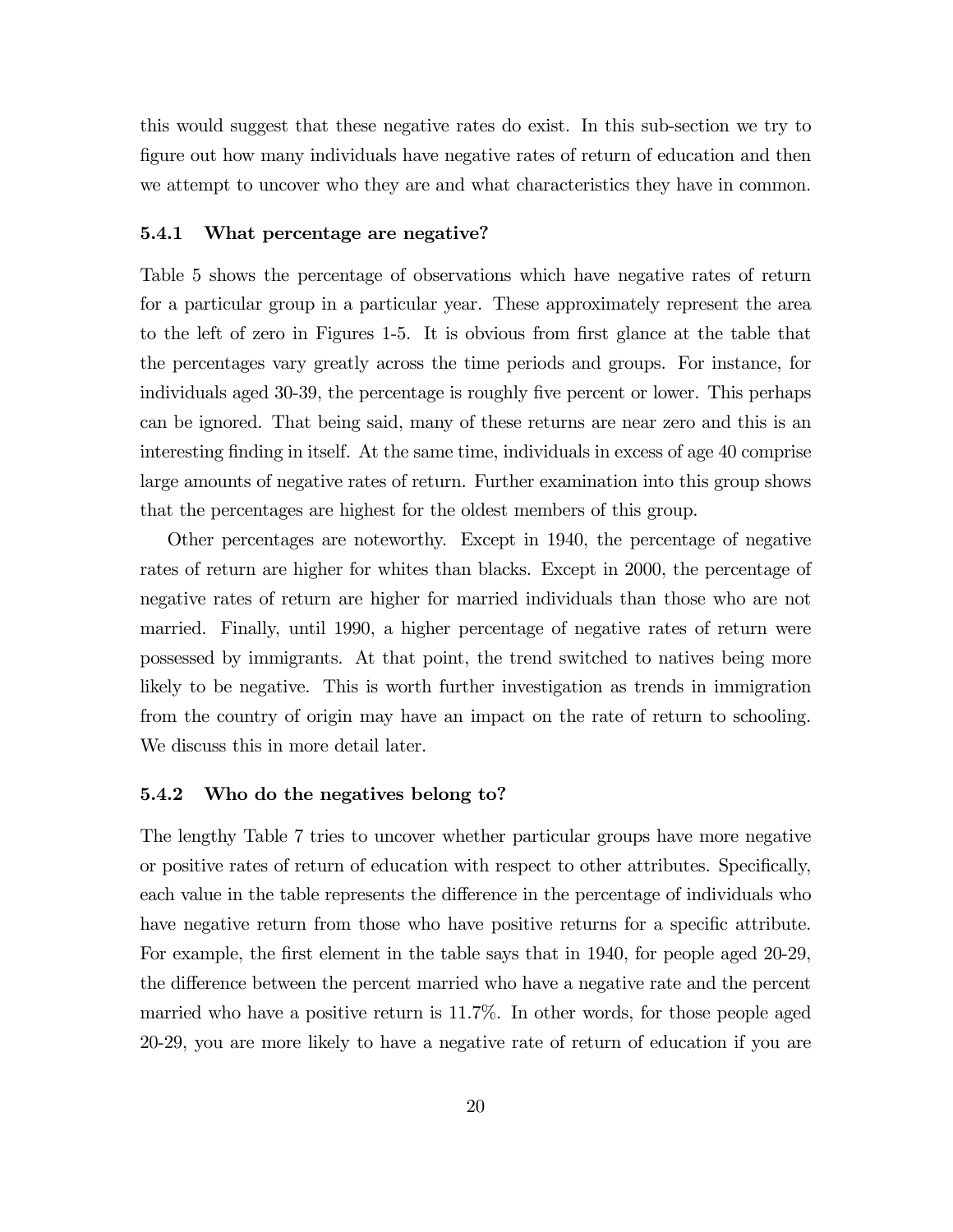married. Further, given that this value is bold, it indicates that this difference is significant at (at least) the 10% level.

We consistently find that older individuals are more likely to have negative rates of return (positive values in Table 7). This result is expected given the results for the cohorts.

Except for individuals aged 30-39 (before 2000) and those who are not married, having a child under the age of five makes it more likely to have a negative rate of return. Possible explanations for this phenomenon include fewer hours worked and a decrease in productivity that occurs when more time is devoted to young children (e.g., lack of sleep). It is, however, interesting to note that starting in 2000, individuals aged 30-39 are more likely to have a negative return when they have children under the age of 5. This perhaps reflects the trend in the delay of marriage and thus the delay in having children.

Another interesting finding which is consistent with the percentages discussed above is that immigrants are more likely to possess negative returns for all but a single group (black). This result appears to be strongest for individuals aged 30-39. This perhaps reflects that education obtained in a foreign country may not carry over international borders, whereas younger individuals are more likely to have more education in the United States. Foreign education is also likely for older individuals, but combining this with the fact that they are older and hence are twice as likely to have negative returns to education perhaps makes the reported difference smaller.

Finally, we had an interest in the region of origin for the immigrants and how this affected negative returns. We considered several regions, but report results for the Americas, Europe and Oceania, and Asia. Starting in 1980, if the immigrant came from the America's then they were more likely to have a negative rate of return. This difference was generally significant. There seems to be no discernible pattern for Europe and Oceania, but it is consistently found that being from an Asian country makes it less likely to have negative rates of returns, but this result is only significant slightly over half of the time.<sup>8</sup>

<sup>&</sup>lt;sup>8</sup>We also examine characteristics such as geographical region and self-employed, but few results were significant and few to no consistent patterns existed.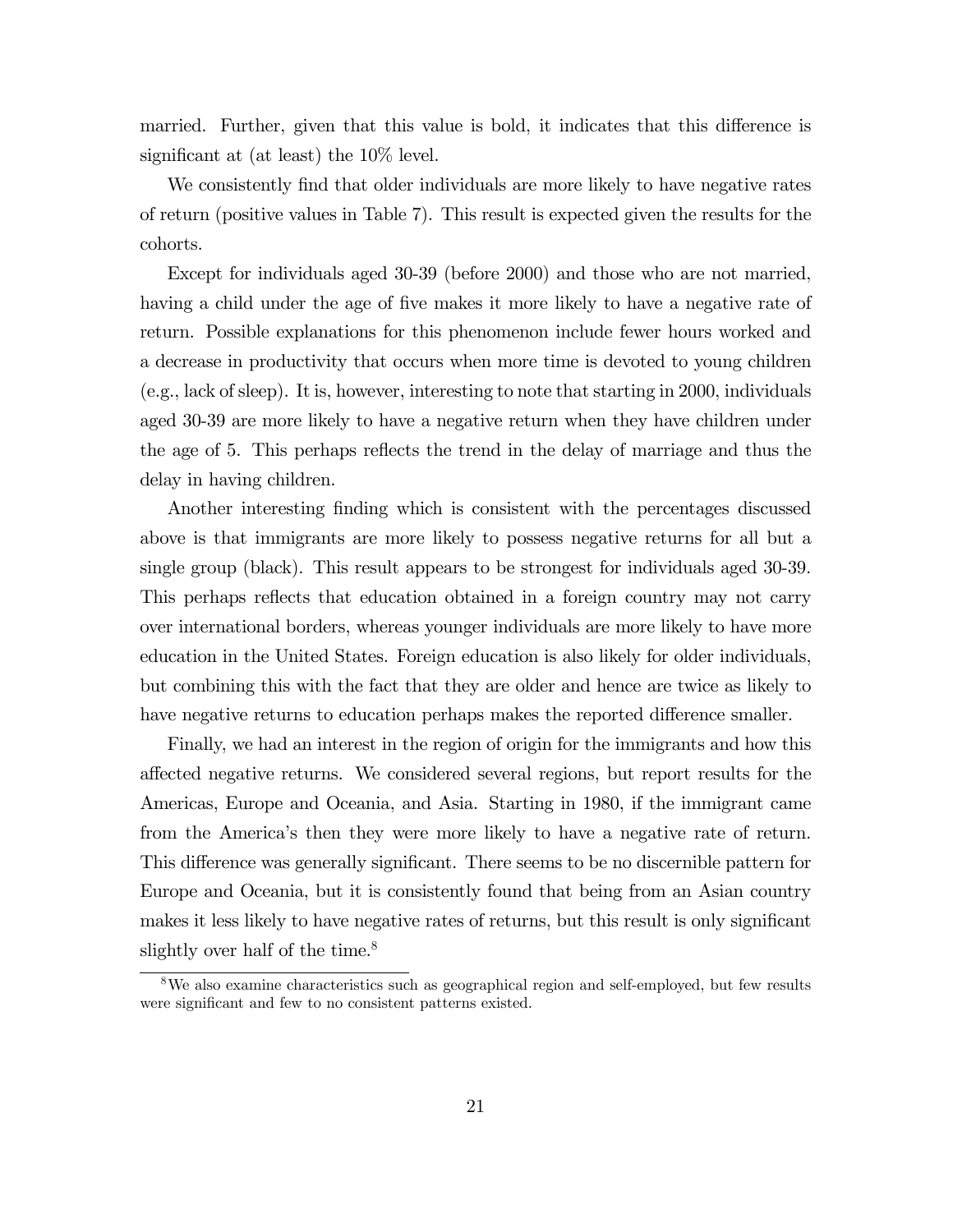## 6 Where do we go from here?

As motivated in the introduction, we have simply given a set of descriptive statistics. The results here tell us what the rates of return are for particular groups over time. We have found that the rates of return differ significantly over time, across groups and within groups. However, we have often given citations to where these results are in line with past studies, but none of the results here tell us why. The point of this exercise was to showcase heterogeneity in the rate of return of education and to attempt to uncover who had a higher rate of return. During this exercise we also uncovered that a significant proportion of the rates of return were negative. We further attempted to figure out which groups were most represented in this infamous group.

Further research should focus on allowing for the possibility of these heterogenous effects and uncovering why particular groups differ in terms of their rates of return of education. Also, we think more emphasis should be placed on heterogeneity within groups as opposed to across groups. It has been argued in this paper that recessions caused a drop in the rate of return of education for that 1980. This suggests that labor demand related variables as well as region/state effects may also be useful in uncovering the true rates of return of education. Finally, research should also be conducted to see how these results differ in other developed as well as lesser developed and emerging countries.

## 7 Conclusion

In this paper we examined heterogeneity in rates of return of education both across and within groups by employing a nonparametric approach. Specifically, we used generalized kernel estimation to examine the rate of return of education from 1940- 2005 using U.S. Census data. Our results uncovered significant heterogeneity both across and within groups. Many of the results found (on average) were in line with previous studies. For instance, we found the rate of return of education to be larger for blacks than for whites. However, we also found inconsistencies. In that same example, we found that the difference in the rate of return between blacks and whites (on average) was much larger than previously thought. Finally, we uncovered that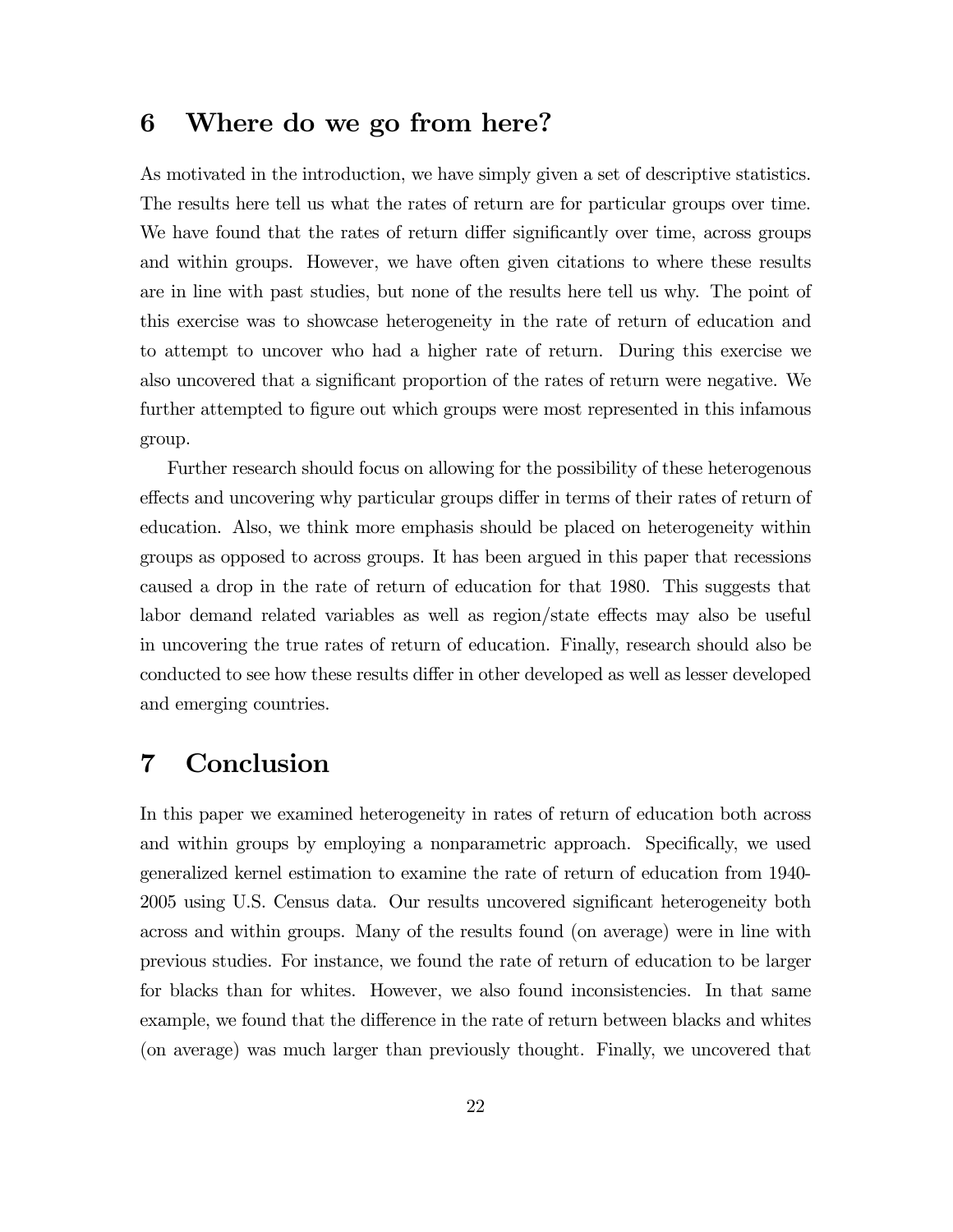a significant portion of the population had negative rates of returns to education. We attempted to uncover which groups were more likely to possess this newfound phenomenon.

Overall, we cannot place much emphasis on any particular point estimate from this study. The rates of return are likely impacted by omitted variables, measurement error and the lack of repeated observations for specific individuals. Although our results are somewhat raw, they do provide a springboard for further studies on the estimation of rates of return of education. We suggest that when estimating Mincer type regressions that authors focus on both heterogeneity across and within groups. Further, we suggest that future studies also focus on macroeconomic variables which are likely to have an affect on the perceived rate of return of education.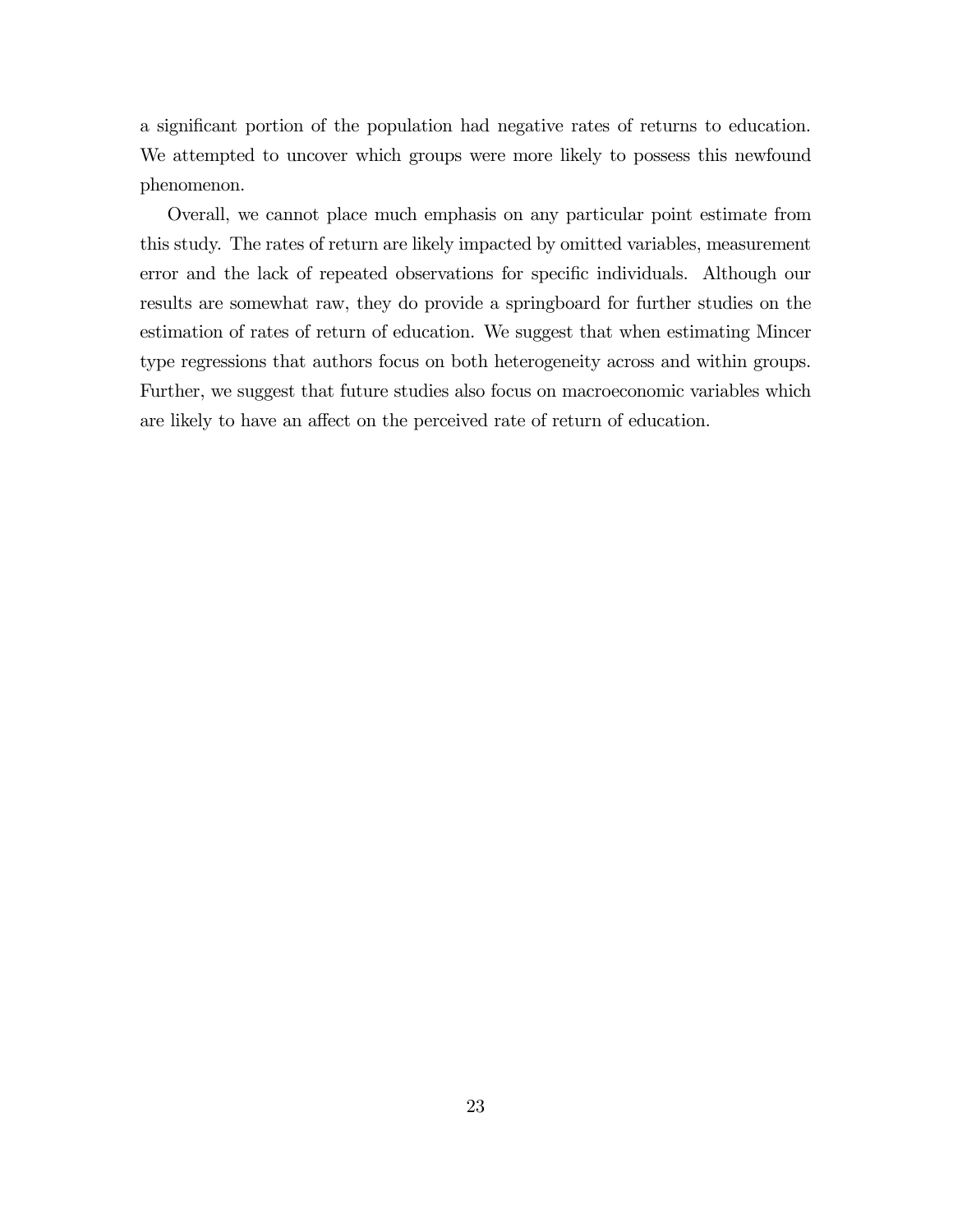## References

- [1] Angrist J, Chen S. 2007. "Long-Term Effects of Vietnam-Era Conscription: Schooling, Experience and Earnings," Center for Economic Studies, U.S. Census Bureau Working Paper.
- [2] Card D, Krueger A. 1992. "School Quality and Black-White Relative Wages: A Direct Assessment," Quarterly Journal of Economics 107: 151-200.
- [3] Card D, Lemieux T. 2000. "Can Falling Supply Explain the Rising Return to College for Younger Men? A Cohort-Based Analysis," NBER Working Paper No. 7655.
- [4] Chiswick B. 1978. "The Effects of Americanization on the Earnings of the Foreign-born," Journal of Political Economy 86: 897—922.
- [5] Chiswick B, Miller P. 2004. "Language Skills and Earnings among Legalized Aliens," in K. Zimmermann and A. Constant (eds.), *How Labor Migrants Fare.* Springer-Verlag: Berlin.
- [6] Clark RL, Mitchell OS. 2005. Reinventing the Retirement Paradigm. Oxford University Press: Oxford.
- [7] Fan J, Gijbels I. 1992. Variable Bandwidth and Local Linear Regression Smoothers. Annals of Statistics 20: 2008-2036.
- [8] Goldin C, Katz LF. 1999. "The Returns to Skill in the United States across the Twentieth Century," NBER Working Papers No. 7126.
- [9] Harmon C, Hogan V, Walker I. 2003. "Dispersion in the Economic Return to Schooling," *Labour Economics* 10: 205-214.
- [10] Heckman J, Lochner L, Todd P. 2008. "Earnigns Functions and Rates of Return," Journal of Human Capital 2: 1-31.
- [11] Heckman J, Polachek S. 1974. Empirical Evidence on Functional Form of the Earnings-Schooling Relationship," Journal of the American Statistical Association 69: 350-354.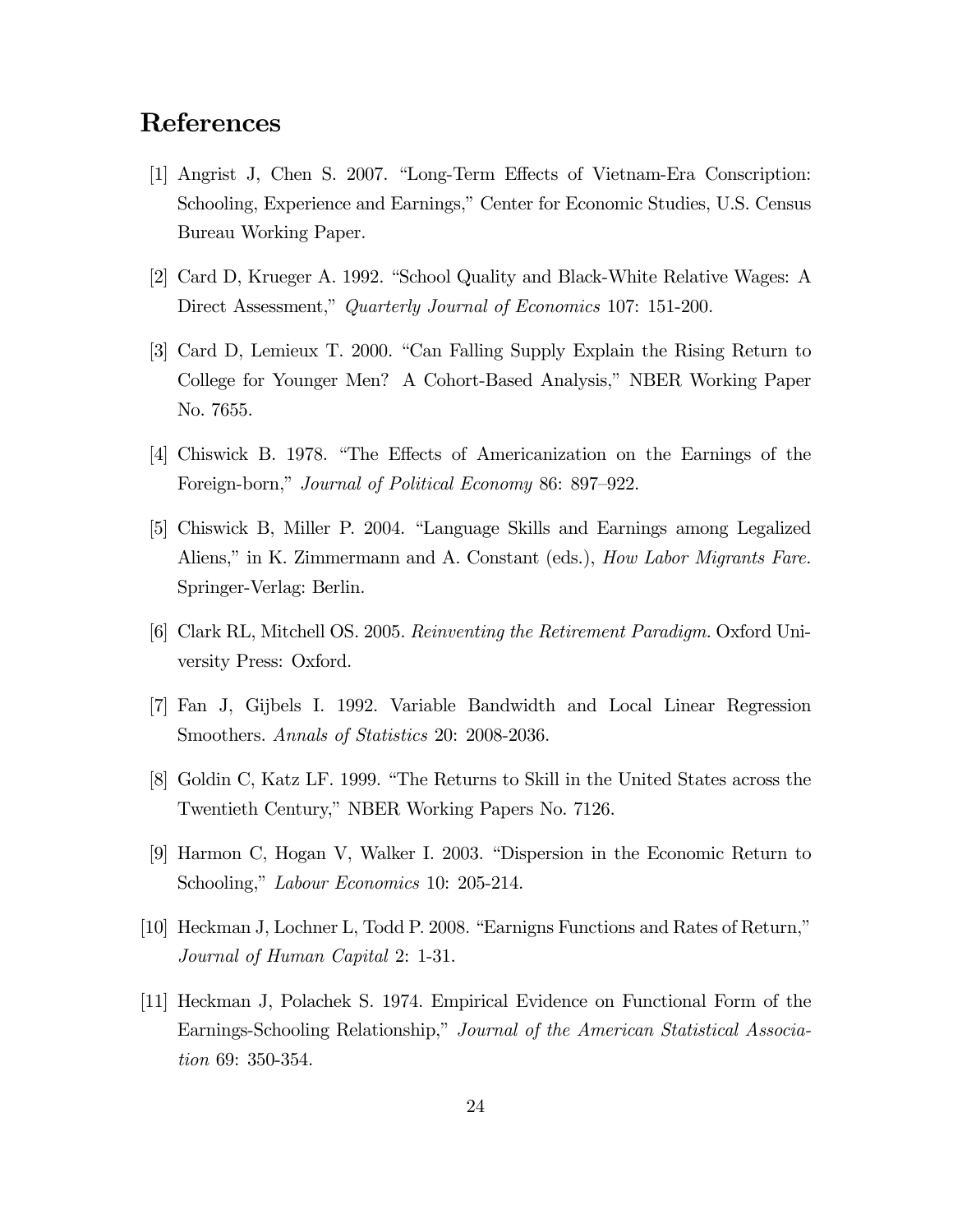- [12] Hsiao C, Li Q, Racine J. 2007. A Consistent Model Specification Test with Mixed Discrete and Continuous Data. Journal of Econometrics 140: 802-826.
- [13] Hurvich CM, Simonoff JS, Tsai CL. 1998. Smoothing Parameter Selection in Nonparametric Regression Using an Improved Akaike Information Criterion. Journal of the Royal Statistical Society, Series B 60: 271-293.
- [14] Li Q, Racine J. 2004. Cross-Validated Local Linear Nonparametric Regression. Statistica Sinica 14: 485-512.
- [15] Li Q, Racine J. 2007. Nonparametric Econometrics: Theory and Practice. Princeton University Press: Princeton.
- [16] Mincer J. 1974. Schooling, Experience, and Earnings. Columbia University Press: New York.
- [17] Pagan A, Ullah A. 1999. Nonparametric Econometrics. Cambridge University Press: Cambridge.
- [18] Racine J, Li Q. 2004. Nonparametric Estimation of Regression Functions with Both Categorical and Continuous Data. Journal of Econometrics 119: 99-130.
- [19] Rivera-Batiz F. 2007. "How Do Migrants from Latin America and the Caribbean Fare in the US Labour Market?" World Economy 30: 1399-1429.
- [20] Silverman BW. 1986. Density Estimation for Statistics and Data Analysis. Chapman and Hall: London.
- [21] Soldo BJ, Mitchell OS, Tfaily R, McCabe JF. 2006. "Cross-Cohort Differences in Health on the Verge of Retirement" NBER Working Paper No. 12762.
- [22] Welch F. 1973. "Black and White Differences in Returns to Schooling," American Economic Review 63: 893-907.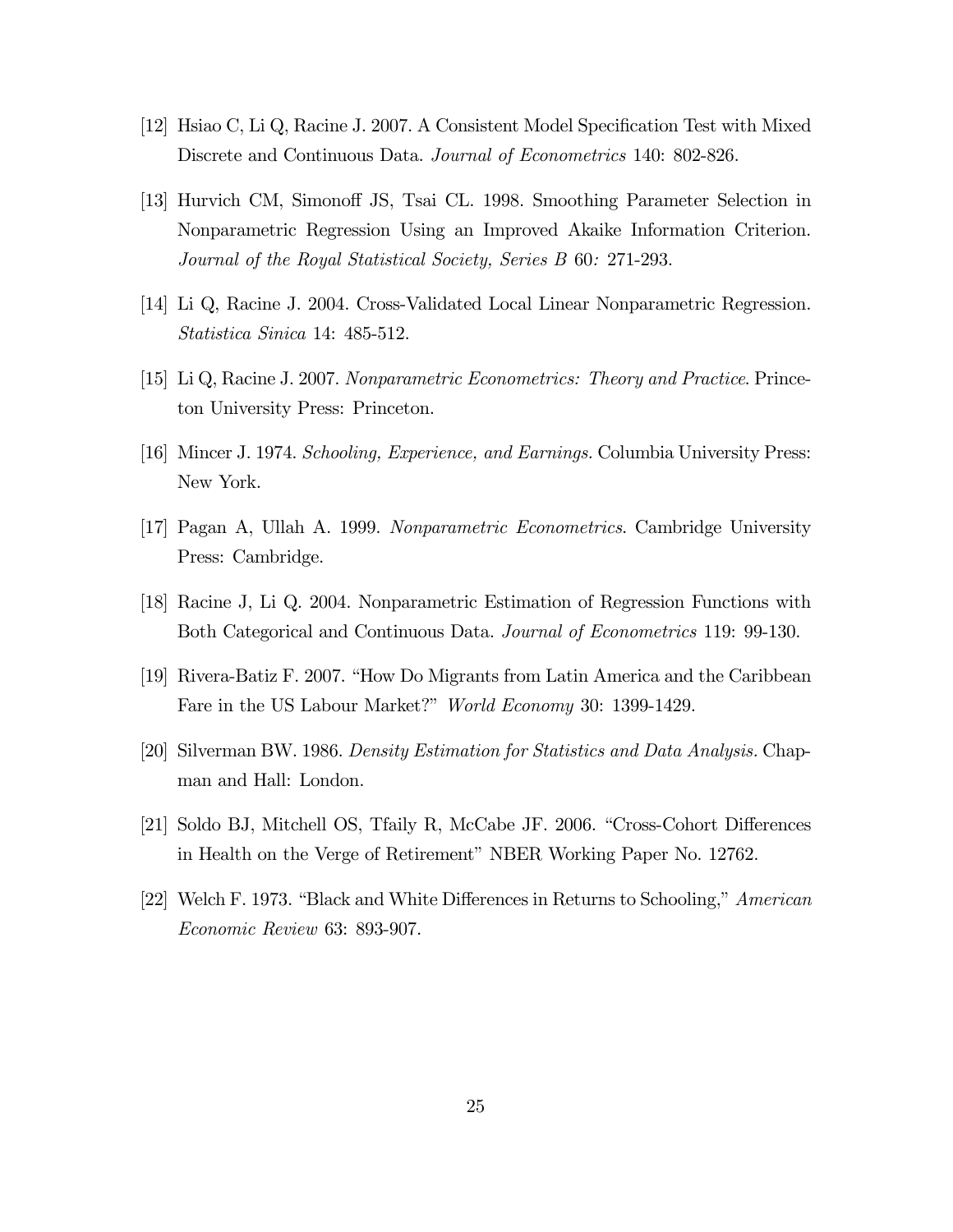# Data Appendix

| Category               | Mid-point |
|------------------------|-----------|
| No schooling completed |           |
| Nursery school         | 0         |
| Kindergarten           | 0         |
| 1st to 4th grade       | 2.5       |
| 5th grade to 8th grade | 6.5       |
| 9th grade              | 9         |
| 10th grade             | 10        |
| 11 <sup>th</sup> grade | 11        |
| 12th grade, no diploma | 12        |
| High school graduate   | 12        |
| Some college           | 13        |
| Associate degree       | 14        |
| Bachelor's degree      | 16        |
| Master's degree        | 18        |
| Professional degree    | 20        |
| Doctorate degree       | 20        |

Coding scheme for years of schooling in 1990 - 2005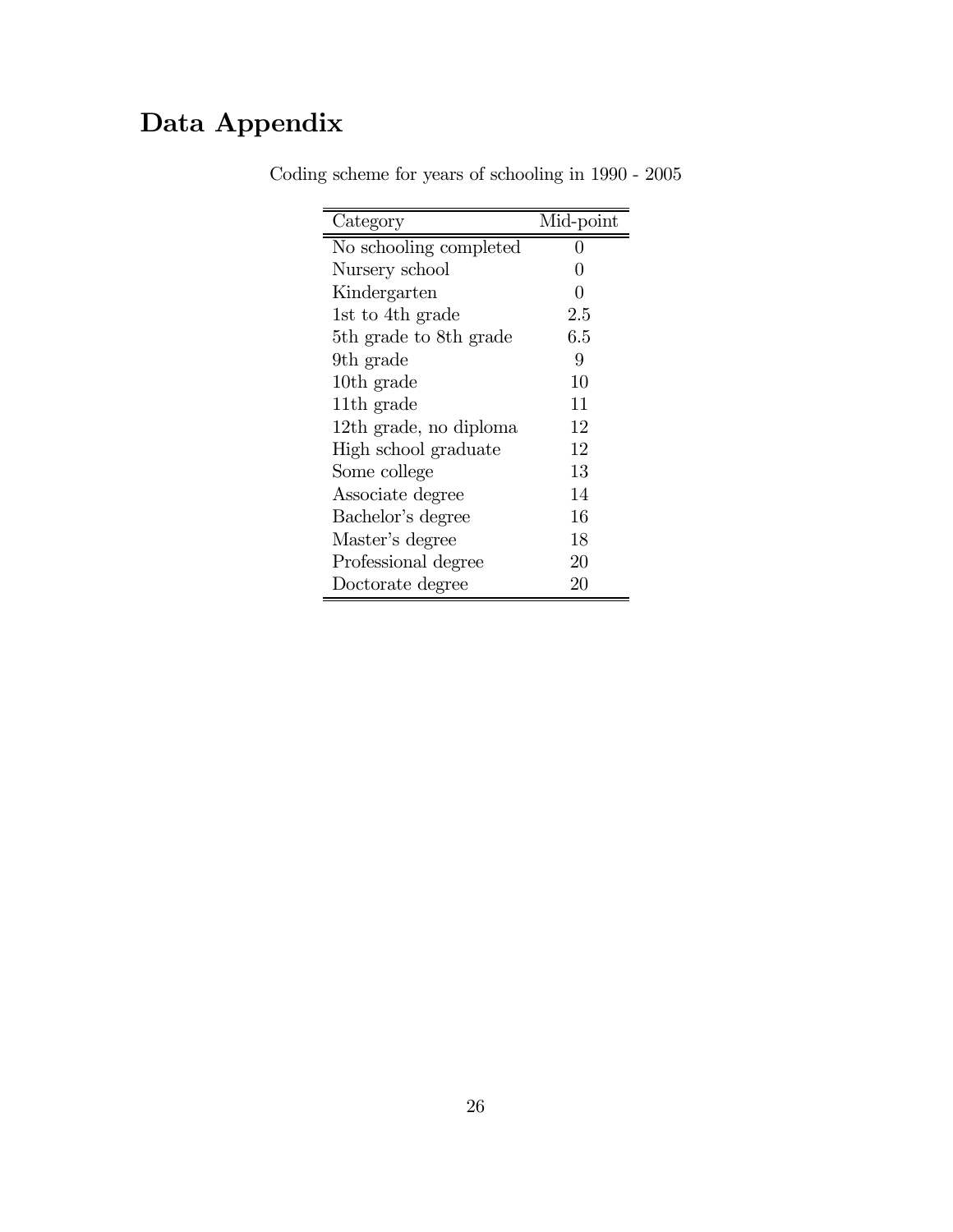| ear | $20 - 29$                                                                                                                                                                                                                                                                                                            | $30 - 39$                                                                                               | $40 - 49$                                                                                                                                                                             | $50 - 59$                                                                                                                                                                                                                                                                                            | $N$ hite                                                                                                                                                                                                                                                                                      | Black                                                                                                                                                                                                                                                                                                                  | Iarriec                                                                                                                                                                                                                                                                                    | Not Marrie                                                                                          | Vative                                                                                                                                                                                                                                                                                                                |                                                                                                                                                                                                                                                                                                                     |
|-----|----------------------------------------------------------------------------------------------------------------------------------------------------------------------------------------------------------------------------------------------------------------------------------------------------------------------|---------------------------------------------------------------------------------------------------------|---------------------------------------------------------------------------------------------------------------------------------------------------------------------------------------|------------------------------------------------------------------------------------------------------------------------------------------------------------------------------------------------------------------------------------------------------------------------------------------------------|-----------------------------------------------------------------------------------------------------------------------------------------------------------------------------------------------------------------------------------------------------------------------------------------------|------------------------------------------------------------------------------------------------------------------------------------------------------------------------------------------------------------------------------------------------------------------------------------------------------------------------|--------------------------------------------------------------------------------------------------------------------------------------------------------------------------------------------------------------------------------------------------------------------------------------------|-----------------------------------------------------------------------------------------------------|-----------------------------------------------------------------------------------------------------------------------------------------------------------------------------------------------------------------------------------------------------------------------------------------------------------------------|---------------------------------------------------------------------------------------------------------------------------------------------------------------------------------------------------------------------------------------------------------------------------------------------------------------------|
|     | $\overline{0.187}$                                                                                                                                                                                                                                                                                                   | $\overline{0.143}$                                                                                      | $\frac{107}{107}$                                                                                                                                                                     | $\overline{0.081}$                                                                                                                                                                                                                                                                                   |                                                                                                                                                                                                                                                                                               | $\frac{102}{2}$                                                                                                                                                                                                                                                                                                        | 0.141                                                                                                                                                                                                                                                                                      | $\overline{0.12}$                                                                                   | 0.149                                                                                                                                                                                                                                                                                                                 | 1.057                                                                                                                                                                                                                                                                                                               |
|     |                                                                                                                                                                                                                                                                                                                      | $0.001$<br>0.092                                                                                        |                                                                                                                                                                                       |                                                                                                                                                                                                                                                                                                      |                                                                                                                                                                                                                                                                                               |                                                                                                                                                                                                                                                                                                                        |                                                                                                                                                                                                                                                                                            |                                                                                                     |                                                                                                                                                                                                                                                                                                                       |                                                                                                                                                                                                                                                                                                                     |
|     |                                                                                                                                                                                                                                                                                                                      |                                                                                                         |                                                                                                                                                                                       |                                                                                                                                                                                                                                                                                                      |                                                                                                                                                                                                                                                                                               |                                                                                                                                                                                                                                                                                                                        |                                                                                                                                                                                                                                                                                            |                                                                                                     |                                                                                                                                                                                                                                                                                                                       |                                                                                                                                                                                                                                                                                                                     |
|     |                                                                                                                                                                                                                                                                                                                      | 0.002)                                                                                                  |                                                                                                                                                                                       |                                                                                                                                                                                                                                                                                                      |                                                                                                                                                                                                                                                                                               |                                                                                                                                                                                                                                                                                                                        |                                                                                                                                                                                                                                                                                            |                                                                                                     |                                                                                                                                                                                                                                                                                                                       |                                                                                                                                                                                                                                                                                                                     |
|     |                                                                                                                                                                                                                                                                                                                      | 0.095                                                                                                   |                                                                                                                                                                                       |                                                                                                                                                                                                                                                                                                      |                                                                                                                                                                                                                                                                                               |                                                                                                                                                                                                                                                                                                                        |                                                                                                                                                                                                                                                                                            |                                                                                                     |                                                                                                                                                                                                                                                                                                                       |                                                                                                                                                                                                                                                                                                                     |
|     |                                                                                                                                                                                                                                                                                                                      | $\begin{array}{c} (0.001) \\ 0.092 \\ 0.001) \\ 0.003 \\ 0.001) \\ 0.011 \\ 0.113 \\ 0.113 \end{array}$ | $\begin{array}{c} (0.002) \\ 0.079 \\ 0.003) \\ (0.003) \\ (0.001) \\ (0.001) \\ (0.001) \\ (0.011) \\ (0.011) \\ (0.001) \\ (0.001) \\ (0.001) \\ (0.005) \\ (0.005) \\ \end{array}$ | $\begin{array}{l} (0.002) \\ 0.065 \\ 0.064 \\ 0.004 \\ 0.002 \\ 0.002 \\ 0.002 \\ 0.001 \\ 0.001 \\ 0.001 \\ 0.001 \\ 0.001 \\ 0.001 \\ 0.001 \\ 0.002 \\ 0.002 \\ 0.003 \\ 0.002 \\ 0.003 \\ 0.003 \\ 0.003 \\ 0.003 \\ 0.003 \\ 0.003 \\ 0.003 \\ 0.003 \\ 0.003 \\ 0.003 \\ 0.003 \\ 0.003 \\ 0$ | $\begin{array}{r} 0.122 \\ 0.001 \\ 0.0001 \\ 0.0001 \\ 0.0011 \\ 0.0011 \\ 0.0011 \\ 0.0011 \\ 0.0011 \\ 0.0022 \\ 0.0022 \\ 0.013 \\ 0.0113 \\ 0.0113 \\ 0.0113 \\ 0.0113 \\ 0.0113 \\ 0.0113 \\ 0.0113 \\ 0.0113 \\ 0.0113 \\ 0.0113 \\ 0.0113 \\ 0.0113 \\ 0.0113 \\ 0.0113 \\ 0.0113 \\$ | $\begin{array}{c} (0.002) \\ (0.089) \\ (0.003) \\ (0.002) \\ (0.002) \\ (0.002) \\ (0.001) \\ (0.001) \\ (0.001) \\ (0.001) \\ (0.001) \\ (0.001) \\ (0.003) \\ (0.003) \\ (0.003) \\ (0.003) \\ (0.003) \\ (0.003) \\ (0.003) \\ (0.003) \\ (0.003) \\ (0.003) \\ (0.003) \\ (0.003) \\ (0.003) \\ (0.003) \\ (0.00$ | $\begin{array}{l} (0.001)\\ 0.102\\ 0.002)\\ (0.001)\\ (0.001)\\ (0.001)\\ (0.001)\\ (0.142)\\ (0.142)\\ (0.001)\\ (0.001)\\ (0.001)\\ (0.001)\\ (0.001)\\ (0.001)\\ (0.001)\\ (0.001)\\ (0.001)\\ (0.001)\\ (0.001)\\ (0.001)\\ (0.001)\\ (0.001)\\ (0.001)\\ (0.001)\\ (0.001)\\ (0.001$ | $\begin{array}{c} 0.001\\0.073\\0.001\\0.079\\0.073\\0.073\\0.060\\0.060\\0.083\\0.083 \end{array}$ | $\begin{array}{c} (0.001) \\ 0.11 \\ (0.001) \\ (0.001) \\ (0.0001) \\ (0.001) \\ (0.001) \\ (0.001) \\ (0.001) \\ (0.012) \\ (0.125) \\ (0.011) \\ (0.001) \\ (0.001) \\ (0.001) \\ (0.001) \\ (0.001) \\ (0.001) \\ (0.001) \\ (0.001) \\ (0.001) \\ (0.001) \\ (0.001) \\ (0.001) \\ (0.001) \\ (0.001) \\ (0.001$ | $\begin{array}{l} (0.001) \\ 0.031 \\ 0.046 \\ 0.007) \\ (0.001) \\ (0.002) \\ (0.001) \\ (0.002) \\ (0.001) \\ (0.001) \\ (0.003) \\ (0.003) \\ (0.000) \\ (0.001) \\ (0.001) \\ (0.001) \\ (0.001) \\ (0.001) \\ (0.001) \\ (0.001) \\ (0.001) \\ (0.001) \\ (0.001) \\ (0.001) \\ (0.001) \\ (0.001) \\ (0.001)$ |
|     |                                                                                                                                                                                                                                                                                                                      |                                                                                                         |                                                                                                                                                                                       |                                                                                                                                                                                                                                                                                                      |                                                                                                                                                                                                                                                                                               |                                                                                                                                                                                                                                                                                                                        |                                                                                                                                                                                                                                                                                            |                                                                                                     |                                                                                                                                                                                                                                                                                                                       |                                                                                                                                                                                                                                                                                                                     |
|     |                                                                                                                                                                                                                                                                                                                      |                                                                                                         |                                                                                                                                                                                       |                                                                                                                                                                                                                                                                                                      |                                                                                                                                                                                                                                                                                               |                                                                                                                                                                                                                                                                                                                        |                                                                                                                                                                                                                                                                                            |                                                                                                     |                                                                                                                                                                                                                                                                                                                       |                                                                                                                                                                                                                                                                                                                     |
|     |                                                                                                                                                                                                                                                                                                                      |                                                                                                         |                                                                                                                                                                                       |                                                                                                                                                                                                                                                                                                      |                                                                                                                                                                                                                                                                                               |                                                                                                                                                                                                                                                                                                                        |                                                                                                                                                                                                                                                                                            |                                                                                                     |                                                                                                                                                                                                                                                                                                                       |                                                                                                                                                                                                                                                                                                                     |
|     |                                                                                                                                                                                                                                                                                                                      |                                                                                                         |                                                                                                                                                                                       |                                                                                                                                                                                                                                                                                                      |                                                                                                                                                                                                                                                                                               |                                                                                                                                                                                                                                                                                                                        |                                                                                                                                                                                                                                                                                            |                                                                                                     |                                                                                                                                                                                                                                                                                                                       |                                                                                                                                                                                                                                                                                                                     |
|     |                                                                                                                                                                                                                                                                                                                      |                                                                                                         |                                                                                                                                                                                       |                                                                                                                                                                                                                                                                                                      |                                                                                                                                                                                                                                                                                               |                                                                                                                                                                                                                                                                                                                        |                                                                                                                                                                                                                                                                                            |                                                                                                     |                                                                                                                                                                                                                                                                                                                       |                                                                                                                                                                                                                                                                                                                     |
|     |                                                                                                                                                                                                                                                                                                                      |                                                                                                         |                                                                                                                                                                                       |                                                                                                                                                                                                                                                                                                      |                                                                                                                                                                                                                                                                                               |                                                                                                                                                                                                                                                                                                                        |                                                                                                                                                                                                                                                                                            |                                                                                                     |                                                                                                                                                                                                                                                                                                                       |                                                                                                                                                                                                                                                                                                                     |
|     |                                                                                                                                                                                                                                                                                                                      | 0.12                                                                                                    |                                                                                                                                                                                       |                                                                                                                                                                                                                                                                                                      |                                                                                                                                                                                                                                                                                               |                                                                                                                                                                                                                                                                                                                        |                                                                                                                                                                                                                                                                                            |                                                                                                     |                                                                                                                                                                                                                                                                                                                       |                                                                                                                                                                                                                                                                                                                     |
|     |                                                                                                                                                                                                                                                                                                                      | 0.001                                                                                                   | $\begin{array}{c} 0.001 \ 0.113 \ 0.001 \end{array}$                                                                                                                                  |                                                                                                                                                                                                                                                                                                      |                                                                                                                                                                                                                                                                                               |                                                                                                                                                                                                                                                                                                                        |                                                                                                                                                                                                                                                                                            | $\begin{array}{c} 0.09 \\ 0.09 \end{array}$                                                         |                                                                                                                                                                                                                                                                                                                       |                                                                                                                                                                                                                                                                                                                     |
|     |                                                                                                                                                                                                                                                                                                                      | 0.13                                                                                                    |                                                                                                                                                                                       |                                                                                                                                                                                                                                                                                                      |                                                                                                                                                                                                                                                                                               |                                                                                                                                                                                                                                                                                                                        |                                                                                                                                                                                                                                                                                            |                                                                                                     |                                                                                                                                                                                                                                                                                                                       |                                                                                                                                                                                                                                                                                                                     |
|     | $\begin{array}{c} (0.001) \\ 0.106 \\ 0.003) \\ (0.001) \\ (0.011) \\ (0.001) \\ (0.001) \\ (0.001) \\ (0.001) \\ (0.001) \\ (0.001) \\ (0.001) \\ (0.002) \\ (0.002) \\ (0.002) \\ (0.003) \\ (0.002) \\ (0.003) \\ (0.004) \\ (0.005) \\ (0.001) \\ (0.003) \\ (0.004) \\ (0.005) \\ (0.007) \\ (0.008) \\ (0.008$ | 0.001                                                                                                   |                                                                                                                                                                                       | $0.002^{^{\circ}}$                                                                                                                                                                                                                                                                                   |                                                                                                                                                                                                                                                                                               |                                                                                                                                                                                                                                                                                                                        |                                                                                                                                                                                                                                                                                            | $0.001\,$                                                                                           |                                                                                                                                                                                                                                                                                                                       |                                                                                                                                                                                                                                                                                                                     |

Table 1: Parametric results over time  $\,$ Table 1: Parametric results over time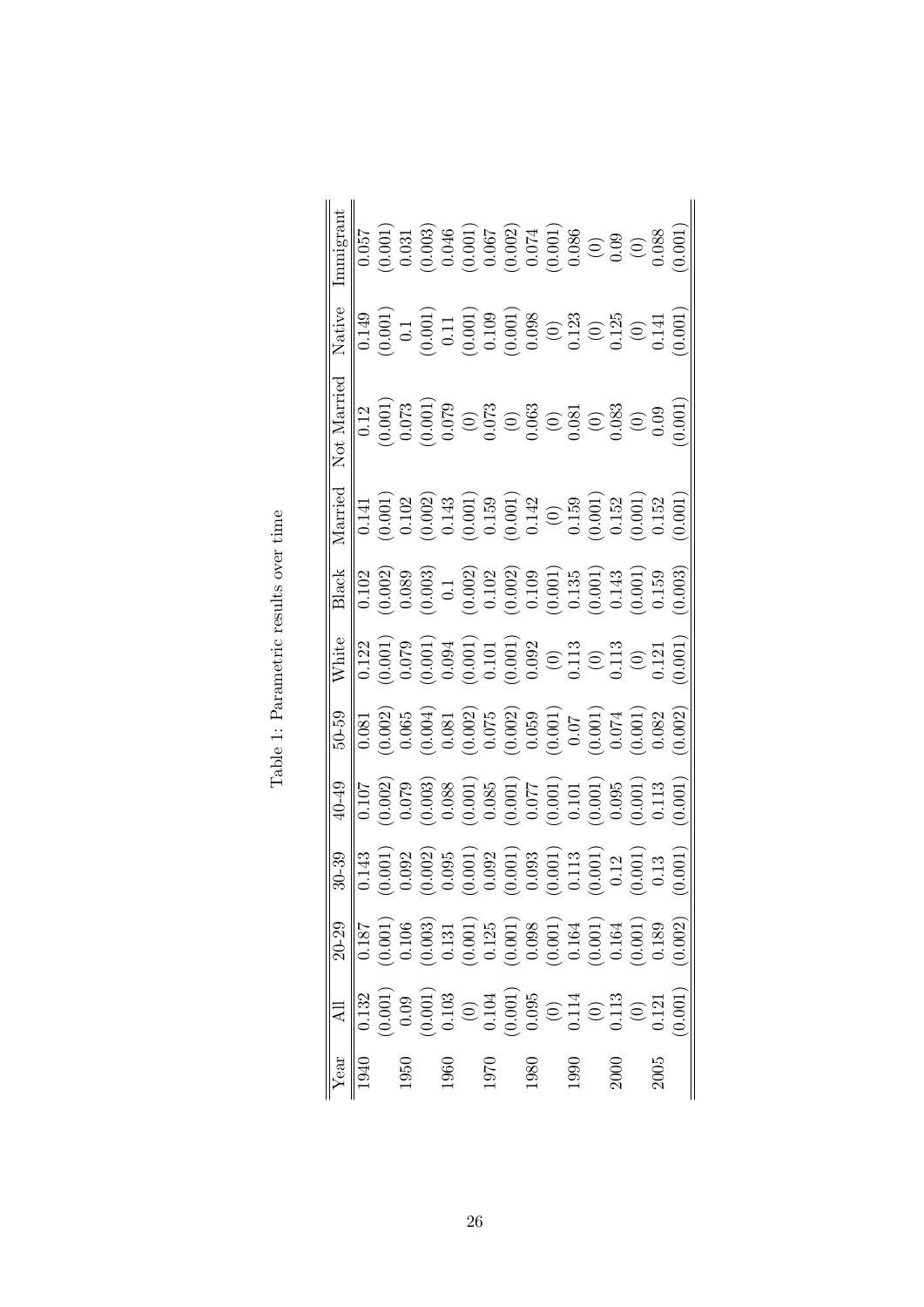Table 2: Parametric results by cohort

|             |       |       |       |       | Black       |       |       |            |
|-------------|-------|-------|-------|-------|-------------|-------|-------|------------|
| Age Group   | 1940  | 1950  | 1960  | 1970  | 1980        | 1990  | 2000  | $\,2005\,$ |
| Age 20-30   | 0.131 | 0.113 | 0.151 | 0.147 | 0.153       | 0.214 | 0.211 | 0.255      |
| Age 30-40   | 0.091 | 0.077 | 0.093 | 0.088 | 0.104       | 0.138 | 0.141 | 0.155      |
| Age 40-49   | 0.083 | 0.066 | 0.075 | 0.08  | 0.081       | 0.112 | 0.112 | 0.128      |
| Age 50-59   | 0.075 | 0.065 | 0.072 | 0.08  | 0.058       | 0.07  | 0.088 | 0.091      |
|             |       |       |       |       | White       |       |       |            |
| Age Group   | 1940  | 1950  | 1960  | 1970  | 1980        | 1990  | 2000  | 2005       |
| Age $20-30$ | 0.177 | 0.095 | 0.116 | 0.115 | 0.09        | 0.159 | 0.156 | 0.179      |
| Age 30-40   | 0.132 | 0.082 | 0.085 | 0.086 | 0.088       | 0.108 | 0.119 | 0.129      |
| Age 40-49   | 0.095 | 0.07  | 0.078 | 0.079 | 0.073       | 0.097 | 0.092 | 0.114      |
| Age 50-59   | 0.071 | 0.05  | 0.068 | 0.067 | 0.054       | 0.062 | 0.066 | 0.077      |
|             |       |       |       |       |             |       |       |            |
|             |       |       |       |       | Married     |       |       |            |
| Age Group   | 1940  | 1950  | 1960  | 1970  | 1980        | 1990  | 2000  | 2005       |
| Age 20-30   | 0.172 | 0.088 | 0.102 | 0.094 | 0.08        | 0.13  | 0.131 | 0.148      |
| Age 30-40   | 0.139 | 0.086 | 0.088 | 0.088 | 0.086       | 0.101 | 0.112 | 0.12       |
| Age 40-49   | 0.106 | 0.078 | 0.083 | 0.082 | 0.074       | 0.095 | 0.088 | 0.107      |
| Age 50-59   | 0.085 | 0.06  | 0.077 | 0.071 | 0.055       | 0.064 | 0.067 | 0.074      |
|             |       |       |       |       | Not Married |       |       |            |
| Age Group   | 1940  | 1950  | 1960  | 1970  | 1980        | 1990  | 2000  | 2005       |
| Age 20-30   | 0.168 | 0.092 | 0.136 | 0.139 | 0.091       | 0.157 | 0.16  | 0.176      |
| Age 30-40   | 0.128 | 0.084 | 0.112 | 0.103 | 0.101       | 0.118 | 0.119 | 0.125      |
| Age 40-49   | 0.093 | 0.067 | 0.103 | 0.094 | 0.084       | 0.111 | 0.102 | 0.112      |
| Age 50-59   | 0.058 | 0.062 | 0.082 | 0.09  | 0.066       | 0.072 | 0.073 | 0.086      |
|             |       |       |       |       |             |       |       |            |
|             |       |       |       |       | Immigrant   |       |       |            |
| Age Group   | 1940  | 1950  | 1960  | 1970  | 1980        | 1990  | 2000  | 2005       |
| Age 20-30   | 0.137 | 0.102 | 0.085 | 0.108 | 0.094       | 0.119 | 0.138 | 0.13       |
| Age 30-40   | 0.079 | 0.081 | 0.075 | 0.074 | 0.085       | 0.092 | 0.101 | 0.103      |
| Age 40-49   | 0.052 | 0.057 | 0.069 | 0.069 | 0.068       | 0.088 | 0.084 | 0.086      |
| Age 50-59   | 0.037 | 0.023 | 0.053 | 0.059 | 0.057       | 0.072 | 0.074 | 0.071      |
|             |       |       |       |       | Native      |       |       |            |
| Age Group   | 1940  | 1950  | 1960  | 1970  | 1980        | 1990  | 2000  | 2005       |
| Age $20-30$ | 0.184 | 0.106 | 0.131 | 0.122 | 0.098       | 0.172 | 0.169 | 0.208      |
| Age 30-40   | 0.149 | 0.09  | 0.096 | 0.094 | 0.093       | 0.117 | 0.129 | 0.143      |
| Age 40-49   | 0.128 | 0.082 | 0.089 | 0.087 | 0.078       | 0.104 | 0.099 | 0.125      |
| Age 50-59   | 0.113 | 0.079 | 0.084 | 0.077 | 0.058       | 0.067 | 0.069 | 0.084      |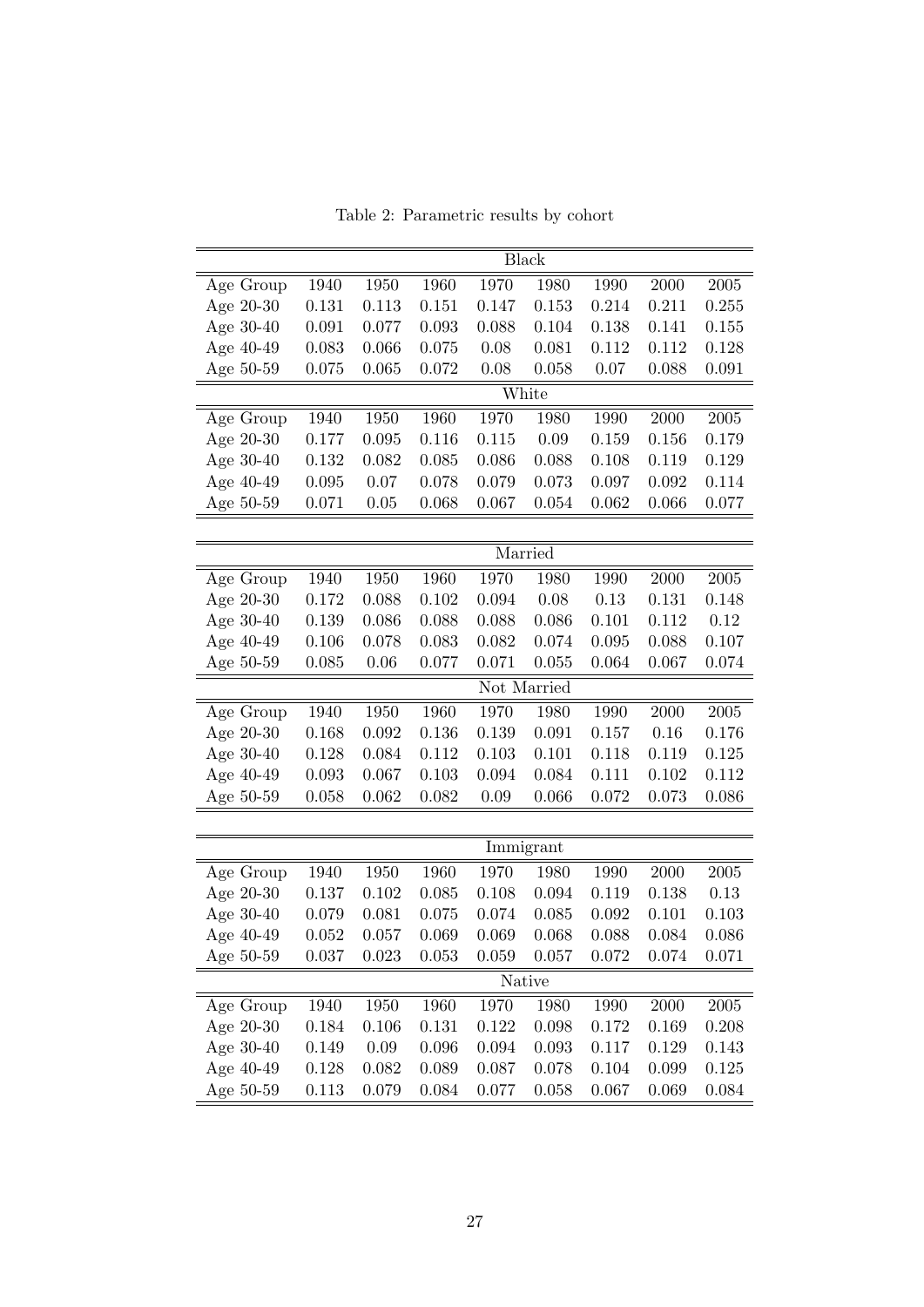|                                                                                          |                 | lmmigrant                   | 0.075 |       |                    | 0.043<br>0.058<br>0.07<br>0.101<br>0.114<br>0.114                                 |                    |                |       |        |                       | Immigrant                   | 0.005 |                                                        | $\begin{array}{c} 0.021 \\ 0.005 \\ 0.01 \\ 0.02 \\ 0.002 \\ 0.002 \\ 0.002 \\ 0.002 \\ 0.002 \\ \end{array}$ |       |                                                                          |       |       | 0.003 |
|------------------------------------------------------------------------------------------|-----------------|-----------------------------|-------|-------|--------------------|-----------------------------------------------------------------------------------|--------------------|----------------|-------|--------|-----------------------|-----------------------------|-------|--------------------------------------------------------|---------------------------------------------------------------------------------------------------------------|-------|--------------------------------------------------------------------------|-------|-------|-------|
|                                                                                          |                 | Native                      | 0.165 | 0.091 |                    | $\begin{array}{c} 0.1 \\ 0.099 \\ 0.093 \\ 0.143 \\ 0.143 \\ 0.129 \end{array}$   |                    |                |       | 0.15   |                       | Native                      | 0.011 |                                                        | $\begin{array}{c} 0.019 \\ 0.024 \\ 0.025 \\ 0.015 \\ 0.015 \\ 0.015 \\ 0.017 \\ \end{array}$                 |       |                                                                          |       |       | 0.02  |
| Table 3: Median and the variance of the nonparametric rate of return estimates over time |                 | Not Married                 | 0.206 |       |                    | $\begin{array}{c} 0.164 \\ 0.189 \\ 0.303 \end{array}$                            | $0.146$<br>$0.172$ |                | 0.114 | 197    |                       | Not Married                 | 0.009 |                                                        | $\begin{array}{c} 0.038 \\ 0.037 \\ 0.049 \\ 0.052 \\ 0.052 \end{array}$                                      |       |                                                                          |       | 0.32  | 0.011 |
|                                                                                          |                 | Married                     | 0.119 |       |                    | $\begin{array}{c} 0.081 \\ 0.073 \\ 0.086 \\ 0.092 \end{array}$                   |                    | 0.127          |       | 0.122  |                       | Married                     | 0.006 | 0.015                                                  | 0.14                                                                                                          |       | $\begin{array}{c} 0.019 \\ 0.014 \\ 0.013 \\ 0.013 \end{array}$          |       |       | 0.018 |
|                                                                                          | Median estimate | <b>Black</b>                |       |       |                    | $\begin{array}{c} 0.189 \\ 0.113 \\ 0.112 \\ 0.115 \\ 0.115 \\ 0.114 \end{array}$ |                    | 0.208          | 1.151 | 0.214  | Variance of estimates | Black                       | 0.038 | 0.005                                                  | 023                                                                                                           | 0.31  | 0.008                                                                    | 0.019 |       | 0.009 |
|                                                                                          |                 | White                       | 0.142 |       |                    | 3.077<br>0.079<br>0.088<br>3.015                                                  |                    | 0.134          | 0.93  | 1.33   |                       | White                       | 0.011 | 1007                                                   | 0.25                                                                                                          | 0.27  | 0.32                                                                     | 0.018 | 0.013 | 0.25  |
|                                                                                          |                 | 0                           | 0.113 | 0.082 | 0.063              |                                                                                   | 0.05               | 0.096          | 1.071 | 0.119  |                       | 0                           | 0.015 | 0.32                                                   | 0.21                                                                                                          | 0.028 |                                                                          | 0.02  | 0.018 | 0.029 |
|                                                                                          |                 | $30 - 40$                   |       |       |                    | $\begin{array}{c} 0.123 \\ 0.081 \\ 0.063 \\ 0.063 \\ \end{array}$                |                    | 0.135<br>0.154 |       | 0.134  |                       | $30 - 40$                   |       | $\begin{array}{c} 0.002 \\ 0.003 \\ 0.004 \end{array}$ |                                                                                                               |       | $\begin{array}{c} 0.001 \\ 0.001 \\ 0.002 \\ 0.002 \\ 0.002 \end{array}$ |       |       | 0.015 |
|                                                                                          |                 | $\mathcal{S}^{\mathcal{C}}$ | 0.198 | 0.111 |                    | 137<br>1117<br>11148                                                              |                    | 1.32           | 124   | 167    |                       | $\mathcal{S}^{\mathcal{C}}$ | 0.006 | 0.27                                                   | 0.015                                                                                                         |       | 0.023<br>0.013<br>0.011                                                  |       | 0.02  | 0.019 |
|                                                                                          |                 | Дl                          | 0.144 |       | $0.091$<br>$0.083$ | $0.1\,$                                                                           | 0.095              | 0.131          | 0.098 | $-151$ |                       | AЦ                          | 0.008 | 0.016                                                  | 0.23                                                                                                          | 0.02  | 0.02                                                                     | 0.019 | 0.02  | 0.012 |
|                                                                                          |                 | Year                        | 1940  | 1950  | 1960               | 1970                                                                              | 1980               | 1990<br>2000   |       | 2005   |                       | Year                        | 1940  | 1950                                                   | 1960                                                                                                          | 1970  | 1980                                                                     | 1990  | 2000  | 2005  |

Table 3: Median and the variance of the nonparametric rate of return estimates over time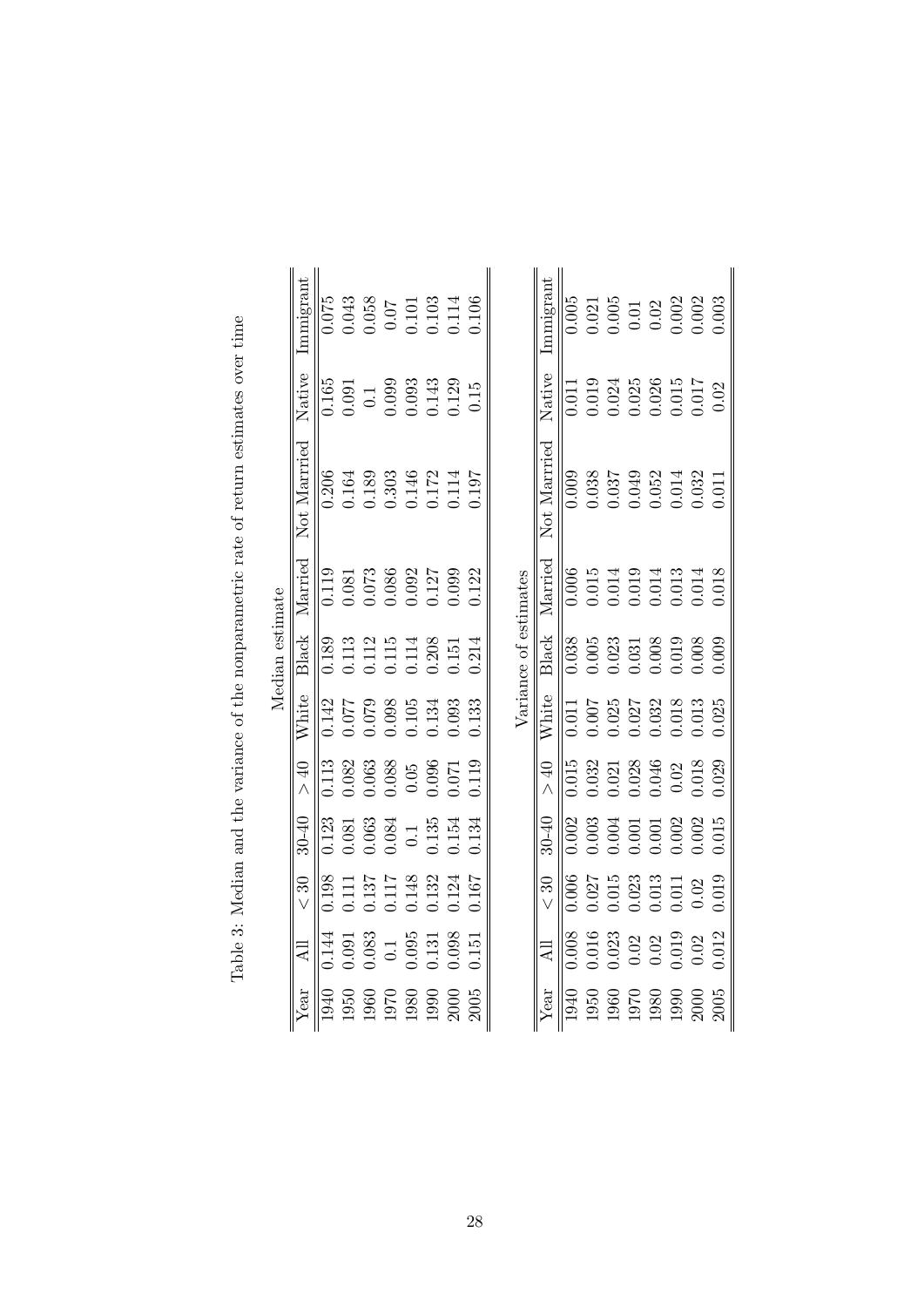|           |                                                           |       |          |             | White        |         |          |            |  |
|-----------|-----------------------------------------------------------|-------|----------|-------------|--------------|---------|----------|------------|--|
| Age Group | 1940                                                      | 1950  | 1960     | 1970        | 1980         | 1990    | 2000     | $\,2005\,$ |  |
| Age 20-30 | 0.178                                                     | 0.092 | 0.117    | 0.115       | 0.13         | 0.141   | 0.147    | 0.133      |  |
| Age 30-40 | 0.135                                                     | 0.075 | 0.068    | 0.086       | 0.079        | 0.138   | 0.129    | 0.174      |  |
| Age 40-49 | 0.113                                                     | 0.079 | 0.048    | 0.056       | 0.066        | 0.12    | 0.088    | 0.129      |  |
| Age 50-59 | 0.106                                                     | 0.058 | 0.043    | 0.031       | 0.039        | 0.086   | 0.074    | 0.103      |  |
|           |                                                           |       |          |             | <b>Black</b> |         |          |            |  |
| Age Group | 1940                                                      | 1950  | 1960     | 1970        | 1980         | 1990    | 2000     | $\,2005\,$ |  |
| Age 20-30 | 0.19                                                      | 0.154 | 0.153    | 0.196       | 0.139        | 0.277   | 0.191    | 0.257      |  |
| Age 30-40 | $0.17\,$                                                  | 0.11  | 0.109    | 0.098       | 0.112        | 0.176   | 0.155    | 0.26       |  |
| Age 40-49 | 0.192                                                     | 0.093 | 0.068    | 0.088       | 0.072        | 0.128   | 0.123    | 0.218      |  |
| Age 50-59 | 0.178                                                     | 0.082 | $0.03\,$ | $-0.064$    | 0.036        | 0.154   | 0.056    | $0.15\,$   |  |
|           |                                                           |       |          |             |              |         |          |            |  |
|           |                                                           |       |          |             | Married      |         |          |            |  |
| Age Group | 1940                                                      | 1950  | 1960     | 1970        | 1980         | 1990    | 2000     | 2005       |  |
| Age 20-30 | 0.148                                                     | 0.083 | 0.122    | 0.084       | 0.12         | 0.164   | 0.15     | 0.156      |  |
| Age 30-40 | 0.122                                                     | 0.085 | 0.068    | 0.081       | 0.107        | 0.142   | 0.103    | 0.132      |  |
| Age 40-49 | 0.097                                                     | 0.079 | 0.059    | 0.065       | 0.103        | 0.128   | 0.085    | 0.118      |  |
| Age 50-59 | 0.116                                                     | 0.071 | 0.005    | 0.057       | 0.041        | 0.076   | 0.108    | 0.109      |  |
|           |                                                           |       |          | Not Married |              |         |          |            |  |
| Age Group | 1940                                                      | 1950  | 1960     | 1970        | 1980         | 1990    | 2000     | $\,2005\,$ |  |
| Age 20-30 | 0.21                                                      | 0.188 | 0.197    | 0.307       | 0.135        | 0.187   | 0.108    | 0.236      |  |
| Age 30-40 | 0.191                                                     | 0.094 | 0.102    | 0.205       | 0.061        | 0.136   | 0.186    | 0.186      |  |
| Age 40-49 | 0.179                                                     | 0.08  | 0.023    | 0.095       | 0.073        | 0.128   | 0.07     | 0.146      |  |
| Age 50-59 | 0.103                                                     | 0.058 | 0.009    | $-0.04$     | 0.034        | 0.113   | $-0.034$ | 0.088      |  |
|           |                                                           |       |          |             |              |         |          |            |  |
|           | Immigrant<br>1960<br>1940<br>1950<br>1970<br>1980<br>1990 |       |          |             |              |         |          |            |  |
| Age Group |                                                           |       |          |             |              |         | 2000     | $\,2005\,$ |  |
| Age 20-30 | 0.118                                                     | 0.081 | 0.108    | 0.128       | 0.137        | 0.126   | 0.15     | 0.16       |  |
| Age 30-40 | 0.09                                                      | 0.056 | 0.07     | 0.088       | 0.108        | 0.108   | 0.119    | 0.134      |  |
| Age 40-49 | 0.07                                                      | 0.037 | 0.048    | 0.062       | 0.09         | 0.064   | 0.109    | 0.097      |  |
| Age 50-59 | 0.071                                                     | 0.012 | $-0.044$ | $-0.039$    | 0.078        | $-0.04$ | 0.114    | 0.088      |  |
|           |                                                           |       |          |             | Native       |         |          |            |  |
| Age Group | 1940                                                      | 1950  | 1960     | 1970        | 1980         | 1990    | 2000     | 2005       |  |
| Age 20-30 | 0.186                                                     | 0.115 | 0.133    | 0.121       | 0.126        | 0.152   | 0.187    | 0.176      |  |
| Age 30-40 | 0.139                                                     | 0.072 | 0.105    | 0.08        | 0.073        | 0.138   | 0.159    | 0.193      |  |
| Age 40-49 | 0.15                                                      | 0.084 | 0.092    | 0.081       | 0.099        | 0.019   | 0.101    | 0.151      |  |
| Age 50-59 | 0.129                                                     | 0.015 | 0.022    | $-0.047$    | 0.064        | 0.05    | 0.08     | 0.105      |  |

Table 4: Nonparametric Results by Cohort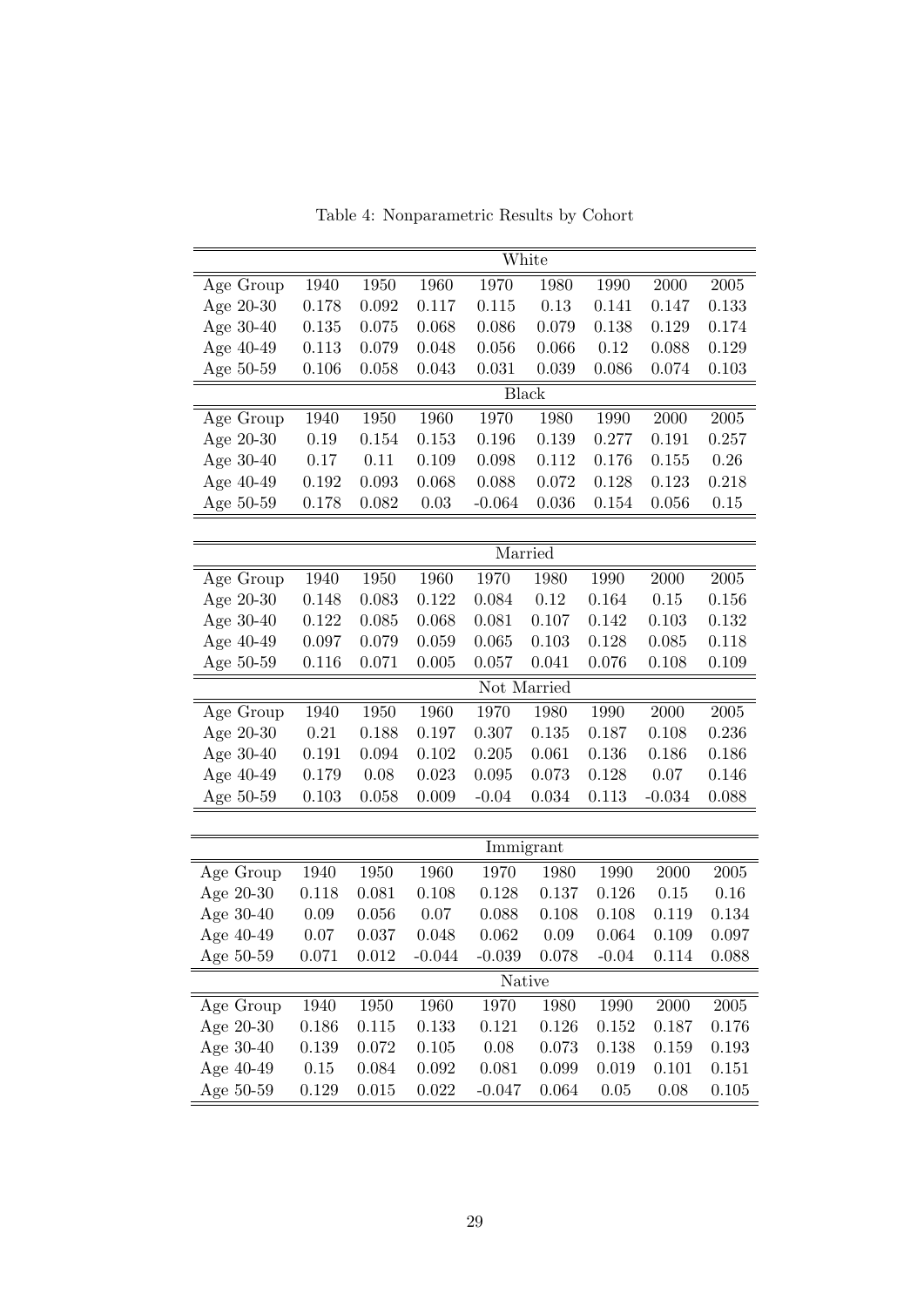|                                                             |                                                                | ನೆ                                                     |                                                                     |                                                                             |                                                                                        |                                                                             |                                                                     |                                                                             |                                              |                                                |
|-------------------------------------------------------------|----------------------------------------------------------------|--------------------------------------------------------|---------------------------------------------------------------------|-----------------------------------------------------------------------------|----------------------------------------------------------------------------------------|-----------------------------------------------------------------------------|---------------------------------------------------------------------|-----------------------------------------------------------------------------|----------------------------------------------|------------------------------------------------|
|                                                             | .03                                                            |                                                        |                                                                     | 1.12                                                                        |                                                                                        | 0.23                                                                        |                                                                     |                                                                             |                                              |                                                |
| 1950                                                        | 0.09                                                           |                                                        | 0.05                                                                | 0.25                                                                        |                                                                                        | 0.01                                                                        | 0.14                                                                |                                                                             |                                              |                                                |
| 1960                                                        | 0.16                                                           | 0.08                                                   | 0.05                                                                |                                                                             |                                                                                        | $\begin{array}{c} 0.12 \\ 0.14 \\ 0.05 \\ 0.03 \\ 0.03 \\ 0.06 \end{array}$ | 0.14                                                                |                                                                             | 0.13<br>0.10<br>0.14<br>0.06<br>0.07<br>0.07 |                                                |
|                                                             |                                                                |                                                        | $\begin{array}{c} 0.04 \\ 0.01 \\ 0.01 \\ 0.00 \\ 0.05 \end{array}$ | $\begin{array}{c} 0.23 \\ 0.21 \\ 0.34 \\ 0.20 \\ 0.17 \\ 0.17 \end{array}$ | $\begin{array}{c} 0.19 \\ 0.14 \\ 0.22 \\ 0.10 \\ 0.05 \\ 0.05 \\ 0.10 \\ \end{array}$ |                                                                             | $\begin{array}{c} 0.18 \\ 0.16 \\ 0.09 \\ 0.11 \\ 0.13 \end{array}$ | $\begin{array}{c} 0.11 \\ 0.15 \\ 0.17 \\ 0.03 \\ 0.02 \\ 0.02 \end{array}$ |                                              | $0.20$<br>$0.14$<br>$0.05$<br>$0.02$<br>$0.02$ |
| $\begin{array}{c} 1970 \\ 1980 \\ 1990 \\ 1900 \end{array}$ | $\begin{array}{c} 0.07 \\ 0.10 \\ 0.10 \\ 0.10 \\ \end{array}$ | $\begin{array}{c} 0.12 \\ 0.13 \\ 0.03 \\ \end{array}$ |                                                                     |                                                                             |                                                                                        |                                                                             |                                                                     |                                                                             |                                              |                                                |
|                                                             |                                                                |                                                        |                                                                     |                                                                             |                                                                                        |                                                                             |                                                                     |                                                                             |                                              |                                                |
|                                                             |                                                                |                                                        |                                                                     |                                                                             |                                                                                        |                                                                             |                                                                     |                                                                             |                                              |                                                |
| 2005                                                        | 0.04                                                           | 0.04                                                   |                                                                     |                                                                             |                                                                                        |                                                                             |                                                                     |                                                                             |                                              |                                                |

Table 5: Percentage of Negative Returns by Years Table 5: Percentage of Negative Returns by Years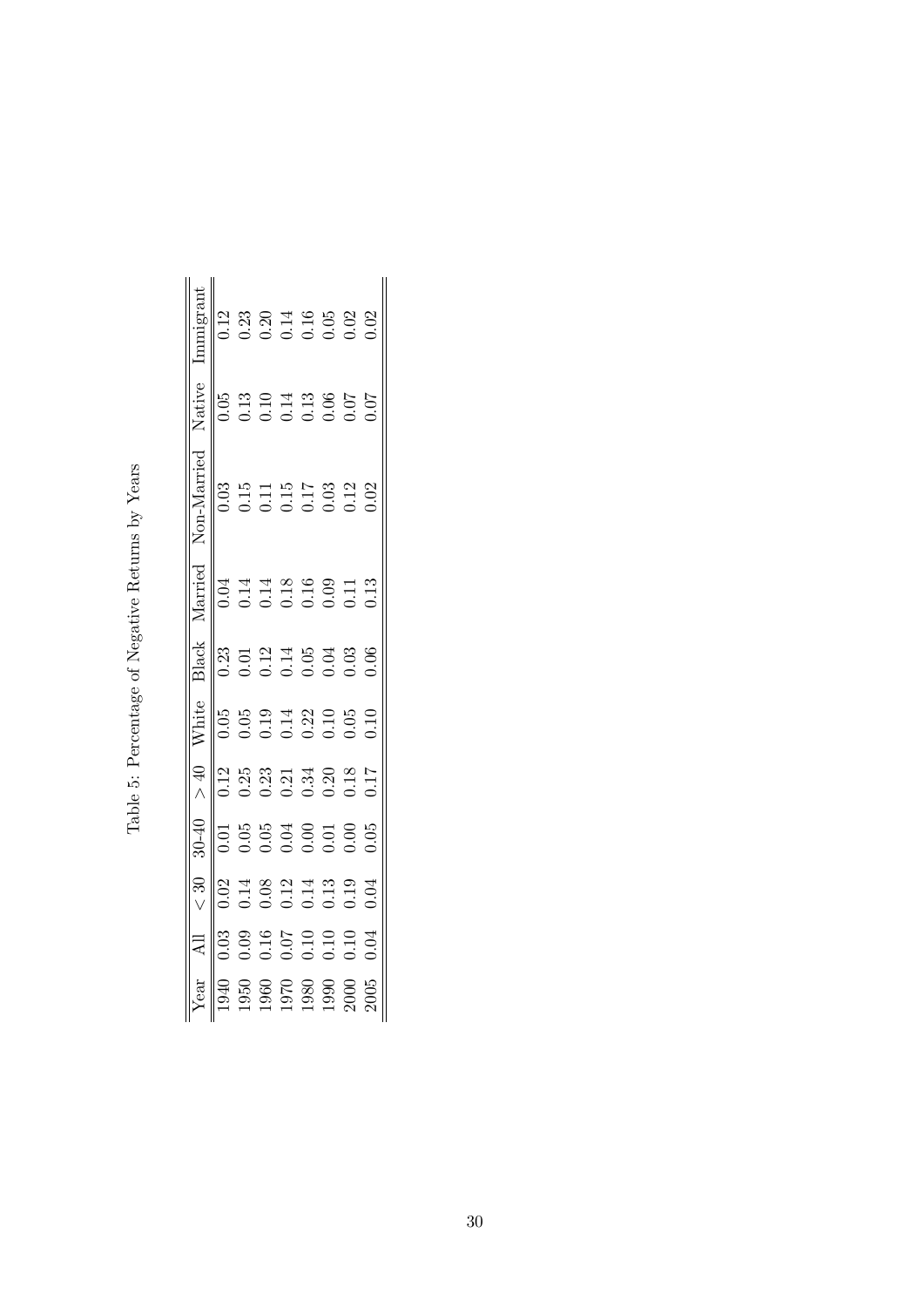| $-0.055$<br>$-0.057$<br>$-0.148$<br>$-0.005$<br>$-0.167$<br>$-0.211$<br>$-0.187$<br>$-0.097$<br>0.013<br>$-0.051$<br>$-0.006$<br>$-0.082$<br>0.104<br>$-0.009$<br>$-0.17$<br>0.028<br>$-0.22$<br>0.008<br>0.016<br>$-0.005$<br>$-0.021$<br>$-0.021$<br>$-0.011$<br>0.011<br>0.019<br>0.035<br>$-0.034$<br>$-0.021$<br>0.22<br>0.05<br>$-0.2$<br>$\circ$<br>$\circ$<br>$\circ$<br>$-0.004$<br>$-0.005$<br>$-0.006$<br>$-0.146$<br>0.187<br>0.126<br>0.042<br>0.092<br>$-0.007$<br>$-0.008$<br>$-0.13$<br>0.175<br>$-0.521$<br>0.081<br>$-0.011$<br>0.018<br>0.001<br>0.011<br>$-0.04$<br>$-0.3$<br>$\circ$<br>$\circ$<br>$-0.106$<br>$-0.045$<br>$-0.153$<br>$-0.142$<br>$-0.065$<br>$-0.188$<br>$-0.005$<br>$-0.065$<br>$-0.083$<br>$-0.143$<br>$-0.114$<br>$-0.124$<br>$-0.081$<br>0.053<br>0.208<br>0.042<br>$-0.178$<br>0.008<br>$-0.001$<br>0.007<br>0.03<br>$\circ$<br>$-0.048$<br>$-0.195$<br>$-0.065$<br>$-0.215$<br>$-0.195$<br>$-0.244$<br>$-0.252$<br>$-0.141$<br>$-0.191$<br>0.096<br>$-0.007$<br>0.173<br>$-0.27$<br>0.033<br>0.164<br>0.056<br>$0.076\,$<br>$-0.011$<br>0.037<br>0.021<br>$-0.02$<br>$\circ$<br>$\circ$<br>$-0.103$<br>$-0.078$<br>$-0.086$<br>$-0.044$<br>$-0.078$<br>$-0.086$<br>$-0.067$<br>$-0.083$<br>$-0.072$<br>0.032<br>0.064<br>$-0.261$<br>$-0.011$<br>0.032<br>0.066<br>0.047<br>0.117<br>$-0.14$<br>$-0.04$<br>$-0.07$<br>0.15<br>$\circ$<br>$\circ$<br>$-0.025$<br>$-0.013$<br>$-0.013$<br>$-0.004$<br>0.023<br>0.039<br>$-0.007$<br>$-0.009$<br>0.003<br>0.019<br>0.023<br>0.001<br>$-0.007$<br>$-0.001$<br>0.017<br>$-0.029$<br>$-0.018$<br>$-0.028$<br>$-0.017$<br>$-0.007$<br>$-0.006$<br>$-0.003$<br>$-0.015$<br>0.089<br>$-0.001$<br>0.019<br>0.016<br>$-0.01$<br>0.005<br>0.032<br>$-0.018$<br>$-0.008$<br>0.123<br>$-0.031$<br>0.177<br>0.322<br>$-0.027$<br>$-0.071$<br>0.181<br>0.046<br>0.061<br>0.035<br>0.032<br>0.014<br>$-0.01$<br>0.078<br>$-0.048$<br>$-0.109$<br>0.154<br>$-0.018$<br>0.135<br>0.083<br>0.121<br>$-0.006$<br>$-0.09$<br>$-0.04$<br>0.009<br>0.014<br>0.17<br>$0.01\,$<br>Europe & Oceania<br>Europe & Oceania<br>Europe & Oceania<br>Immigrant<br>Immigrant<br>Immigrant<br>Age 20-30<br>Age 31-40<br>Age 51-60<br>Age 41-50<br>Age 51-60<br>Age 31-40<br>Age 51-60<br>Age 20-30<br>Age 31-40<br>Age $20-30$<br>Age $41-50$<br>Age 41-50<br>Child   5<br>Child   5<br>Child $\mathfrak{z}$ 5<br>Child $\overline{1}$ 5<br>America<br>America<br>America<br>Married<br>Married<br>Married<br>Married<br><b>Black</b><br>Black<br>Black<br><b>Black</b><br>Asia<br>Asia<br>Asia<br>1970<br>1950<br>1960<br>1940 | Year | Variable | Age 20-30 | Age 31-40 | Age 41-50 | Age 51-60 | White | Black | Married | Not Married | Immigrant | Native   |
|-------------------------------------------------------------------------------------------------------------------------------------------------------------------------------------------------------------------------------------------------------------------------------------------------------------------------------------------------------------------------------------------------------------------------------------------------------------------------------------------------------------------------------------------------------------------------------------------------------------------------------------------------------------------------------------------------------------------------------------------------------------------------------------------------------------------------------------------------------------------------------------------------------------------------------------------------------------------------------------------------------------------------------------------------------------------------------------------------------------------------------------------------------------------------------------------------------------------------------------------------------------------------------------------------------------------------------------------------------------------------------------------------------------------------------------------------------------------------------------------------------------------------------------------------------------------------------------------------------------------------------------------------------------------------------------------------------------------------------------------------------------------------------------------------------------------------------------------------------------------------------------------------------------------------------------------------------------------------------------------------------------------------------------------------------------------------------------------------------------------------------------------------------------------------------------------------------------------------------------------------------------------------------------------------------------------------------------------------------------------------------------------------------------------------------------------------------------------------------------------------------------------------------------------------------------------------------------------|------|----------|-----------|-----------|-----------|-----------|-------|-------|---------|-------------|-----------|----------|
|                                                                                                                                                                                                                                                                                                                                                                                                                                                                                                                                                                                                                                                                                                                                                                                                                                                                                                                                                                                                                                                                                                                                                                                                                                                                                                                                                                                                                                                                                                                                                                                                                                                                                                                                                                                                                                                                                                                                                                                                                                                                                                                                                                                                                                                                                                                                                                                                                                                                                                                                                                                           |      |          |           |           |           |           |       |       |         |             |           | 0.116    |
|                                                                                                                                                                                                                                                                                                                                                                                                                                                                                                                                                                                                                                                                                                                                                                                                                                                                                                                                                                                                                                                                                                                                                                                                                                                                                                                                                                                                                                                                                                                                                                                                                                                                                                                                                                                                                                                                                                                                                                                                                                                                                                                                                                                                                                                                                                                                                                                                                                                                                                                                                                                           |      |          |           |           |           |           |       |       |         |             |           | $-0.083$ |
|                                                                                                                                                                                                                                                                                                                                                                                                                                                                                                                                                                                                                                                                                                                                                                                                                                                                                                                                                                                                                                                                                                                                                                                                                                                                                                                                                                                                                                                                                                                                                                                                                                                                                                                                                                                                                                                                                                                                                                                                                                                                                                                                                                                                                                                                                                                                                                                                                                                                                                                                                                                           |      |          |           |           |           |           |       |       |         |             |           | 0.076    |
|                                                                                                                                                                                                                                                                                                                                                                                                                                                                                                                                                                                                                                                                                                                                                                                                                                                                                                                                                                                                                                                                                                                                                                                                                                                                                                                                                                                                                                                                                                                                                                                                                                                                                                                                                                                                                                                                                                                                                                                                                                                                                                                                                                                                                                                                                                                                                                                                                                                                                                                                                                                           |      |          |           |           |           |           |       |       |         |             |           |          |
|                                                                                                                                                                                                                                                                                                                                                                                                                                                                                                                                                                                                                                                                                                                                                                                                                                                                                                                                                                                                                                                                                                                                                                                                                                                                                                                                                                                                                                                                                                                                                                                                                                                                                                                                                                                                                                                                                                                                                                                                                                                                                                                                                                                                                                                                                                                                                                                                                                                                                                                                                                                           |      |          |           |           |           |           |       |       |         |             |           | $-0.223$ |
|                                                                                                                                                                                                                                                                                                                                                                                                                                                                                                                                                                                                                                                                                                                                                                                                                                                                                                                                                                                                                                                                                                                                                                                                                                                                                                                                                                                                                                                                                                                                                                                                                                                                                                                                                                                                                                                                                                                                                                                                                                                                                                                                                                                                                                                                                                                                                                                                                                                                                                                                                                                           |      |          |           |           |           |           |       |       |         |             |           | $-0.165$ |
|                                                                                                                                                                                                                                                                                                                                                                                                                                                                                                                                                                                                                                                                                                                                                                                                                                                                                                                                                                                                                                                                                                                                                                                                                                                                                                                                                                                                                                                                                                                                                                                                                                                                                                                                                                                                                                                                                                                                                                                                                                                                                                                                                                                                                                                                                                                                                                                                                                                                                                                                                                                           |      |          |           |           |           |           |       |       |         |             |           | 0.129    |
|                                                                                                                                                                                                                                                                                                                                                                                                                                                                                                                                                                                                                                                                                                                                                                                                                                                                                                                                                                                                                                                                                                                                                                                                                                                                                                                                                                                                                                                                                                                                                                                                                                                                                                                                                                                                                                                                                                                                                                                                                                                                                                                                                                                                                                                                                                                                                                                                                                                                                                                                                                                           |      |          |           |           |           |           |       |       |         |             |           | $\circ$  |
|                                                                                                                                                                                                                                                                                                                                                                                                                                                                                                                                                                                                                                                                                                                                                                                                                                                                                                                                                                                                                                                                                                                                                                                                                                                                                                                                                                                                                                                                                                                                                                                                                                                                                                                                                                                                                                                                                                                                                                                                                                                                                                                                                                                                                                                                                                                                                                                                                                                                                                                                                                                           |      |          |           |           |           |           |       |       |         |             |           |          |
|                                                                                                                                                                                                                                                                                                                                                                                                                                                                                                                                                                                                                                                                                                                                                                                                                                                                                                                                                                                                                                                                                                                                                                                                                                                                                                                                                                                                                                                                                                                                                                                                                                                                                                                                                                                                                                                                                                                                                                                                                                                                                                                                                                                                                                                                                                                                                                                                                                                                                                                                                                                           |      |          |           |           |           |           |       |       |         |             |           |          |
|                                                                                                                                                                                                                                                                                                                                                                                                                                                                                                                                                                                                                                                                                                                                                                                                                                                                                                                                                                                                                                                                                                                                                                                                                                                                                                                                                                                                                                                                                                                                                                                                                                                                                                                                                                                                                                                                                                                                                                                                                                                                                                                                                                                                                                                                                                                                                                                                                                                                                                                                                                                           |      |          |           |           |           |           |       |       |         |             |           |          |
|                                                                                                                                                                                                                                                                                                                                                                                                                                                                                                                                                                                                                                                                                                                                                                                                                                                                                                                                                                                                                                                                                                                                                                                                                                                                                                                                                                                                                                                                                                                                                                                                                                                                                                                                                                                                                                                                                                                                                                                                                                                                                                                                                                                                                                                                                                                                                                                                                                                                                                                                                                                           |      |          |           |           |           |           |       |       |         |             |           | 0.06     |
|                                                                                                                                                                                                                                                                                                                                                                                                                                                                                                                                                                                                                                                                                                                                                                                                                                                                                                                                                                                                                                                                                                                                                                                                                                                                                                                                                                                                                                                                                                                                                                                                                                                                                                                                                                                                                                                                                                                                                                                                                                                                                                                                                                                                                                                                                                                                                                                                                                                                                                                                                                                           |      |          |           |           |           |           |       |       |         |             |           | $-0.088$ |
|                                                                                                                                                                                                                                                                                                                                                                                                                                                                                                                                                                                                                                                                                                                                                                                                                                                                                                                                                                                                                                                                                                                                                                                                                                                                                                                                                                                                                                                                                                                                                                                                                                                                                                                                                                                                                                                                                                                                                                                                                                                                                                                                                                                                                                                                                                                                                                                                                                                                                                                                                                                           |      |          |           |           |           |           |       |       |         |             |           | $\circ$  |
|                                                                                                                                                                                                                                                                                                                                                                                                                                                                                                                                                                                                                                                                                                                                                                                                                                                                                                                                                                                                                                                                                                                                                                                                                                                                                                                                                                                                                                                                                                                                                                                                                                                                                                                                                                                                                                                                                                                                                                                                                                                                                                                                                                                                                                                                                                                                                                                                                                                                                                                                                                                           |      |          |           |           |           |           |       |       |         |             |           | $\circ$  |
|                                                                                                                                                                                                                                                                                                                                                                                                                                                                                                                                                                                                                                                                                                                                                                                                                                                                                                                                                                                                                                                                                                                                                                                                                                                                                                                                                                                                                                                                                                                                                                                                                                                                                                                                                                                                                                                                                                                                                                                                                                                                                                                                                                                                                                                                                                                                                                                                                                                                                                                                                                                           |      |          |           |           |           |           |       |       |         |             |           | $-0.173$ |
|                                                                                                                                                                                                                                                                                                                                                                                                                                                                                                                                                                                                                                                                                                                                                                                                                                                                                                                                                                                                                                                                                                                                                                                                                                                                                                                                                                                                                                                                                                                                                                                                                                                                                                                                                                                                                                                                                                                                                                                                                                                                                                                                                                                                                                                                                                                                                                                                                                                                                                                                                                                           |      |          |           |           |           |           |       |       |         |             |           | $-0.023$ |
|                                                                                                                                                                                                                                                                                                                                                                                                                                                                                                                                                                                                                                                                                                                                                                                                                                                                                                                                                                                                                                                                                                                                                                                                                                                                                                                                                                                                                                                                                                                                                                                                                                                                                                                                                                                                                                                                                                                                                                                                                                                                                                                                                                                                                                                                                                                                                                                                                                                                                                                                                                                           |      |          |           |           |           |           |       |       |         |             |           | $-0.051$ |
|                                                                                                                                                                                                                                                                                                                                                                                                                                                                                                                                                                                                                                                                                                                                                                                                                                                                                                                                                                                                                                                                                                                                                                                                                                                                                                                                                                                                                                                                                                                                                                                                                                                                                                                                                                                                                                                                                                                                                                                                                                                                                                                                                                                                                                                                                                                                                                                                                                                                                                                                                                                           |      |          |           |           |           |           |       |       |         |             |           | $-0.01$  |
|                                                                                                                                                                                                                                                                                                                                                                                                                                                                                                                                                                                                                                                                                                                                                                                                                                                                                                                                                                                                                                                                                                                                                                                                                                                                                                                                                                                                                                                                                                                                                                                                                                                                                                                                                                                                                                                                                                                                                                                                                                                                                                                                                                                                                                                                                                                                                                                                                                                                                                                                                                                           |      |          |           |           |           |           |       |       |         |             |           |          |
|                                                                                                                                                                                                                                                                                                                                                                                                                                                                                                                                                                                                                                                                                                                                                                                                                                                                                                                                                                                                                                                                                                                                                                                                                                                                                                                                                                                                                                                                                                                                                                                                                                                                                                                                                                                                                                                                                                                                                                                                                                                                                                                                                                                                                                                                                                                                                                                                                                                                                                                                                                                           |      |          |           |           |           |           |       |       |         |             |           |          |
|                                                                                                                                                                                                                                                                                                                                                                                                                                                                                                                                                                                                                                                                                                                                                                                                                                                                                                                                                                                                                                                                                                                                                                                                                                                                                                                                                                                                                                                                                                                                                                                                                                                                                                                                                                                                                                                                                                                                                                                                                                                                                                                                                                                                                                                                                                                                                                                                                                                                                                                                                                                           |      |          |           |           |           |           |       |       |         |             |           |          |
|                                                                                                                                                                                                                                                                                                                                                                                                                                                                                                                                                                                                                                                                                                                                                                                                                                                                                                                                                                                                                                                                                                                                                                                                                                                                                                                                                                                                                                                                                                                                                                                                                                                                                                                                                                                                                                                                                                                                                                                                                                                                                                                                                                                                                                                                                                                                                                                                                                                                                                                                                                                           |      |          |           |           |           |           |       |       |         |             |           | 0.007    |
|                                                                                                                                                                                                                                                                                                                                                                                                                                                                                                                                                                                                                                                                                                                                                                                                                                                                                                                                                                                                                                                                                                                                                                                                                                                                                                                                                                                                                                                                                                                                                                                                                                                                                                                                                                                                                                                                                                                                                                                                                                                                                                                                                                                                                                                                                                                                                                                                                                                                                                                                                                                           |      |          |           |           |           |           |       |       |         |             |           | $-0.119$ |
|                                                                                                                                                                                                                                                                                                                                                                                                                                                                                                                                                                                                                                                                                                                                                                                                                                                                                                                                                                                                                                                                                                                                                                                                                                                                                                                                                                                                                                                                                                                                                                                                                                                                                                                                                                                                                                                                                                                                                                                                                                                                                                                                                                                                                                                                                                                                                                                                                                                                                                                                                                                           |      |          |           |           |           |           |       |       |         |             |           | $\circ$  |
|                                                                                                                                                                                                                                                                                                                                                                                                                                                                                                                                                                                                                                                                                                                                                                                                                                                                                                                                                                                                                                                                                                                                                                                                                                                                                                                                                                                                                                                                                                                                                                                                                                                                                                                                                                                                                                                                                                                                                                                                                                                                                                                                                                                                                                                                                                                                                                                                                                                                                                                                                                                           |      |          |           |           |           |           |       |       |         |             |           |          |
|                                                                                                                                                                                                                                                                                                                                                                                                                                                                                                                                                                                                                                                                                                                                                                                                                                                                                                                                                                                                                                                                                                                                                                                                                                                                                                                                                                                                                                                                                                                                                                                                                                                                                                                                                                                                                                                                                                                                                                                                                                                                                                                                                                                                                                                                                                                                                                                                                                                                                                                                                                                           |      |          |           |           |           |           |       |       |         |             |           | $-0.101$ |
|                                                                                                                                                                                                                                                                                                                                                                                                                                                                                                                                                                                                                                                                                                                                                                                                                                                                                                                                                                                                                                                                                                                                                                                                                                                                                                                                                                                                                                                                                                                                                                                                                                                                                                                                                                                                                                                                                                                                                                                                                                                                                                                                                                                                                                                                                                                                                                                                                                                                                                                                                                                           |      |          |           |           |           |           |       |       |         |             |           | $-0.079$ |
|                                                                                                                                                                                                                                                                                                                                                                                                                                                                                                                                                                                                                                                                                                                                                                                                                                                                                                                                                                                                                                                                                                                                                                                                                                                                                                                                                                                                                                                                                                                                                                                                                                                                                                                                                                                                                                                                                                                                                                                                                                                                                                                                                                                                                                                                                                                                                                                                                                                                                                                                                                                           |      |          |           |           |           |           |       |       |         |             |           | $-0.093$ |
|                                                                                                                                                                                                                                                                                                                                                                                                                                                                                                                                                                                                                                                                                                                                                                                                                                                                                                                                                                                                                                                                                                                                                                                                                                                                                                                                                                                                                                                                                                                                                                                                                                                                                                                                                                                                                                                                                                                                                                                                                                                                                                                                                                                                                                                                                                                                                                                                                                                                                                                                                                                           |      |          |           |           |           |           |       |       |         |             |           | 0.006    |
|                                                                                                                                                                                                                                                                                                                                                                                                                                                                                                                                                                                                                                                                                                                                                                                                                                                                                                                                                                                                                                                                                                                                                                                                                                                                                                                                                                                                                                                                                                                                                                                                                                                                                                                                                                                                                                                                                                                                                                                                                                                                                                                                                                                                                                                                                                                                                                                                                                                                                                                                                                                           |      |          |           |           |           |           |       |       |         |             |           |          |
|                                                                                                                                                                                                                                                                                                                                                                                                                                                                                                                                                                                                                                                                                                                                                                                                                                                                                                                                                                                                                                                                                                                                                                                                                                                                                                                                                                                                                                                                                                                                                                                                                                                                                                                                                                                                                                                                                                                                                                                                                                                                                                                                                                                                                                                                                                                                                                                                                                                                                                                                                                                           |      |          |           |           |           |           |       |       |         |             |           |          |
|                                                                                                                                                                                                                                                                                                                                                                                                                                                                                                                                                                                                                                                                                                                                                                                                                                                                                                                                                                                                                                                                                                                                                                                                                                                                                                                                                                                                                                                                                                                                                                                                                                                                                                                                                                                                                                                                                                                                                                                                                                                                                                                                                                                                                                                                                                                                                                                                                                                                                                                                                                                           |      |          |           |           |           |           |       |       |         |             |           |          |
|                                                                                                                                                                                                                                                                                                                                                                                                                                                                                                                                                                                                                                                                                                                                                                                                                                                                                                                                                                                                                                                                                                                                                                                                                                                                                                                                                                                                                                                                                                                                                                                                                                                                                                                                                                                                                                                                                                                                                                                                                                                                                                                                                                                                                                                                                                                                                                                                                                                                                                                                                                                           |      |          |           |           |           |           |       |       |         |             |           | 0.095    |
|                                                                                                                                                                                                                                                                                                                                                                                                                                                                                                                                                                                                                                                                                                                                                                                                                                                                                                                                                                                                                                                                                                                                                                                                                                                                                                                                                                                                                                                                                                                                                                                                                                                                                                                                                                                                                                                                                                                                                                                                                                                                                                                                                                                                                                                                                                                                                                                                                                                                                                                                                                                           |      |          |           |           |           |           |       |       |         |             |           | $-0.046$ |
|                                                                                                                                                                                                                                                                                                                                                                                                                                                                                                                                                                                                                                                                                                                                                                                                                                                                                                                                                                                                                                                                                                                                                                                                                                                                                                                                                                                                                                                                                                                                                                                                                                                                                                                                                                                                                                                                                                                                                                                                                                                                                                                                                                                                                                                                                                                                                                                                                                                                                                                                                                                           |      |          |           |           |           |           |       |       |         |             |           | $-0.014$ |

| 7       |
|---------|
| l       |
| ۰<br>cc |
|         |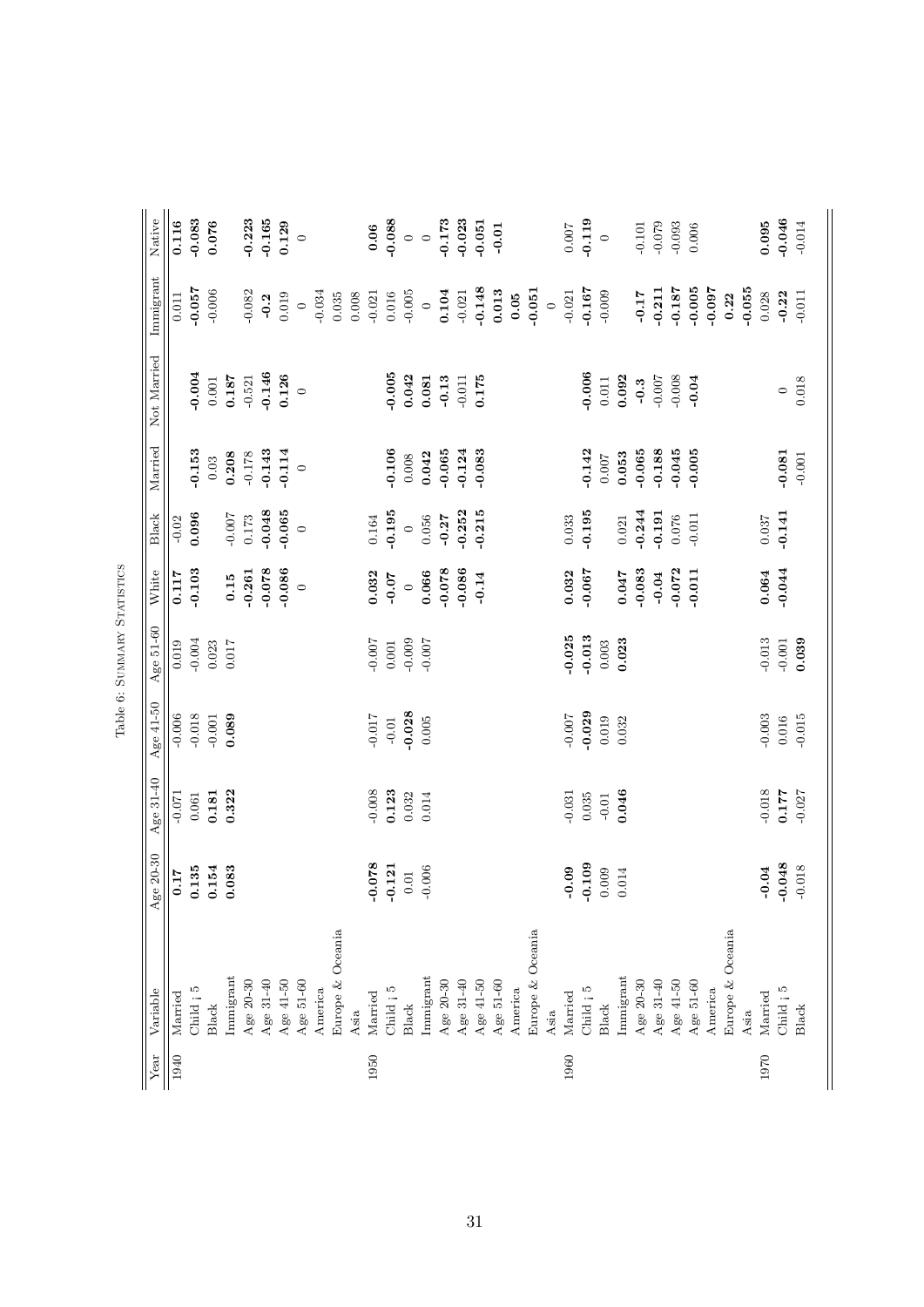|              |                        | Table 6 - (cont.) Summary Statistics |                  |           |           |          |          |           |             |           |          |
|--------------|------------------------|--------------------------------------|------------------|-----------|-----------|----------|----------|-----------|-------------|-----------|----------|
| ${\it Year}$ | Variable               | Age 20-30                            | $31 - 40$<br>Age | Age 41-50 | Age 51-60 | White    | Black    | Married   | Not Married | Immigrant | Native   |
|              |                        |                                      |                  |           |           |          |          |           |             |           |          |
|              | Immigrant              | 0.009                                | 0.064            | $-0.017$  | 0.017     | 0.021    | $-0.001$ | 0.009     | 0.009       |           |          |
|              | Age 20-30              |                                      |                  |           |           | $-0.12$  | $-0.294$ | $-0.043$  | $-0.139$    | $-0.17$   | $-0.181$ |
|              | Age $31-40$            |                                      |                  |           |           | 0.066    | $-0.084$ | $-0.031$  | 0.103       | $-0.244$  | 0.071    |
|              | Age 41-50              |                                      |                  |           |           | $-0.013$ | 0.2      | $760.0 -$ | 0.059       | $-0.199$  | $-0.076$ |
|              | Age $51-60$            |                                      |                  |           |           | $-0.004$ | $-0.029$ | 0.005     | $-0.032$    | $-0.01$   | 0.011    |
|              | America                |                                      |                  |           |           |          |          |           |             | $-0.075$  |          |
|              | Europe & Oceania       |                                      |                  |           |           |          |          |           |             | 0.229     |          |
|              | Asia                   |                                      |                  |           |           |          |          |           |             | $-0.082$  |          |
| 1980         | Married                | 0.155                                | 0.196            | 0.053     | $0.001\,$ | 0.058    | 0.201    |           |             | 0.049     | 0.134    |
|              | Child $\overline{1}$ 5 | $-0.102$                             | 0.073            | 0.005     | 0.004     | $-0.102$ | $-0.139$ | $-0.188$  | $\circ$     | $-0.078$  | $-0.082$ |
|              | Black                  | $-0.004$                             | 0.112            | 0.018     | $0.005$   |          |          | $-0.01$   | $-0.024$    | $-0.039$  | $-0.007$ |
|              | Immigrant              | 0.015                                | 0.561            | 0.049     | $-0.004$  | 0.003    | $-0.058$ | 0.012     | 0.015       |           |          |
|              | Age 20-30              |                                      |                  |           |           | $-0.096$ | $-0.379$ | $-0.21$   | $-0.051$    | $-0.23$   | $-0.225$ |
|              | Age $31-40$            |                                      |                  |           |           | $-0.101$ | $-0.271$ | $-0.176$  | 0.065       | $0.05$    | $-0.079$ |
|              | Age 41-50              |                                      |                  |           |           | 0.05     | $-0.111$ | 0.041     | 0.076       | 0.012     | 0.022    |
|              | Age 51-60              |                                      |                  |           |           | $\circ$  | $\circ$  | $\circ$   | $\circ$     | $\circ$   | $\circ$  |
|              | America                |                                      |                  |           |           |          |          |           |             | 0.109     |          |
|              | Europe & Oceania       |                                      |                  |           |           |          |          |           |             | $-0.067$  |          |
|              | Asia                   |                                      |                  |           |           |          |          |           |             | $-0.02$   |          |
| 1990         | Married                | $-0.26$                              | $-0.13$          | $-0.027$  | 0.026     | 0.082    | 0.183    |           |             | 0.271     | 0.24     |
|              | Child $\vert$ 5        | $-0.16$                              | 0.169            | 0.044     | $-0.01$   | $-0.116$ | $-0.164$ | $-0.202$  | 0.006       | $-0.204$  | $-0.154$ |
|              | Black                  | $-0.002$                             | $-0.062$         | $-0.024$  | $-0.008$  |          |          | $-0.015$  | $-0.011$    | $-0.028$  | $-0.021$ |
|              | Immigrant              | 0.034                                | 0.485            | 0.125     | 0.001     | 0.034    | $-0.043$ | 0.069     | 0.13        |           |          |
|              | Age 20-30              |                                      |                  |           |           | $-0.137$ | $-0.308$ | $-0.156$  | $-0.401$    | $-0.3$    | $-0.268$ |
|              | Age $31-40$            |                                      |                  |           |           | $-0.244$ | $-0.291$ | $-0.251$  | $-0.131$    | $-0.308$  | $-0.265$ |
|              | Age 41-50              |                                      |                  |           |           | $-0.027$ | $-0.15$  | $-0.097$  | $-0.008$    | $-0.215$  | $-0.198$ |
|              | Age 51-60              |                                      |                  |           |           | $\circ$  | $\circ$  | $\circ$   | $\circ$     | $-0.036$  | $-0.023$ |
|              | America                |                                      |                  |           |           |          |          |           |             | 0.051     |          |
|              | Europe & Oceania       |                                      |                  |           |           |          |          |           |             | 0.127     |          |
|              | Asia                   |                                      |                  |           |           |          |          |           |             | $-0.159$  |          |
| 2000         | Married                | $-0.206$                             | $-0.144$         | 0.023     | $-0.019$  | 0.162    | 0.276    |           |             | 0.257     | 0.193    |
|              | Child $\overline{1}$ 5 | $-0.104$                             | $-0.195$         | 0.045     | $-0.001$  | $-0.131$ | $-0.164$ | $-0.14$   | $-0.01$     | $-0.04$   | $-0.118$ |
|              | <b>Black</b>           | $-0.009$                             | $-0.072$         | $-0.016$  | 0.016     |          |          | $-0.016$  | 0.003       | $-0.064$  | $-0.024$ |
|              | Immigrant              | 0.033                                | 0.789            | 0.045     | 0.025     | 0.049    | $-0.077$ | 0.058     | 0.03        |           |          |
|              | Age 20-30              |                                      |                  |           |           | $-0.145$ | $-0.272$ | $-0.03$   | $-0.24$     | $-0.248$  | $-0.201$ |
|              | Age 31-40              |                                      |                  |           |           | $-0.236$ | $-0.306$ | $-0.248$  | $-0.16$     | $-0.08$   | $-0.207$ |
|              |                        |                                      |                  |           |           |          |          |           |             |           |          |

 $\overline{1}$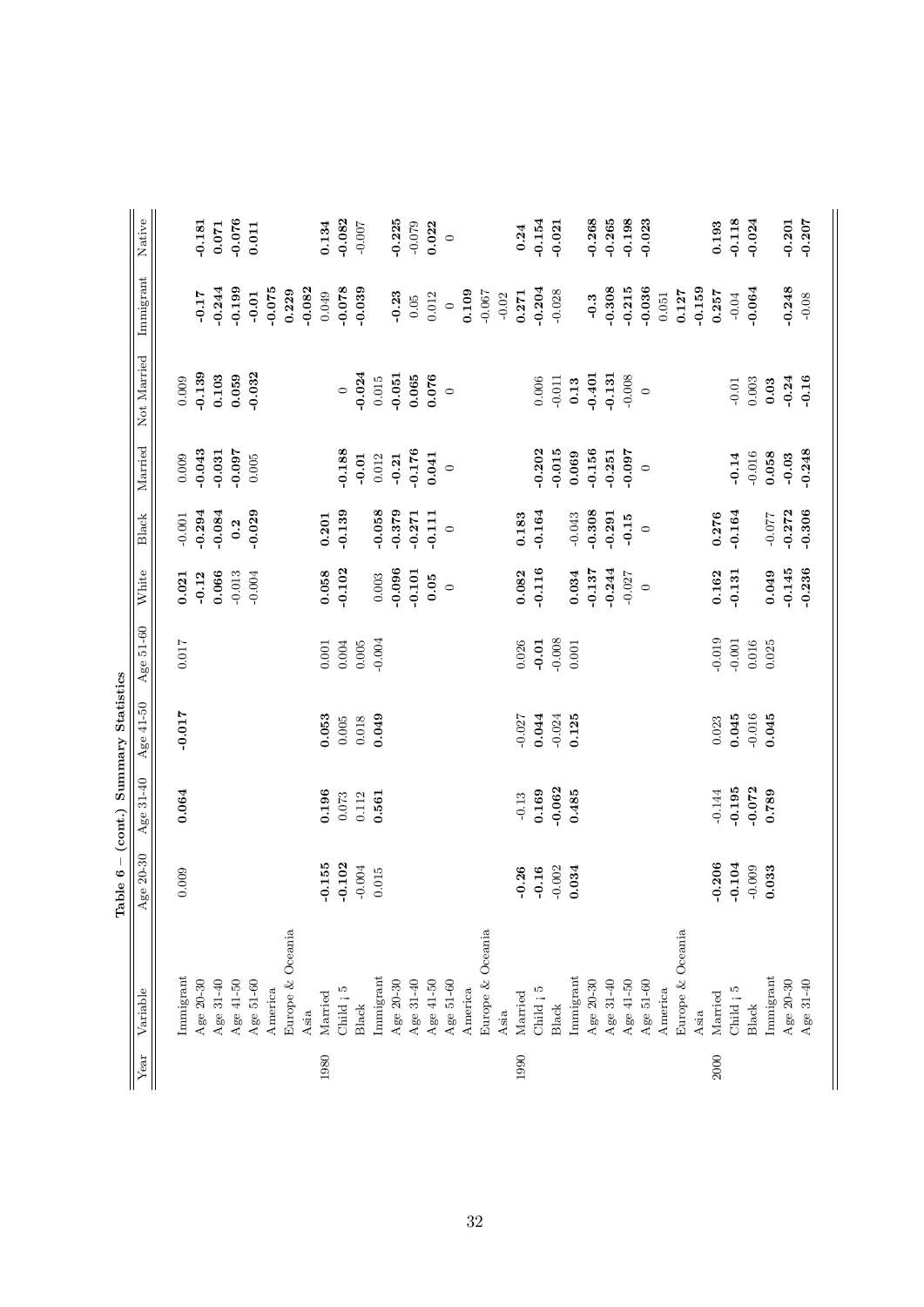|                                        | Native      | $-0.214$    | $\circ$        |         |                  |      | 0.18              | $-0.088$                                                  | $-0.019$ |          |                                                                                                                                                                                              | $-0.176$<br>$-0.097$ | $-0.217$ |                |                   |                  |          |
|----------------------------------------|-------------|-------------|----------------|---------|------------------|------|-------------------|-----------------------------------------------------------|----------|----------|----------------------------------------------------------------------------------------------------------------------------------------------------------------------------------------------|----------------------|----------|----------------|-------------------|------------------|----------|
|                                        | Immigrant   | $-0.24$     | $\circ$        | 0.184   |                  |      | $-0.183$<br>0.033 | $-0.169$                                                  | $-0.042$ |          | $-0.13$                                                                                                                                                                                      | $-0.294$             |          |                | $-0.243$<br>0.373 | $-0.104$         | $-0.232$ |
|                                        | Not Married | 0.042       | $\circ$        |         |                  |      |                   |                                                           |          |          | $\begin{array}{c} 0.007 \\ 0.025 \\ \textbf{0.114} \\ \textbf{0.337} \\ \textbf{0.042} \end{array}$                                                                                          |                      | 0.022    |                |                   |                  |          |
|                                        | Married     | $-0.097$    | $\circ$        |         |                  |      |                   | 0.111                                                     | $-0.016$ | 0.038    | $-0.033$                                                                                                                                                                                     | $-0.165$             | 0.243    | $\circ$        |                   |                  |          |
|                                        | Black       | $-0.236$    | $\overline{0}$ |         |                  |      | 0.212             | $-0.129$                                                  |          | $-0.038$ | $-0.221$                                                                                                                                                                                     | $-0.245$             | $-0.268$ | $\overline{a}$ |                   |                  |          |
|                                        | White       | $-0.216$    | $\overline{a}$ |         |                  |      | 0.159             | $-0.059$                                                  |          | 0.03     | $-0.123$                                                                                                                                                                                     | $-0.108$             | $-0.15$  | $\circ$        |                   |                  |          |
|                                        | Age 51-60   |             |                |         |                  |      | 0.038             | $\begin{array}{c} 0.001 \\ -0.01 \\ 0.02 \end{array}$     |          |          |                                                                                                                                                                                              |                      |          |                |                   |                  |          |
|                                        | Age 41-50   |             |                |         |                  |      |                   | $0.016$<br>$0.002$                                        | $-0.029$ | 0.195    |                                                                                                                                                                                              |                      |          |                |                   |                  |          |
|                                        | Age 31-40   |             |                |         |                  |      | 0.036             | $-0.044$                                                  | $-0.039$ | 0.416    |                                                                                                                                                                                              |                      |          |                |                   |                  |          |
| Table $6 - (cont.)$ Summary Statistics | Age 20-30   |             |                |         |                  |      | 0.225             | 0.182                                                     | $-0.055$ | 0.396    |                                                                                                                                                                                              |                      |          |                |                   |                  |          |
|                                        | Variable    | Age $41-50$ | Age 51-60      | America | Europe & Oceania | Asia | Married           | $\begin{tabular}{ll} Child & 5 \\ Black \\ \end{tabular}$ |          |          | $\begin{array}{l} \mbox{Immigrant} \\ \mbox{Age\ 20-30} \\ \mbox{Age\ 31-40} \\ \mbox{Age\ 41-50} \\ \mbox{Age\ 41-50} \\ \mbox{Age\ 51-60} \\ \mbox{America} \\ \mbox{America} \end{array}$ |                      |          |                |                   | Europe & Oceania | Asia     |
|                                        | rear        |             |                |         |                  |      | 2005              |                                                           |          |          |                                                                                                                                                                                              |                      |          |                |                   |                  |          |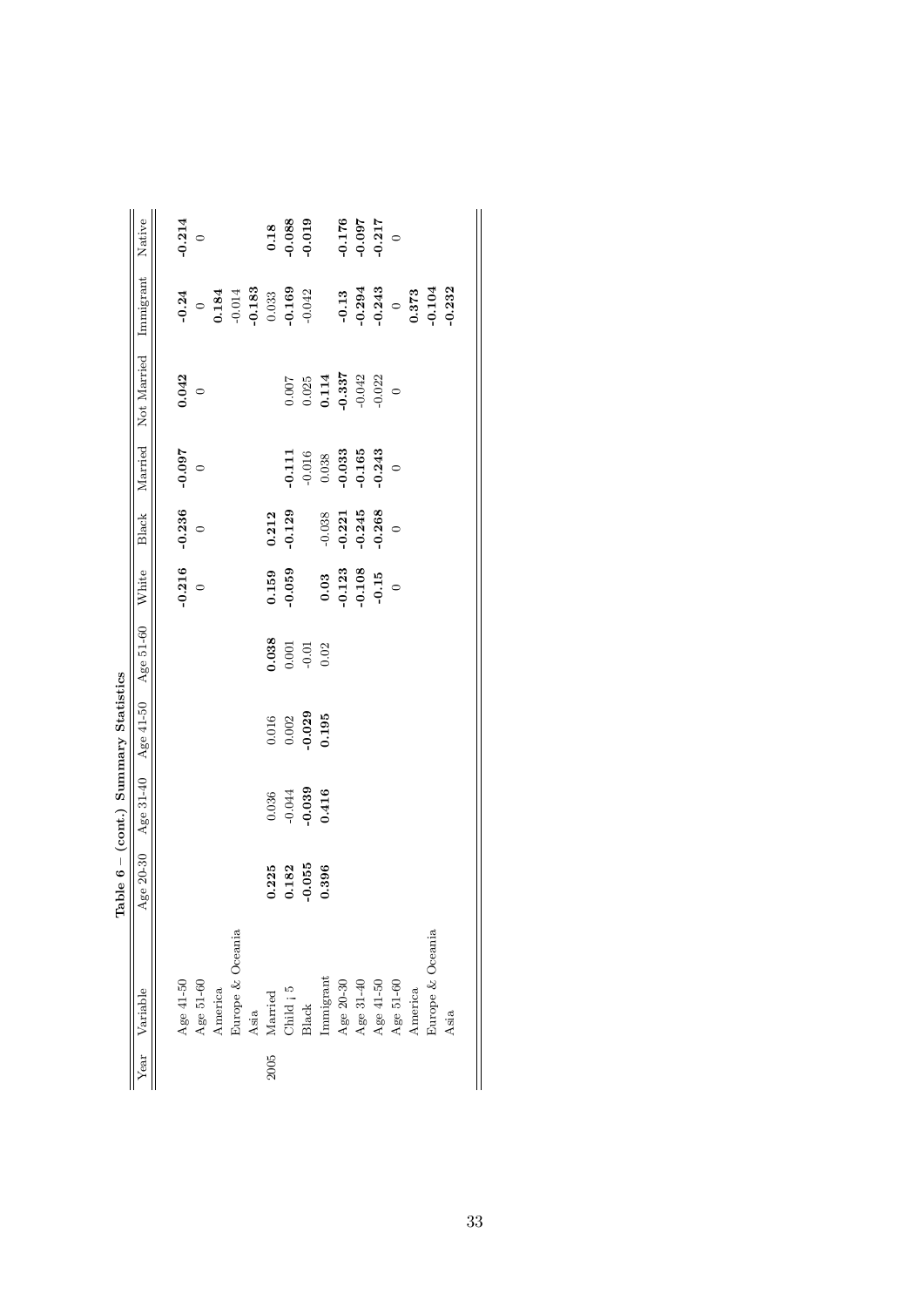

Figure 1: Nonparametric Results by Year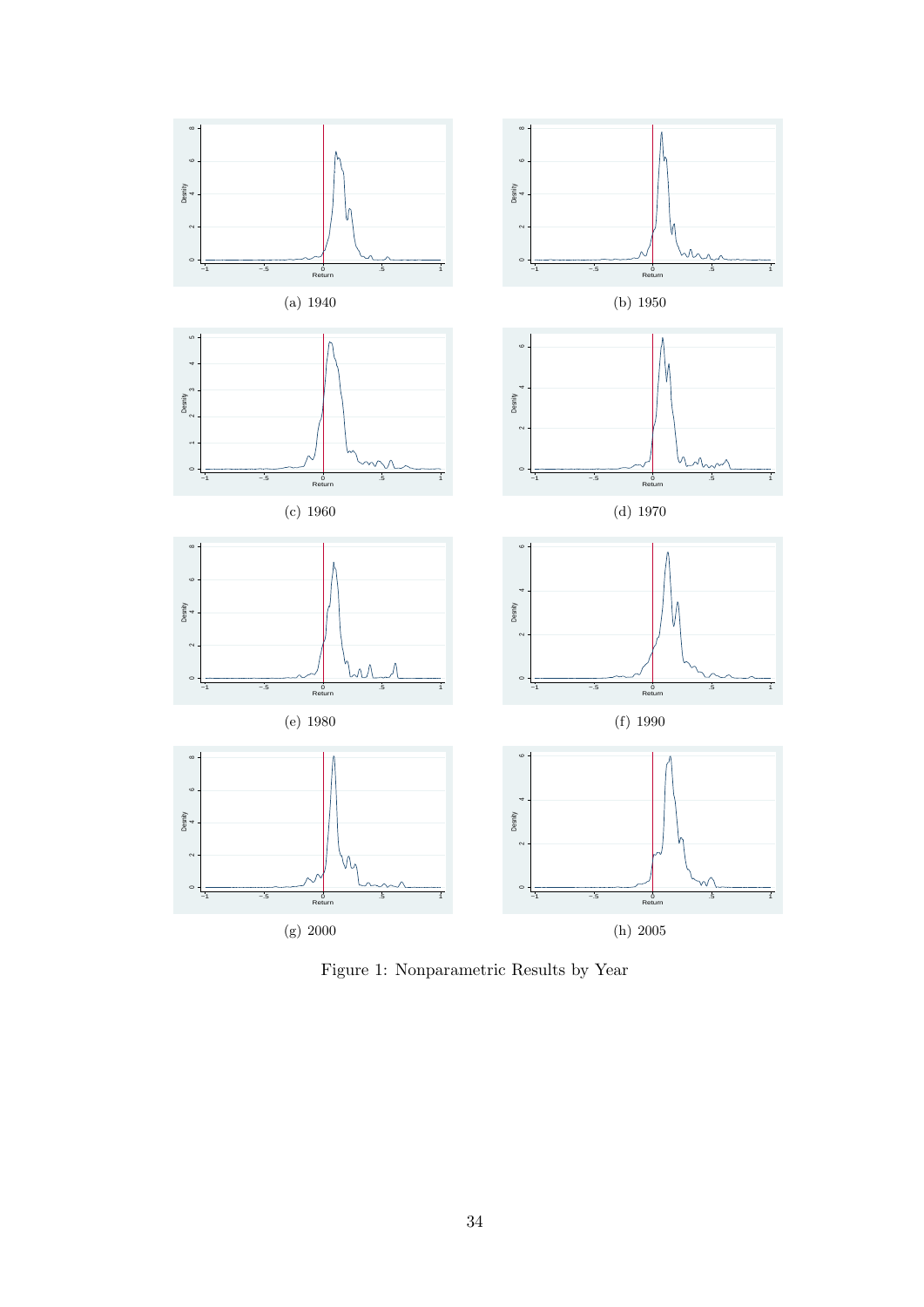

Figure 2: Nonparametric Results by Year and Age Groups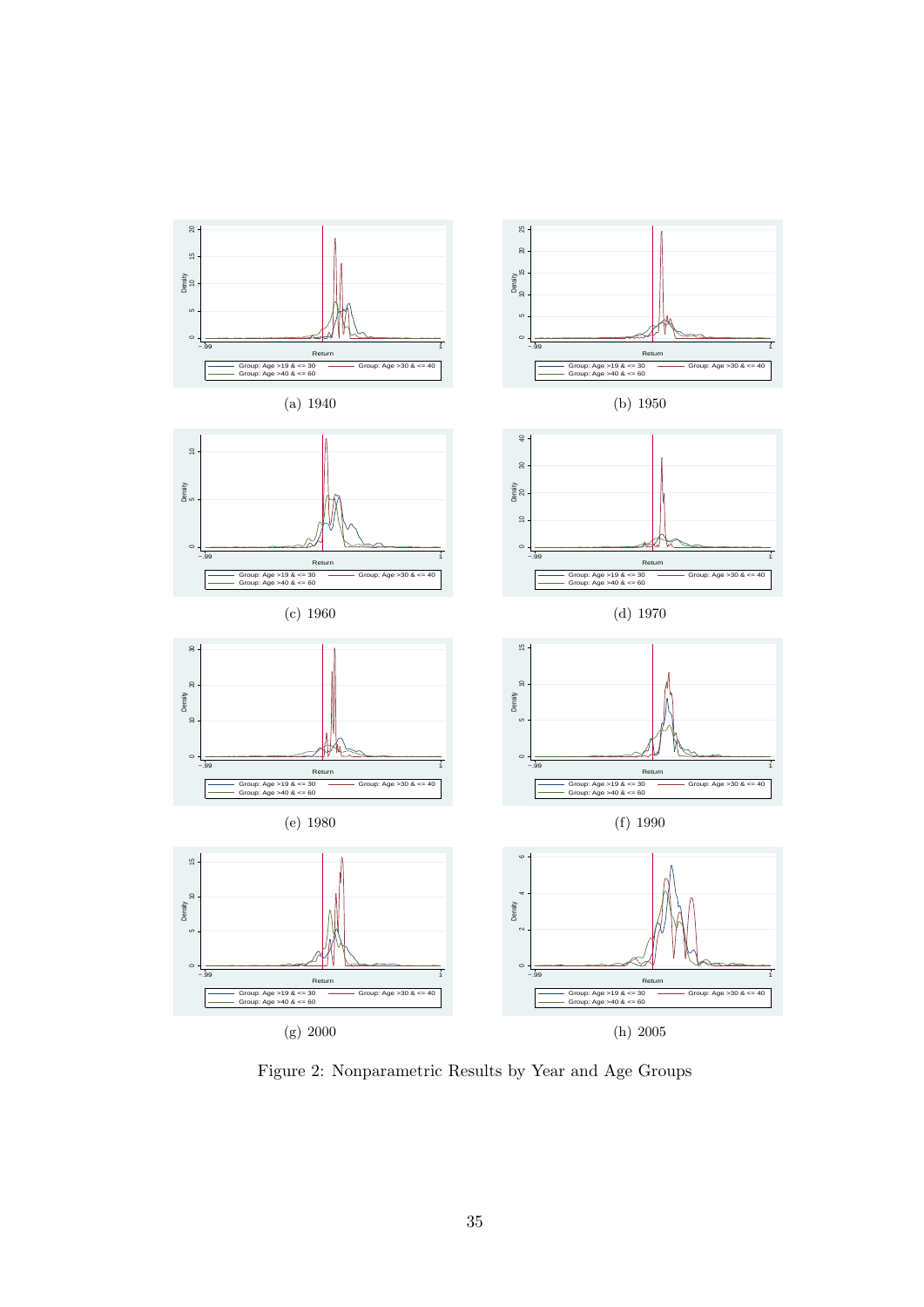

Figure 3: Nonparametric Results by Year and Race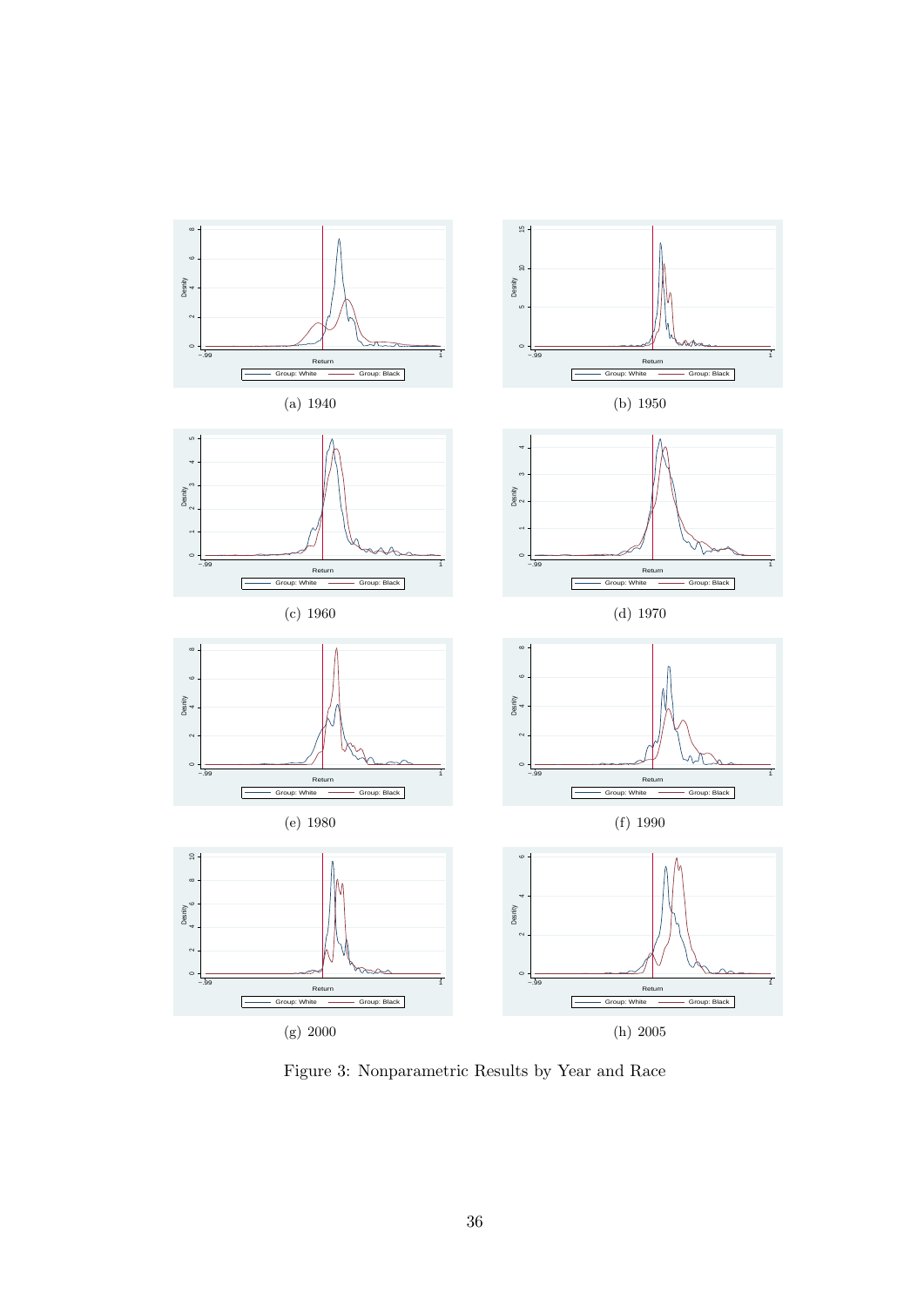

Figure 4: Nonparametric Results by Year and Marital Status